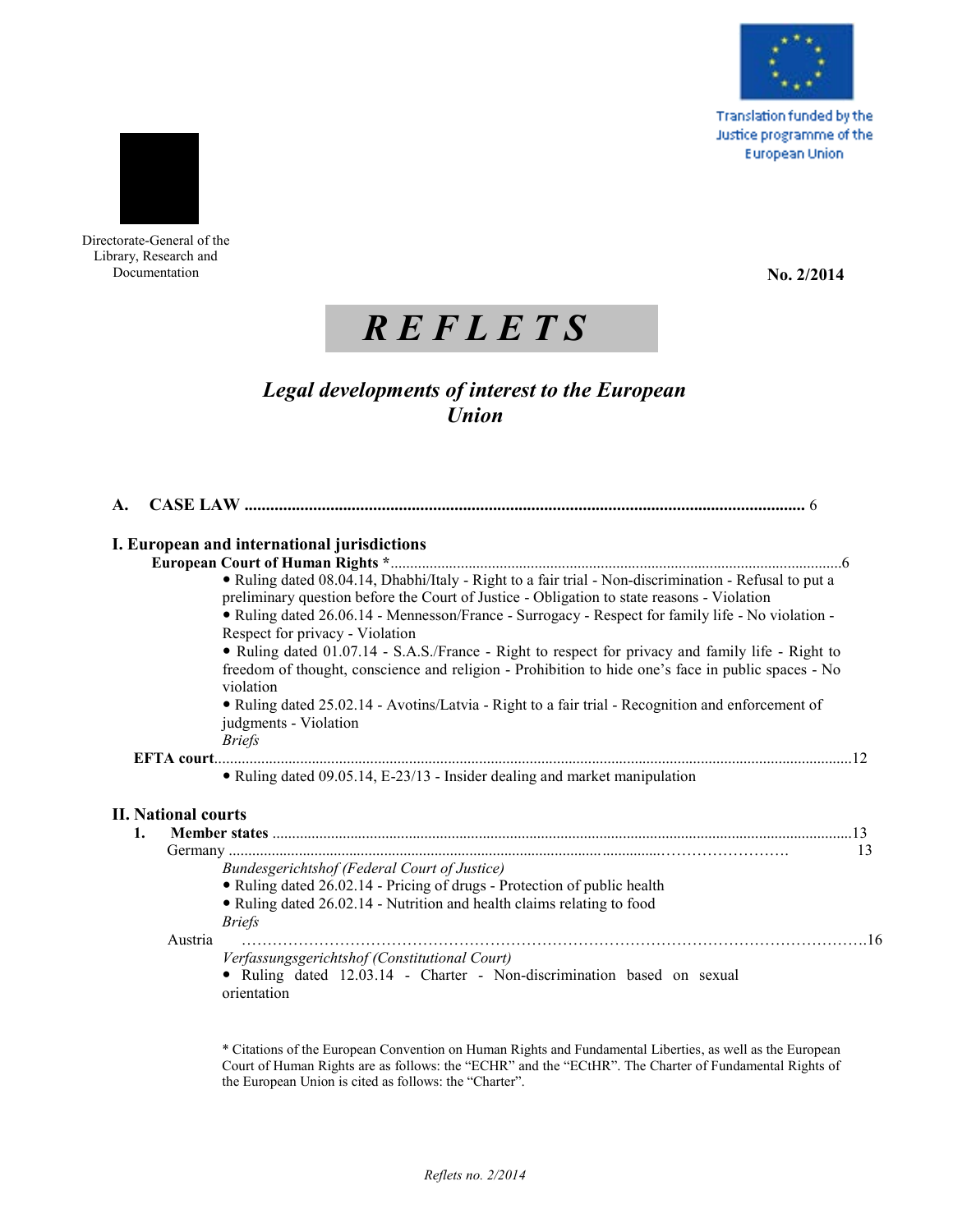|   | <b>Constitutional Court</b><br>• Ruling dated 24.04.14 - Tax benefit for dependent children - Violation of Articles 45 and 49 of the                                                                                                              |    |
|---|---------------------------------------------------------------------------------------------------------------------------------------------------------------------------------------------------------------------------------------------------|----|
|   |                                                                                                                                                                                                                                                   |    |
|   | <b>Constitutional Court</b><br>• Ruling dated 28.01.14 - Free movement of capital - Extension of the moratorium on farmland<br>acquisitions by foreigners - Violation                                                                             |    |
|   | Supreme Court<br>• Ruling dated 30.05.14 - Withdrawal of refugee status - Reasons of national                                                                                                                                                     |    |
|   | security<br>• Ruling dated 07.04.14 - Right to an effective remedy - Renewal of the residence permit denied<br>due to criminal record - Violation<br>• Ruling dated 21.02.14 - State liability for violation of EU law - Absence<br><b>Briefs</b> |    |
|   | <b>Brief</b>                                                                                                                                                                                                                                      | 24 |
|   |                                                                                                                                                                                                                                                   |    |
|   | Court of Cassation<br>• Ruling dated 05.03.14 - Successive and cross child abductions - Jurisdiction of the courts of the<br>State of origin                                                                                                      |    |
|   | • Ruling dated 11.03.14 - Failure to make a declaration of employees to national social protection<br>agencies - Concealed work<br><b>Briefs</b>                                                                                                  |    |
|   |                                                                                                                                                                                                                                                   |    |
|   | Court of Cassation<br>• Ruling dated 07.01.14 - Directive 1999/70/EC concerning the ETUC, UNICE and EEC<br>framework agreement on fixed-term work                                                                                                 |    |
|   | Supreme Court<br>• Ruling dated 11.12.13 - State responsibility owing to violation attributable to a supreme court<br><i>Brief</i>                                                                                                                |    |
|   | Supreme Court<br>• Ruling dated 10.04.14 - Asylum policy - Procedural<br>autonomy                                                                                                                                                                 |    |
|   | <b>Constitutional Court</b><br>• Ruling dated 10.06.14 - Right to have a family - National legislation providing for a prohibition<br>of heterologous medically-assisted procreation - Declaration of unconstitutionality                         |    |
|   | <b>Briefs</b>                                                                                                                                                                                                                                     |    |
|   | Supreme Court<br>• Ruling dated 28.03.14 - Accession of Latvia to the Euro zone<br>35                                                                                                                                                             |    |
|   | <b>Briefs</b>                                                                                                                                                                                                                                     |    |
| 6 |                                                                                                                                                                                                                                                   |    |
|   | Supreme<br>Court<br>• Ruling dated 07.03.14 - Copyright and related rights - Compensation - Absence                                                                                                                                               |    |
|   | Supreme Court<br>• Order of 05.02.14 - Surveillance of electronic communications services - Request for<br>preliminary ruling - Refusal                                                                                                           |    |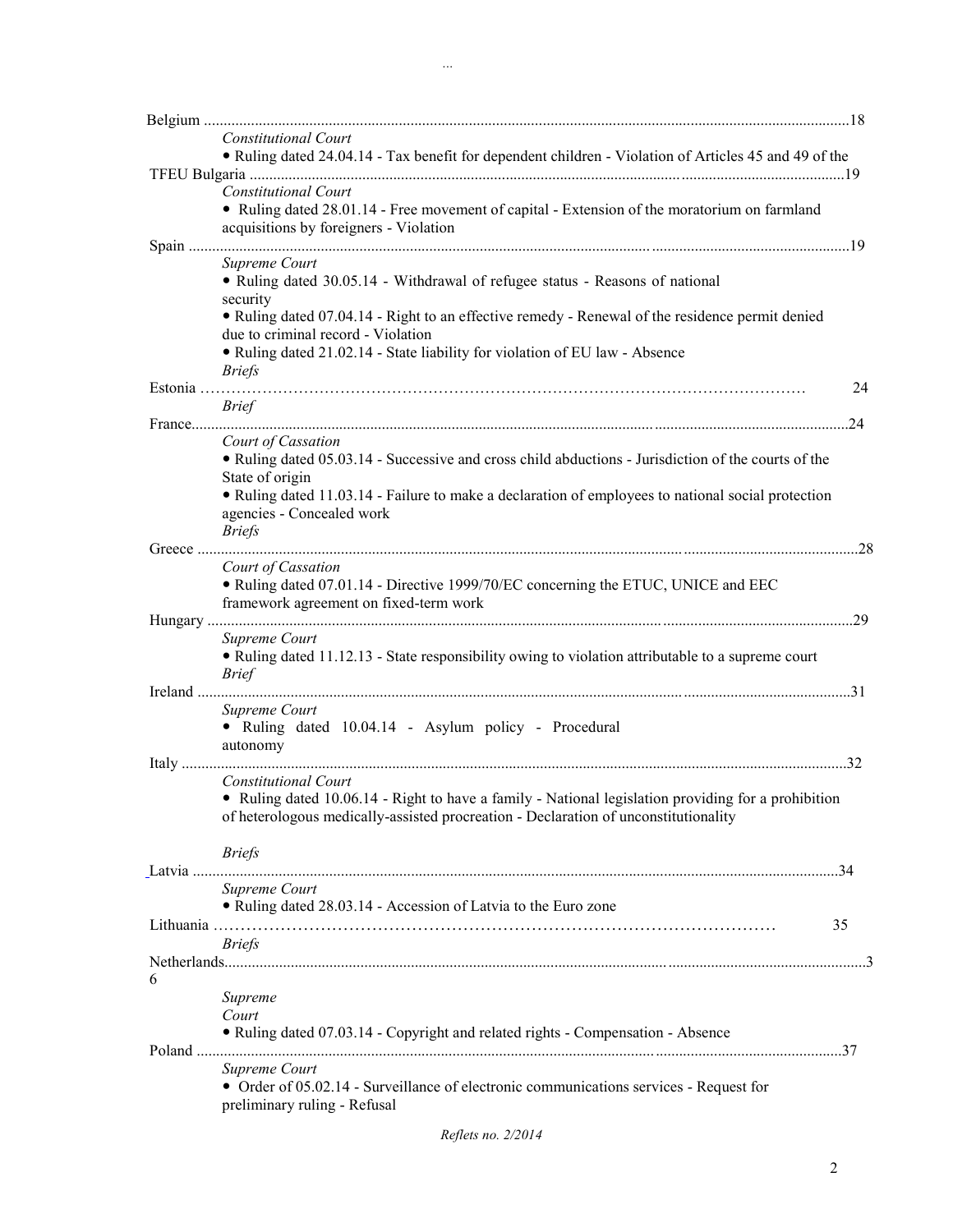|               | <b>Constitutional Court</b>                                                                                                                                                                                                    |    |
|---------------|--------------------------------------------------------------------------------------------------------------------------------------------------------------------------------------------------------------------------------|----|
|               | • Ruling dated 19.02.14 - Adoption by homosexual couples - Referendum proposal - Criteria<br>specified in the Constitution of Portugal - Violation                                                                             |    |
|               |                                                                                                                                                                                                                                |    |
|               | Supreme Court                                                                                                                                                                                                                  |    |
|               | • Opinion of 09.10.13 - Unfair terms - Assessment by the national court - Criteria - Compliance<br>with the adversarial principle                                                                                              |    |
|               | Supreme Administrative Court                                                                                                                                                                                                   |    |
|               | • Ruling dated 22.04.14 - Social security for migrant workers - Calculation of services from the<br>previous salary<br><b>Constitutional Court</b>                                                                             |    |
|               | • Ruling dated 30.05.14 - Aarhus Convention - Urbanisation plan - Violation of the right of<br>associations to a fair trial                                                                                                    |    |
|               |                                                                                                                                                                                                                                |    |
|               | 43                                                                                                                                                                                                                             |    |
|               | Court of Appeal                                                                                                                                                                                                                |    |
|               | • Ruling dated 18.02.14 - Life imprisonment sentence without possibility of parole - Application of the<br>Vinter case of the ECtHR                                                                                            |    |
|               | <b>Upper Tribunal</b>                                                                                                                                                                                                          |    |
|               | • Ruling dated 16.01.14 - Right of residence - Evidence of marital relationship with a EU citizen                                                                                                                              |    |
|               | working in a Member State other than his own - Insufficient evidence<br><b>Briefs</b>                                                                                                                                          |    |
| Slovakia      |                                                                                                                                                                                                                                | 46 |
|               | <b>Constitutional Court</b>                                                                                                                                                                                                    |    |
|               | • Order of 23.04.14 - Obligation for electronic communications service providers to retain certain                                                                                                                             |    |
|               | data for communication to national authorities                                                                                                                                                                                 |    |
|               |                                                                                                                                                                                                                                | 47 |
|               | Constitutional Court<br>• Ruling dated 23.01.14 - Asylum policy - Judgment of the Court of Justice - Obligation for<br>national courts to take account thereof - Absence - Violation of the requirement of adequate<br>reasons |    |
|               |                                                                                                                                                                                                                                |    |
|               |                                                                                                                                                                                                                                |    |
|               | Supreme Court                                                                                                                                                                                                                  |    |
|               | · Ruling dated 22.04.14 - Admission to State universities - Prohibition of preferences based on<br>race - Violation - None                                                                                                     |    |
|               |                                                                                                                                                                                                                                |    |
|               |                                                                                                                                                                                                                                |    |
|               |                                                                                                                                                                                                                                |    |
|               |                                                                                                                                                                                                                                |    |
|               |                                                                                                                                                                                                                                |    |
|               |                                                                                                                                                                                                                                |    |
| Belgium       |                                                                                                                                                                                                                                |    |
| Greece United |                                                                                                                                                                                                                                |    |
| Kingdom       |                                                                                                                                                                                                                                |    |
|               |                                                                                                                                                                                                                                |    |
| Switzerland   |                                                                                                                                                                                                                                |    |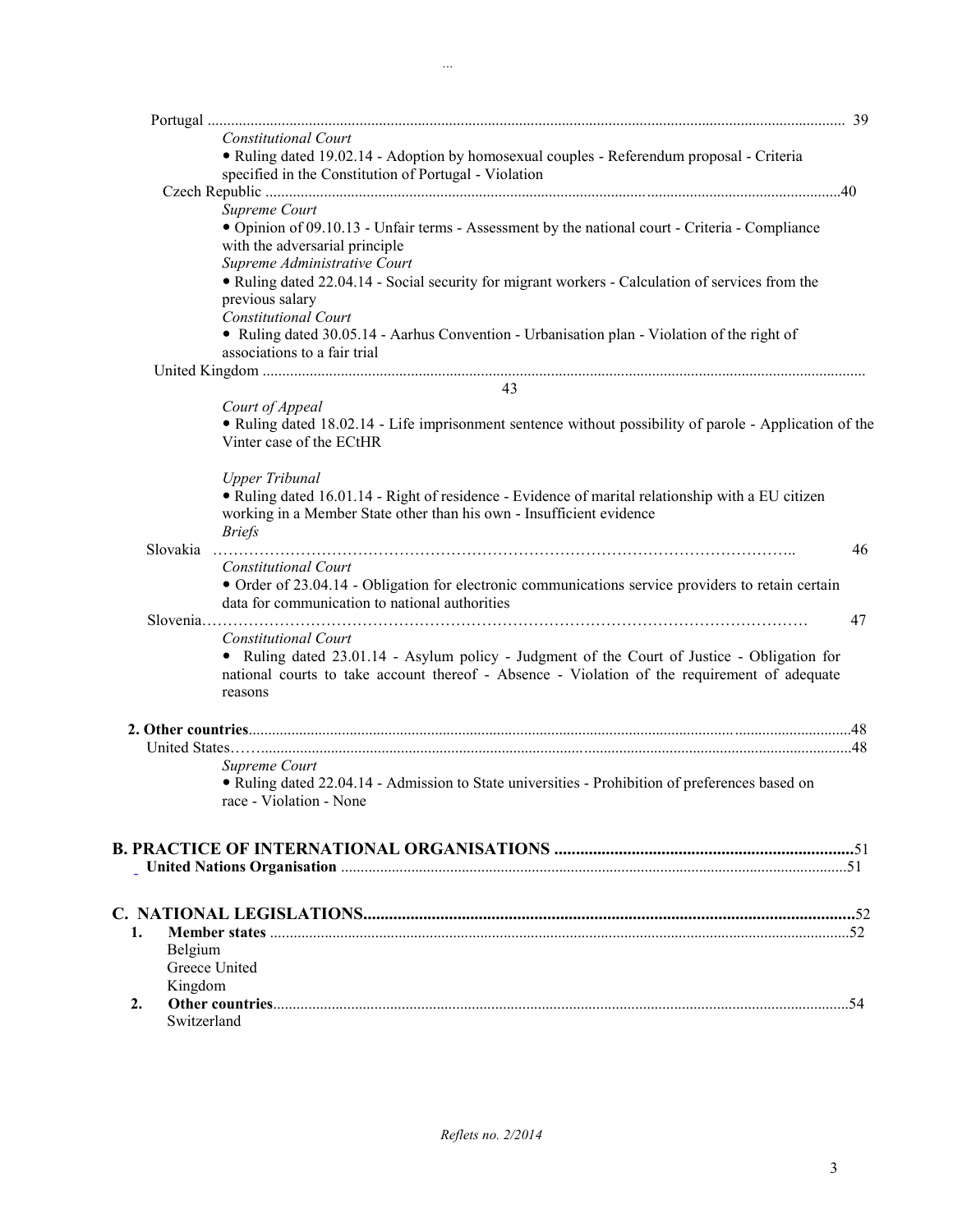*...*

Right of action of individuals as part of an annulment appeal following the entry into force of the Lisbon Treaty - Comments on the judgment of the Court of 3 October 2013 in Case C-583/11 P - Inuit Tapiriit Kanatami et al/Parliament and Council and the order of the Court of 6 September 2011 in Case T-18/10, Inuit Tapiriit Kanatami et al/Parliament and Council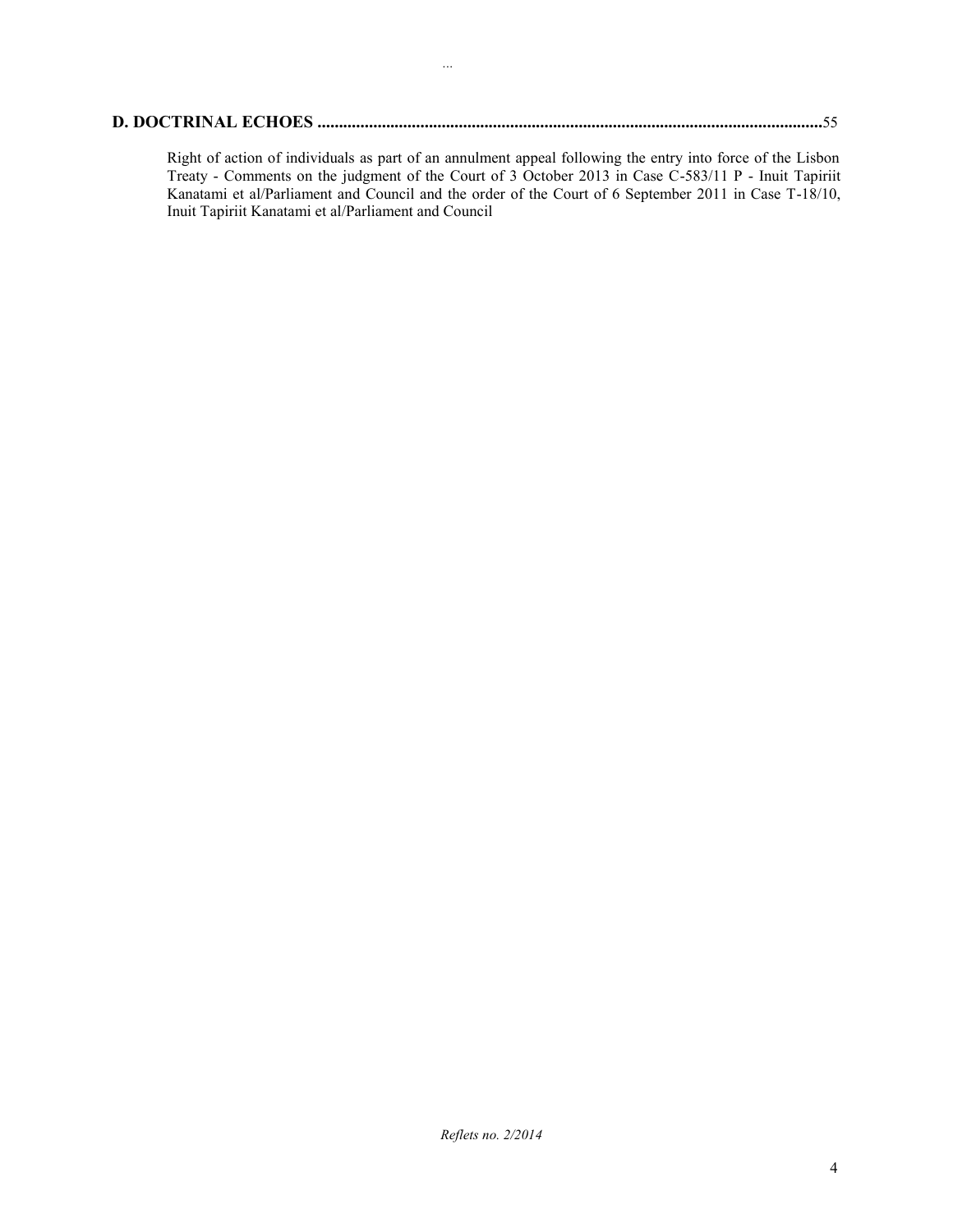## **Preface**

*...*

In this edition of the bulletin *Reflets no. 2/2014,* three judgments of the ECtHR will be discussed. The first decision concerns the failure of the Italian courts in their obligation to give reasons for their refusal to ask a preliminary question to the Court of Justice (p. 6). The second interpreted decision of the ECtHR concerns the condemnation of the French State on the basis of the violation of Article 8 of the ECHR regarding surrogacy (p. 7). The final decision of the ECtHR refers to the conformity of the French legislation prohibiting an individual to hide his face in public spaces under Articles 8 and 9 of the ECHR (p. 8). Also included is a judgment of the Italian Constitutional Court regarding a question of constitutionality relating to a legislation providing for a ban on medically-assisted reproduction (p. 32). Then, a judgment of the Bundesgerichtshof found that the German regulation laying down the prices of drugs subject to medical prescription is in line with EU law (p. 13). In addition, also provided is a judgment of the French Court of Cassation on the status of aircrew, sales personnel or technical staff of the two airlines Vueling and Easyjet (p.25). Finally, the doctrinal echoes (p. 55) concern the right of action of individuals, as part of the annulment appeal following the entry into force of the Lisbon Treaty, in light of the comments on the Inuit II judgment of the Court of Justice and the Inuit I order of the Court.

Note that the Reflets bulletin has been temporarily available in the "What's New" section of the Court of Justice intranet, as well as, permanently, on the Curia website [\(www.curia.europa.eu/jcms/jcms/Jo2\\_7063\)](http://www.curia.europa.eu/jcms/jcms/Jo2_7063).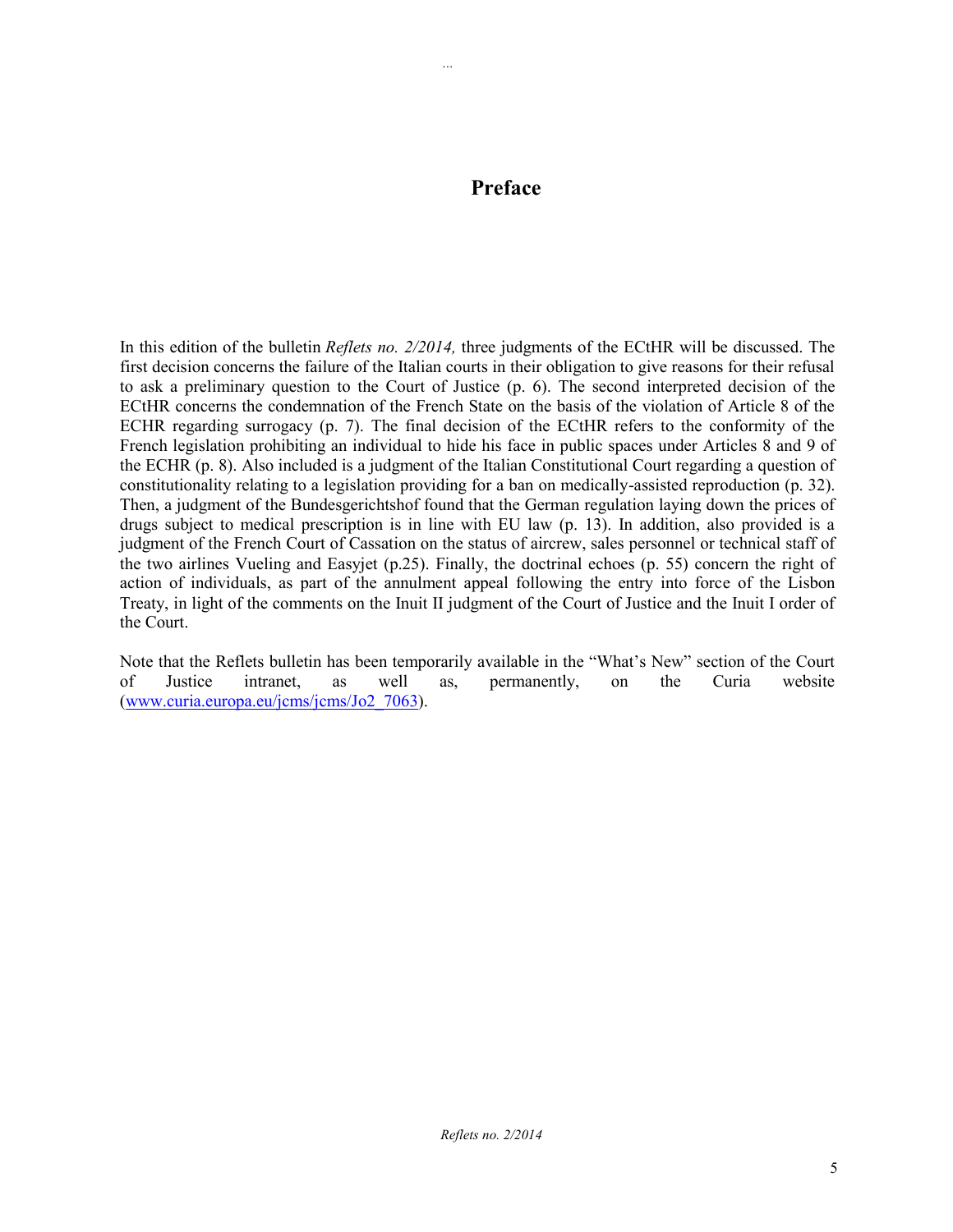### **A. Case law**

#### **I. European and international jurisdictions**

#### **European Court of Human Rights**

*ECHR - Right to a fair trial - Principle of non-discrimination - Right to respect for privacy and family life - Refusal to ask a preliminary question to the Court of Justice - Obligation to state reasons - Violation of Article 6, paragraph 1, ECHR - Discrimination based on nationality - Violation of Article 14 combined with Article 8 of the ECHR*

In a decision dated 8 April 2014, Dhahbi/Italy, the ECtHR unanimously ruled that Italy has violated Article 6, paragraph 1 (right to a fair trial) and Article 14 (prohibition of discrimination) combined with Article 8 of the ECHR (right to respect for privacy and family life), in that the Italian courts failed in their obligation to justify their refusal to ask a preliminary question to the Court of Justice to determine whether the Association Agreement between the EU and Tunisia ("Euro-Mediterranean Agreement") allowed to deprive a Tunisian worker to obtain, from the Italian administration, the payment of a household allowance.

The applicant, Mr Dhahbi, a Tunisian national at the time, having acquired Italian nationality since, visited Italy on the basis of a residence permit and regular work. While employed by a company in Sicily, he brought in 2001, an appeal to obtain the payment of the household allowance provided for by the Italian regulations. According to him, although the law reserves the benefit of the allowance to nationals, the latter still should have been paid under the Euro-Mediterranean agreement, ratified by Italy in 1997. Following the rejection of his application in 2002 by the court of Marsala, Mr. Dhahbi appealed. On

this occasion, he requested for a preliminary ruling before the Court of Justice. His appeal was rejected in 2004; he submitted an appeal in cassation and reiterated his request from preliminary ruling. In judgment of 15 April 2008, the Supreme Court rejected his appeal.

The ECtHR reiterated that, the judgments of the Italian Court of cassation not being subject to any judicial remedy under domestic law in application of the principles in the Vergauwen et al/Belgium case (decision of 10 April 2012, Application No. 4832/04), the latter was obligated to justify its refusal to ask the question with regard to the exceptions under the case law of the Court of Justice, interpreting Article 267, paragraph 3 of the TFEU.

The ECtHR examined the judgment of the Court of Cassation of 15 April 2008 without finding any reference to the preliminary ruling request made by the applicant and the reasons for which it was considered that the issue raised was not worthy of being sent to the Court of Justice. The reasons for the impugned judgment did not therefore help establish if this question had been considered as irrelevant, or as relating to a clear provision or a provision already interpreted by the Court of Justice, or whether it had been simply ignored. In this regard, the ECtHR found that the reasoning of the Italian Court of Cassation did not contain any reference to the case law of the Court of Justice and concluded that there was a violation of Article 6, paragraph 1, of the ECHR.

The ECtHR also held that nationality of Mr Dhahbi was the only criterion according to which he had not received the aforementioned allowance. Since only very strong considerations may justify a difference in treatment substantiated exclusively by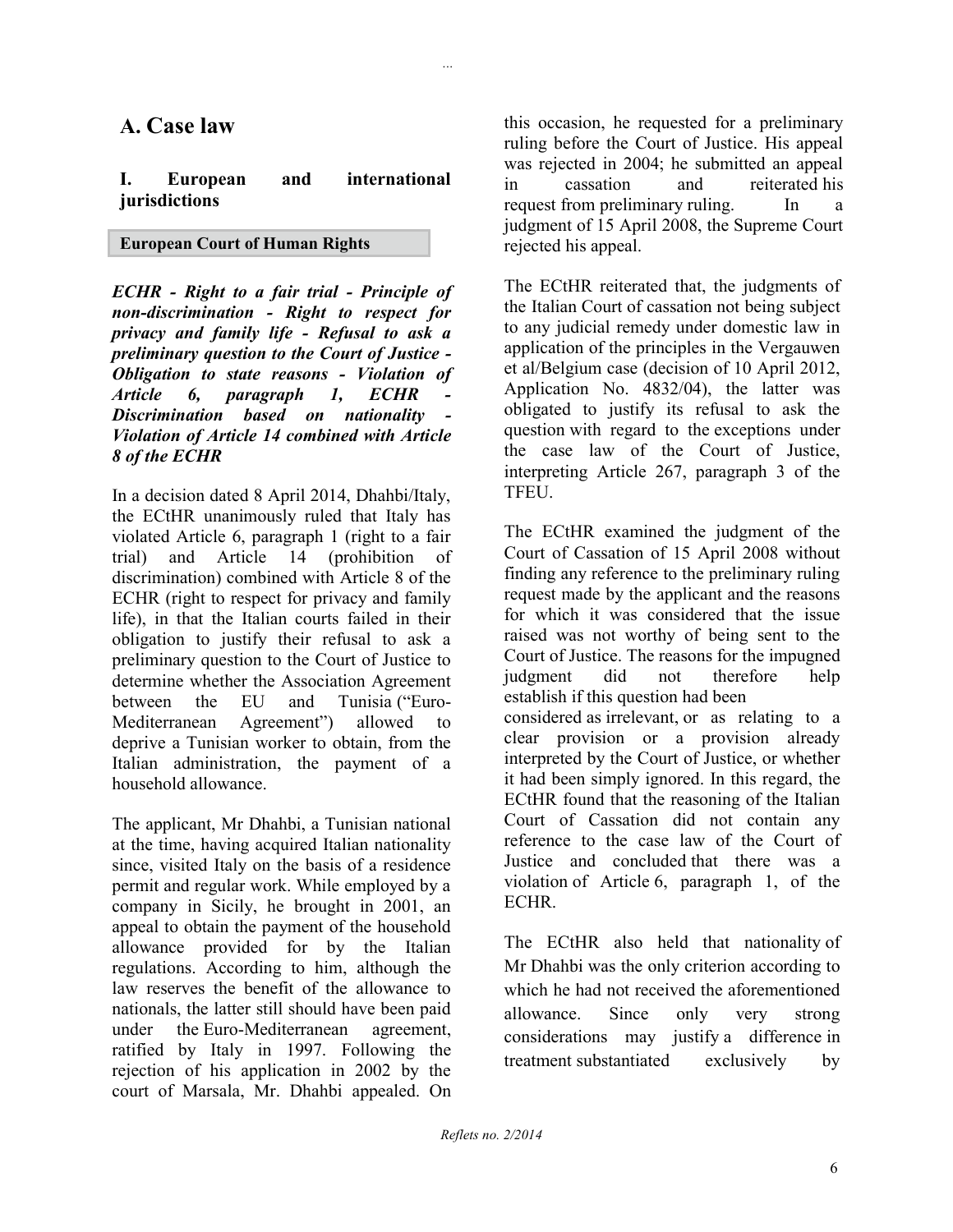nationality, and despite budgetary reasons put forward by the Italian government, the restrictions imposed on Mr Dhahbi were disproportionate in light of Article 14 in conjunction with Article 8 of the ECHR.

*European Court of Human Rights, judgment of 08.04.14, Dhahbi/Italy (Application No. 17120/09),*

#### *[www.echr.coe.int](http://www.echr.coe.int/)*

IA/34025-A

[NICOLLO]

*...*

#### **- - - - -** *ECHR - Right to respect for privacy and family life - Surrogacy - Violation of Article 8 on "privacy"*

In a judgment of 26 June 2014, Mennesson/France, the ECtHR unanimously ruled that France did not violate Article 8 in respect of the applicants' right, a couple of French nationality having used surrogacy in the United States, to respect for their family life and violated Article 8 in respect of the children's right to respect for their privacy, concerning the refusal to recognise in French law legally established parentage in the United States.

Due to infertility of Mrs Mennesson, the applicants used surrogacy in the United States with the implantation of embryos, derived from the gametes of Mr Mennesson and an egg from a donor, in the womb of another woman, giving birth in 2000 in the United States to twin girls, Valentina and Fiorella Mennesson, who are US nationals. A decision of the California Supreme Court of 14 July 2000 specifies that the Mennessons are the parents of the twins. The applicants then requested the French administration for

transcription of the US birth certificates in the French civil status records.

Suspecting a case of surrogacy, the French authorities rejected the request. They were finally nonsuited by the French Court of Cassation on 6 April 2011 on the grounds that such transcriptions give effect to a surrogacy agreement, which is null and void according to the French civil code. The Court of Cassation found that there was no infringement of the right to respect of privacy and family life since such annulment did not deprive the children of maternal and paternal parentage under the Californian law nor prevented them from staying in France with the Mennessons.

The ECtHR held that Article 8 applies in terms of its "family life" and "privacy" component. On the one hand, there is no doubt that the Mennessons are looking after their twins as parents since their birth and all four have lived together in a manner that does not differ in any way from "family life" in its usual sense.

On the other hand, the ECtHR noted that the right to identity is integral to the concept of privacy and that there is a direct relation between the privacy of children born of surrogacy and the legal determination of their parentage.

The ECtHR found that the applicants' family life is necessarily affected by the failure of French law to recognise parentage between the twins and the Mennessons. It found, however, that all four family members were able to settle in France shortly after the birth of the twins, that they are able to live together in conditions generally comparable to those in which other families live and that there is no reason to believe that there is a risk that the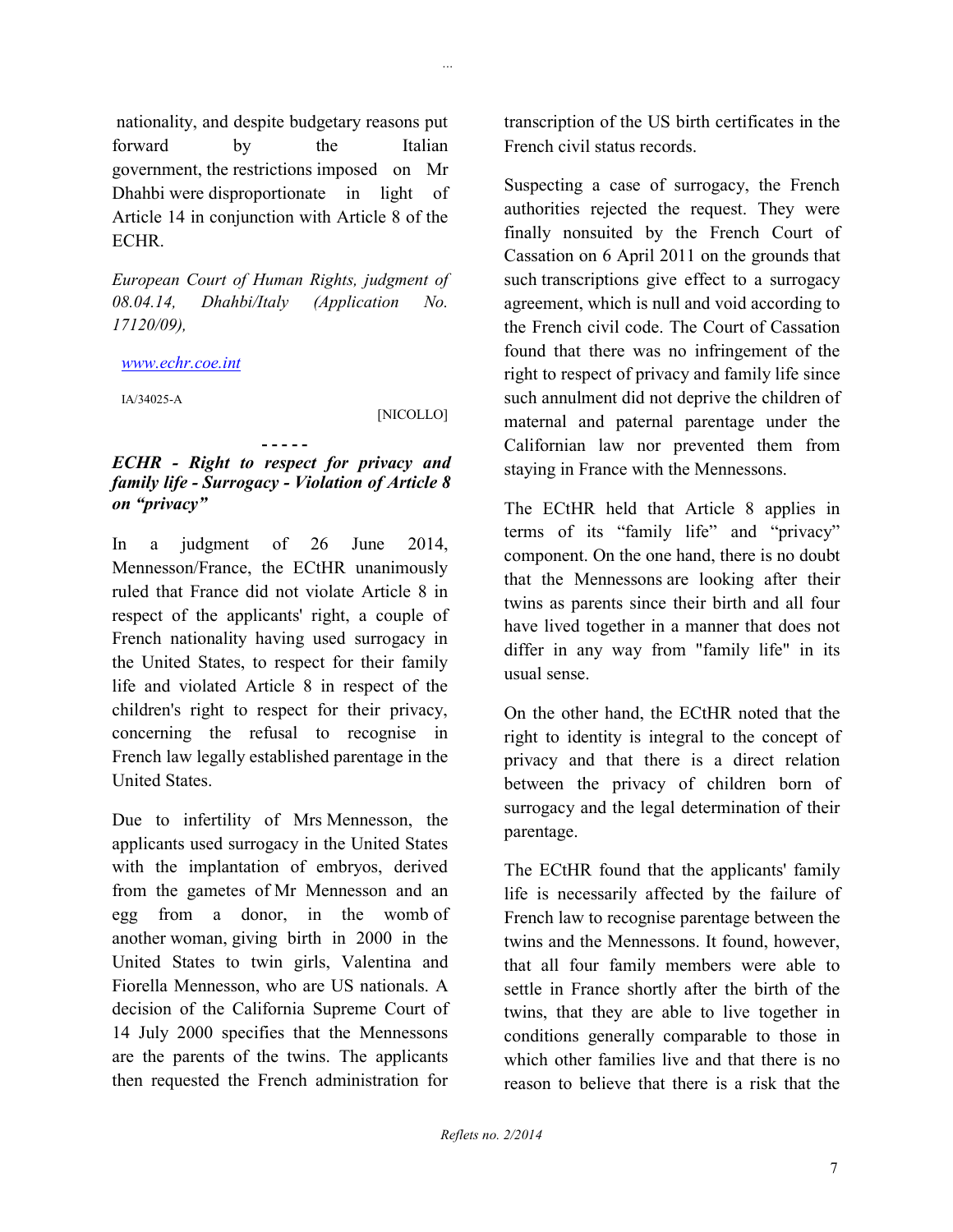authorities would decide to separate them because of their status under the French law. The ECtHR thus concluded, as regards the right to respect for their family life, that there was no violation of Article 8 of the ECHR.

*...*

However, as regards the right of the twins to respect for their privacy, under which each person can establish his or her identity including his or her parentage, the ECtHR considered that they are in a situation of legal uncertainty. Thus, without ignoring that they were identified in the United States as children of the Mennessons, France nevertheless denied them this status in its legal system. The ECtHR held that such a contradiction infringes their identity in French society. Furthermore, although their biological father is French, they face a troubling uncertainty with the possibility of being recognised as French nationals, an uncertainty that is likely to negatively affect the definition of their own identity. The ECtHR noted, moreover, that they can inherit from the Mennessons only as heirs, the inheritance rights thus being calculated in a less favourable for them. Thus, the effects of nonrecognition in French law of the parentage between the children conceived abroad through surrogacy and couples who used this method is not limited to the Mennessons' situation: they also cover the children themselves, especially the right to respect for privacy, which is significantly affected. This raises a serious question of compatibility of this situation with the best interests of the children, which must be the guiding factor in all decisions concerning them.

This analysis takes on particular importance when, as in this case, one parent is also the genitor of the child. Given the importance of biological parentage as part of one's identity, one cannot claim that it is in the best interests of the child to deprive him or her of a legal relationship of this nature while the biological reality of this relationship is established and the child and the parent concerned claim full

recognition. However, not only was the relationship between the twins and their biological father not accepted at the time of the request for transcription of birth certificates, but its consecration by way of recognition of paternity or an adoption or by the effect of possession of status would conflict with the prohibitive case law established on these issues by the Court of Cassation. Thus, by creating an obstacle for the recognition as well as the establishment of their parentage with regard to their biological father, the French State went beyond its discretionary power. The ECtHR found that the right of children to respect for their privacy was breached, in violation of Article 8.

*European Court of Human Rights, ruling dated 26.06.14, Mennesson/France (request no. 19522/09), [www.echr.coe.int.](http://www.echr.coe.int./)*

**- - - - -**

IA/34031-A

[NICOLLO]

*ECHR - Right to respect for privacy and family life - Right to freedom of thought, conscience and religion - National legislation prohibiting an individual from concealing his face in public spaces - Proportionality of the said national measure - Discretionary power of the Member States*

In its Grand Chamber judgment, the ECtHR found that the French law prohibiting an individual from concealing his face in public spaces, does not result in a violation of Article 8 (right to respect for privacy and family life) and Article 9 (right to freedom of thought, conscience and religion).

The case pertains to a French national, originally from Pakistan and a Muslim, who complained of not being able to wear the full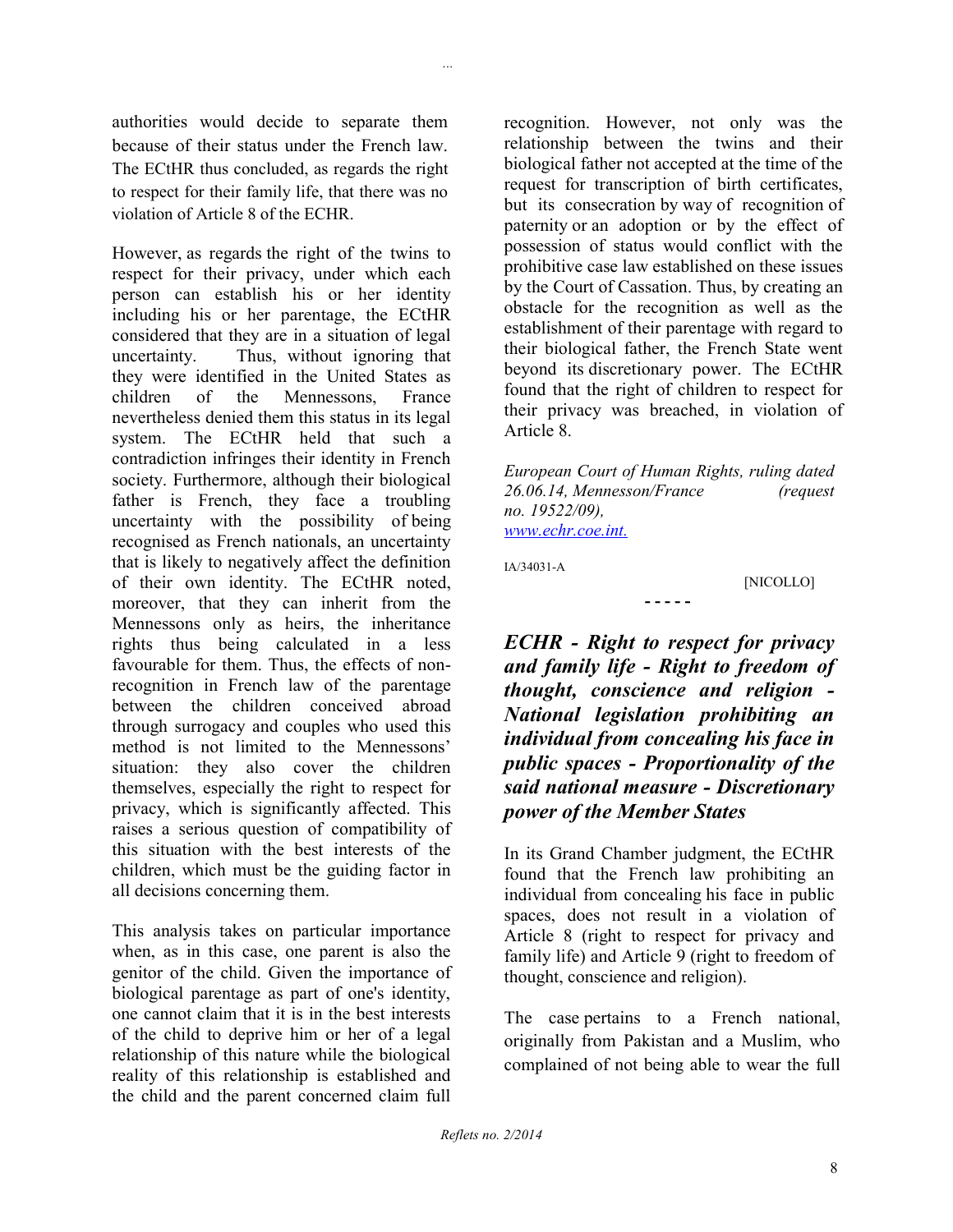veil in public following the entry into force of the said French law. The applicant declared that she wore the burqa and niqab in order to be consistent with her faith, her culture and her personal convictions and stressed that neither her husband nor any other family member exerted any pressure on her to adopt this dress code.

The French Government argued that the first objective of the law of 11 April 2011 would be to ensure public safety and in that sense, this law would address the need to identify any individual in order to prevent attacks on the safety of persons and property and to fight against identity fraud. The second objective would fall under the protection of the rights and freedoms of others. The third objective pursued by this law would be to ensure equality between men and women.

Concerning the ground for inadmissibility raised by the French Government calling into question the status of victim of the applicant, notably on the ground that no individual measure was taken against her under the law banning the full veil, the ECtHR rejected this preliminary objection, by reiterating that an individual may contend that a law violates his rights if he is forced to change his behaviour under threat of prosecution or if he is part of a class of people at risk of being directly affected by the criticised legislation (see, in particular, Norris/Ireland, judgment of 26 October 1988, application no. 10581/83 and Dudgeon/United Kingdom, judgment of 24 February 1983, Application No. 7525/76).

The ECtHR accepted that the law against concealing one's face in public spaces, has two legitimate objectives set out in Articles 8 and 9 of the ECHR, namely public safety and "protection of the rights and freedoms of others". Concerning public safety, the ECtHR found, however, that the impugned prohibition is not necessary in a democratic society to achieve this objective, insofar as the objective specified by the government would be achieved by a simple obligation to show one's face and provide identification in case of a risk to safety of individuals. Under the "protection of the rights and freedoms of others", the ECtHR admitted that wearing a veil hiding the face in a public space can negatively affect the notion of "living together". In this regard, it indicated taking into account the fact that the French government had argued that the face plays an important role in social interaction. However, it specified that the flexibility of the concept of "living together" requires careful consideration of the necessity of the restriction that it disputes. Regarding the proportionality of the measure adopted by the French Government, the ECtHR noted that with regard to the low number of women affected by the law and considering that this law has a strong negative impact on the situation of women who chose to wear the full veil, a general ban could be disproportionate. However, the ECtHR found that the prohibition does not affect the freedom to wear in public space the clothes or items that do not result in the concealment of the face and that the law is not explicitly substantiated by religious connotation of clothes but by the mere fact they conceal the face. Furthermore, the penalties involved (maximum fine of 150 euros and the possible obligation of completing a community rehabilitation programme in addition or instead) are among the lightest penalties that the legislator could consider. Furthermore, the ECtHR noted that the lack of consensus between the Member States of the Council of Europe on the issue of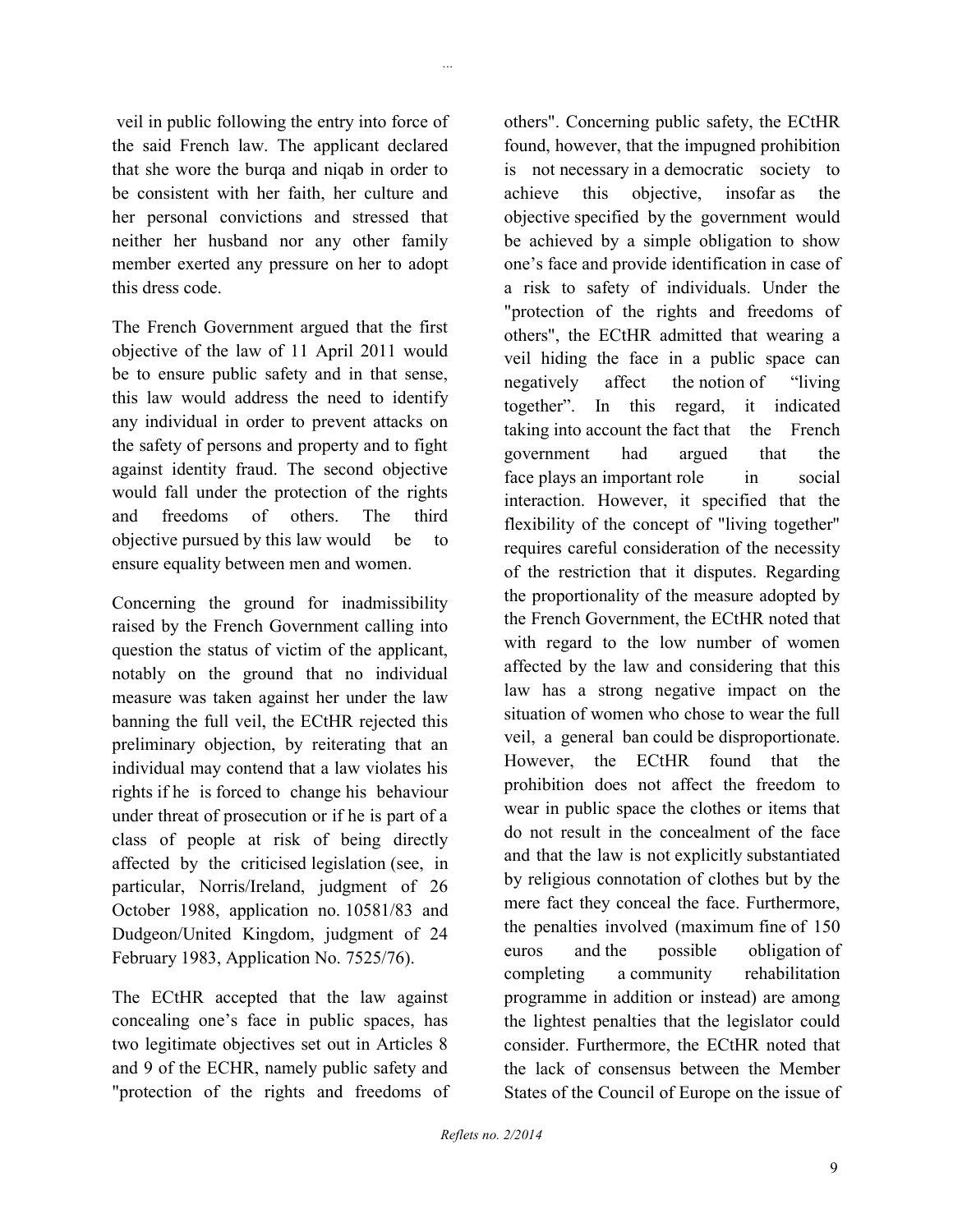the full veil in public spaces, leaves discretionary power to the Member States (see, X, Y and Z/United Kingdom, judgment of 22 April 2010, application no 21830/93, point 44). The ECtHR thus concluded that the French law prohibiting the concealment of one's face in public spaces does not violate Article 8 or Article 9 of the ECHR.

Note that the two judges expressed dissenting opinions.

*European Court of Human Rights, judgment of 01.07.14, SAS/France (application no. 43835/11), [http://www.echr.coe.int](http://www.echr.coe.int/)*

IA/34032-A

### [FUCHSMA]

*...*

#### **- - - -**

*ECHR - Right to a fair trial - (CE) Regulation No. 44/2001 - Recognition and enforcement of judgments* - *Enforcement of a judgment delivered in another Member State without summoning the defendant correctly - Violation of Article 6, paragraph 1 - Absence*

On 25 February 2014, the ECtHR delivered its judgment in the Avotiņš/Latvia case concerning the enforcement of a judgment of a Cypriot court by which the applicant was ordered to pay contractual debts.

The applicant alleged that by ordering the enforcement of the judgment in Latvia, the Latvian courts with jurisdiction had violated Article 6, paragraph 1 of the ECHR (right to a fair trial), since the Cypriot court had delivered its ruling without the applicant having been properly summoned and without ensuring compliance with his rights of defence.

Firstly, with regard to the admissibility of the request, the ECtHR concluded that it pertained to an important issue, namely compliance with

Article 6, paragraph 1, of the ECHR as part of the application of (EC) Regulation no. 44/2001 on legal jurisdiction, recognition and enforcement of civil and commercial judgments ("Brussels I Regulation") by contracting States that members of the European Union.

On the merits, the ECtHR noted that the tasks of interpretation and application of provisions of the Brussels I regulation are incumbent, first, upon the Court of Justice, which should give its ruling as part of a preliminary reference, and second, upon national courts. The ECtHR thus does not have jurisdiction to rule expressly on compliance with EU law.

The ECtHR, first, recalled, based on the Bosphorus ruling (judgement of 30 June 2005, application no. 45036/98), that the protection of fundamental rights granted by the Union was equivalent in principle to that provided by ECHR and that the fulfilment by the State of its legal obligations arising from its membership of the Union is in general interest (see *Reflets No. 2/2005* and *No*. *1/2013).*

Secondly, with regard to the application of Article 34, point 2, of the Brussels I Regulation, which allows refusal of recognition of a judgment given in another member State on the grounds that the document instituting the proceedings was not notified to the defendant, the ECtHR found that by dismissing the methods of the applicant by a simple reference to the fact that he had not appealed the judgment of the Cypriot court, the Latvian court has taken sufficient account of the applicant's defence rights under Article 6, paragraph 1. The ECtHR held that the applicant had, on his

own, lost the opportunity to plead ignorance of Cypriot law, and that it was up to him to prove the non-existence or the ineffectiveness of the possible remedies.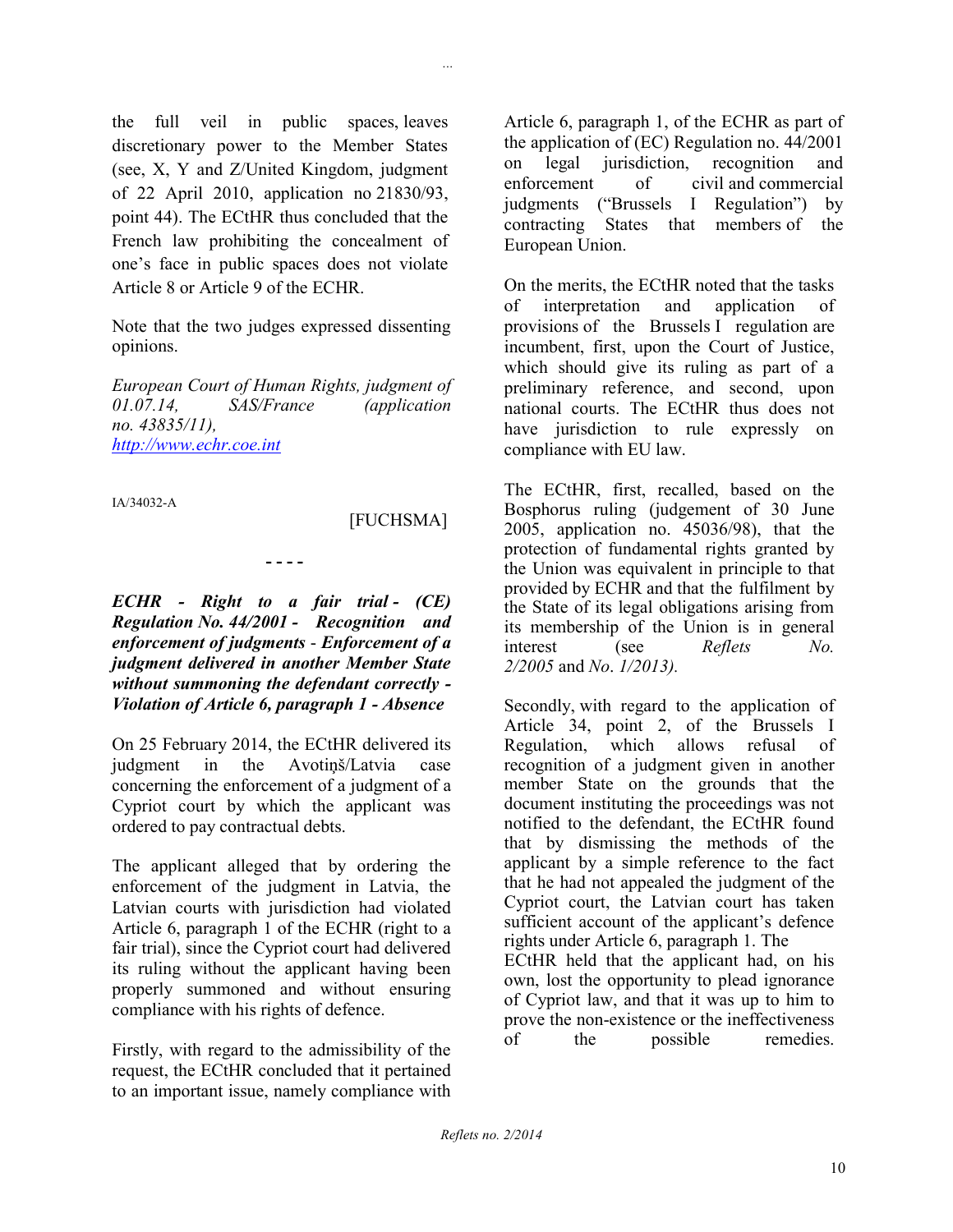It should be noted that this judgment has been passed by four votes against three. The three dissenting judges considered that the response given by the Latvian court to the statements of the applicant, according to which he had not been duly notified of the decision of the Cypriot courts, has not been sufficient to meet the requirements of Article 6, paragraph 1, of the ECHR, especially in light of the applicable Union law. In their view, the EU law does not provide for blind enforcement of judgments, and the ECtHR must not implicitly approve internal practices that could go against it.

### *European Court of Human Rights, ruling dated 25.02.14, Avotin./Latvia (request no. 17502/07), [www.echr.coe.int](http://www.echr.coe.int/)*

IA/34022-A

### [BORKOMA]

*...*

### *\* Briefs (ECHR)*

On 10 May 2001, the ECtHR issued a ruling condemning Turkey for violation of Articles 2, 3 and 5 of the ECHR, because of military operations conducted by Turkey in northern Cyprus in July and August 1974, the continuing division of the territory of Cyprus and the activities of the "Turkish Republic of Northern Cyprus". On the question of fair satisfaction, the ECtHR held that the question of the possible application of Article 41 of the ECHR was not ready for decision and adjourned the review.

Following a request from the government of Cyprus on 25 November 2011 relating to the enforcement proceedings of the judgment of May 10 2001 by the Committee of Ministers of the Council of Europe and requesting the ECtHR to take steps to facilitate the enforcement of that judgment, the Grand Chamber of the ECHR issued a judgment on May 12 2014, finding that Article 41 of the ECHR, concerning fair satisfaction, is applicable to this case for two groups of victims, the 1456 Cypriot citizens who

disappeared during the invasion of Cyprus in July and August 1974 by the Turkish army, and the Cypriot Greeks under Turkish military occupation since 1974 in the Karpas peninsula, a region of the area occupied by the Turkish army.

By dismissing the objections of the Turkish government on the inadmissibility of the present action, the Grand Chamber granted an amount of 30 million euros for the extrapecuniary damage sustained by the survivors of the 1456 missing persons, and 60 million euros for the damage suffered by the residents of the Karpas peninsula. The decision was taken by sixteen votes against one.

*European Court of Human Rights, ruling dated 12.05.14, Cyprus/Turkey (request no. 25781/94), [www.echr.coe.int](http://www.echr.coe.int/)*

IA/34023-A

[LOIZOMI]

In the Aden Ahmed/Malta case, the ECtHR ruled that the applicant, a Somali national held in Malta after having entered illegally by boat in order to seek asylum, had been subjected to inhuman and/or degrading treatment during her stay in a Maltese detention centre in that the authorities denied her access to the internal courtyard and the option of physical exercise for three months.

- - - - -

Asylum seekers arriving by boat in Malta are held in detention centres for the duration of the proceedings. However, the detention may not exceed twelve months. Persons who have not filed an application for asylum or those for whom a refusal decision has been issued can be detained for a maximum period of eighteen months.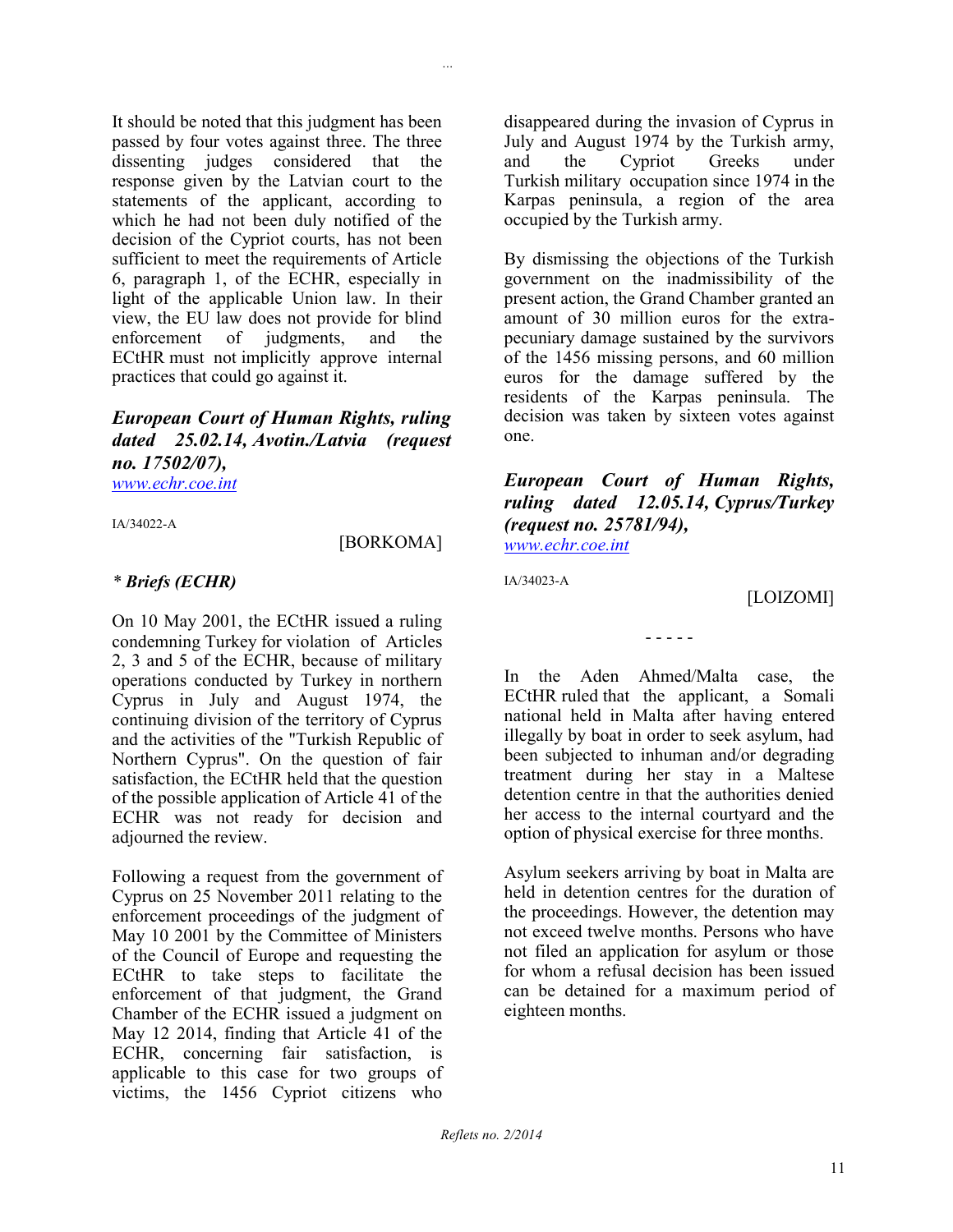After the ECtHR ruled that the detention conditions applicable in a Maltese detention centre for immigrants in an illegal situation violated Articles 3 and 5 of the ECHR dealing respectively with prohibition of inhuman or degrading treatment and the right to liberty and security, she requested the Maltese government to review the detention conditions and policies in force and to implement other modus operandi for receiving immigrants.

*European Court of Human Rights, ruling dated 23.07.13, Aden Ahmed/Malta (request no. 55352/12), [www.echr.coe.int](http://www.echr.coe.int/)*

IA/34021-A

### [CBUG]

*...*

### **EFTA Court**

*European economic area - Reconciliation of laws - Insider dealing and market manipulation – Directive 2003/6/EC - Cooperation between the competent* 

*authorities - Content of the request for information - Facts giving rise to suspicions*

In its judgment of 9 May 2014, the EFTA Court ruled on the content of a request for information, pursuant to Article 16 of Directive 2003/6/EC on insider dealing and market manipulation.

In this case, the Greek capital markets commission had asked the financial markets authority of Liechtenstein to cooperate, as part of a preliminary investigation, on a case of potential market manipulation. The EFTA Court was hearing a request for an advisory opinion from the administrative court of Liechtenstein, to determine if an authority

requesting information from a competent authority of another member State must set out the facts underlying its suspicions with regard to insider dealing or market manipulation.

A preliminary question of admissibility was raised by the Commission and the EFTA Surveillance Authority, which relied in particular on the fact that the referring court was asked to adopt an administrative decision. The EFTA Court, citing the case law of the Court of Justice (Epitropos tou Elegktikou Synedriou ruling, C-363/11, EU:C:2012:584), first recalled that a request for interpretation could be sent to it only if a case was pending before a court of a Member State and that it was led to take a jurisdictional decision. It however stated that this rule should not be strictly interpreted.

In this regard, the EFTA Court held that:

"If, under the legal system of an EEA State, national courts are assigned the task of overseeing [an administrative cooperation between the national authorities of the EEA States], it is imperative in order to ensure the proper functioning of EEA law that the Court should have an opportunity to address the issues of interpretation arising out of such proceedings". Since the decision of the competent authority to reject a request for information was subject to no remedy other than a review of the administrative court, the EFTA Court concluded that this procedure was akin more to a judicial procedure than an administrative procedure.

With regard to the merits, after pointing out that Article 16 of Directive 2003/6/EC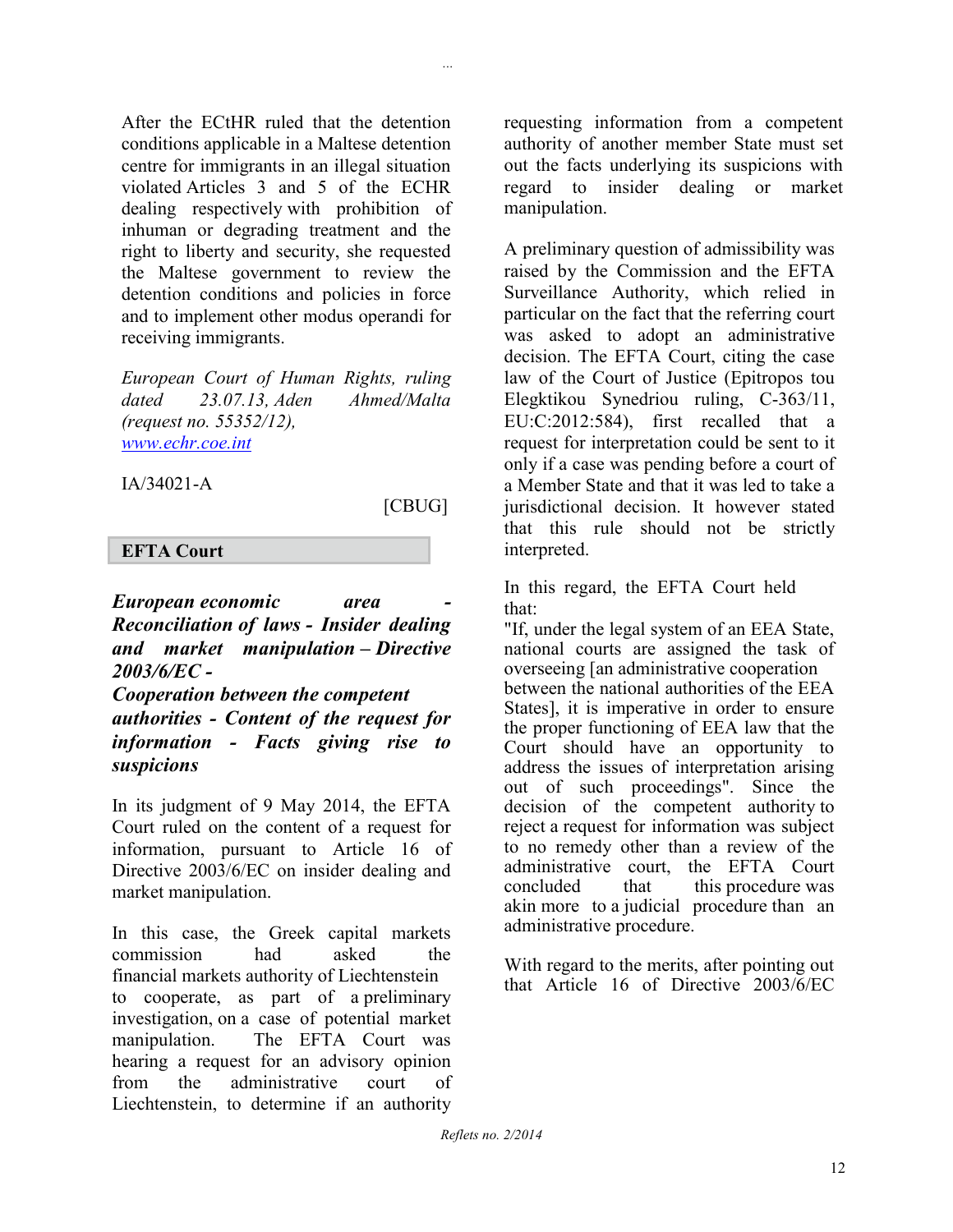contained an exhaustive list of situations in which an authority can refuse to respond to a request for information, the EFTA Court held that:

*...*

"A national rule that empowers the requested authority to refuse a request on the basis that the requesting authority must specify the facts giving rise to suspicion is not compatible with the Directive."

However, the EFTA Court also stated that: "In order to ensure the effectiveness of the cooperation procedure in practice and for the requested authority to be able to identify the information required, a request for information under the Directive must include a description of the investigation giving rise to the request."

*EFTA Court, Judgment of 09.05.14, in Case E-23/13, [www.eftacourt.int](http://www.eftacourt.int/)*

IA/34019-A

[SIMONFL] [DUBOCPA]

## **II. National courts**

### **1. Member states**

### **Germany**

### *Free circulation of goods - Quantitative restrictions - Measures having equivalent effect - Price schemes - Price fixing of drugs - Justification - Protection of public health*

Hearing an appeal by a German mail order sale company against the judgment by which the court of first instance had accepted an action for injunction brought by a group of pharmacists, the Bundesgerichtshof (hereinafter "BGH") ruled, by taking into account the case law of the Court of Justice, that the German regulations fixing the prices of prescription medicines (Arzneimittelpreisverordnung) conforms to EU law and

applies in particular to medicines distributed in Germany by a pharmacy established in the territory of another Member State.

In this case, the defendant had promoted on its website and in its catalogue, drugs marketed by the Dutch pharmacy DocMorris, by attracting the attention of customers on price reductions and incentives offered by it. Noting that these methods of providing incentives for purchase violate the said German regulations and are, therefore, unfair trade practices, the BGH questioned the compatibility of the regulations fixing the drug prices with Article 34 of the TFEU and Directive 89/105/EEC on the transparency of measures regulating the fixing of prices of medicines for humans and their inclusion in the scope of national health insurance systems.

Specifically, the German courts believed that, even assuming that these German regulations constitute a measure having equivalent effect within the meaning of Article 34 of the TFEU, it would be, in any event, justified on grounds of protection of health and the lives of persons within the meaning of Article 36 of the TFEU. In this regard, the BGH relied on the case law of the Court of Justice (particularly the Ascafor and Asidac rulings, C-484/10, EU:C:2012:113, the Elenca ruling, C-385/10, EU:C:2012:634 and the Ker-Optika ruling, C-108/09, EU:C:2010:725) to specify, firstly, that the question of possible justification for overriding reasons relating to general interest was not be addressed when, as in this case, the measure concerned is justified under Article 36 of the TFEU and, secondly, that member States enjoy discretionary power to decide the level to which they wish to ensure protection of public health.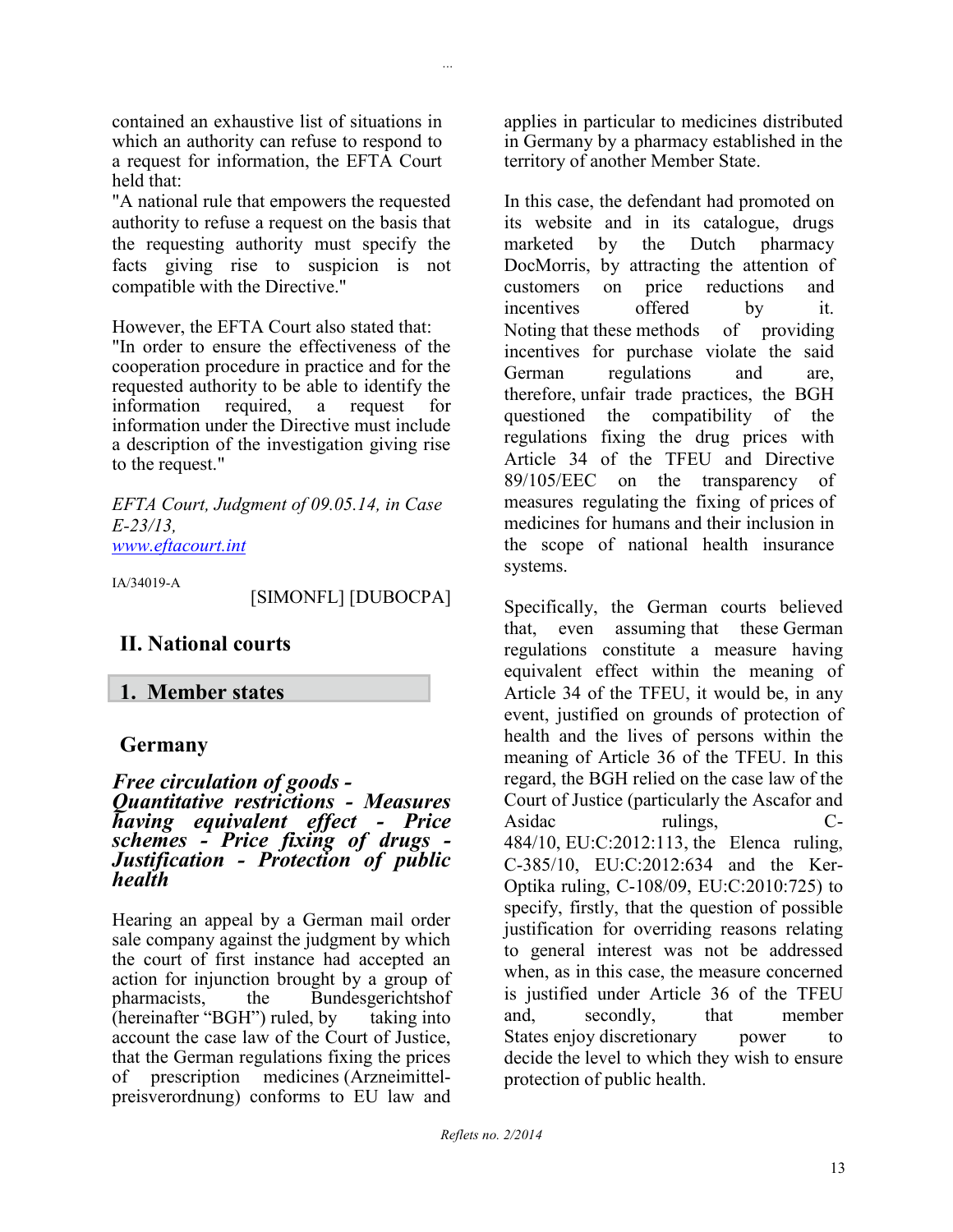The BGH pointed out, secondly, that the jurisdiction of Member States in matters of fixing drug prices was not restricted by Directive 89/105/EEC. Furthermore, the fact that a German provision of 2012, stating that the national regulation fixing drug prices applies also to drugs distributed by mail order from another Member State, has not been communicated to the Commission, pursuant to Article 11 paragraph 2 of the Directive, cannot, according to the German courts, affect its validity, since that provision was purely declaratory. The interpretation adopted by the Court of Justice with regard to Directive 83/189/EEC establishing an information procedure in the field of technical standards and regulations (CIA Security International ruling, C-194/94, EU:C:1996:172), according to which the ignorance of the obligation of notification of technical rules leads to their inapplicability, was not transposable to the present case, since such a result would apply only in respect of the rules likely to produce legal effects and hinder trade between member States.

Finally, it should be noted that the BGH applied, under this judgment, an order delivered in a preliminary ruling by the common chamber of the federal high courts of iustice (Gemeinsamer Senat der Obersten Gerichtshöfe des Bundes, Order of 22 August 2012, OBG-Gms 1/10), by which it settled an existing interpretation dispute between BGH and the Federal court of social disputes (Bundessozialgericht) regarding the applicability of the regulation fixing drug prices to the products distributed by pharmacies with headquarters in another Member State. This order, on the one hand, led to the introduction of the aforementioned declaratory provision and, on the other hand, has been the basis for

four other judgments of the BGH, delivered in cases with similar factual contexts.

*Bundesgerichtshof, ruling dated 26.04.14, I ZR 79/10, [www.bundesgerichtshof.de](http://www.bundesgerichtshof.de/)*

**- - - - -**

IA/33293-A

*...*

[BBER]

*Reconciliation of laws - Nutrition and health claims relating to foods - Regulation no. 1924/2006 - Concept of "relation" between a component of a food and health - Preliminary expectations and knowledge of the consumer - Expression characterising a brand and not a food component - Lack of concordance with a claim granted to a third party*

In a judgment of 26 February 2014, the Bundesgerichtshof (hereinafter "BGH") accepted the request of a manufacturer of baby food by prohibiting a competitor from using certain indications on the labelling of its products. It had distributed baby food indicating, in particular, the terms "Praebiotik  $(R)$  + Probiotik (R)" and "Praebiotik (R) zur Unterstützung einer gesunden Darmflora" ("Praebiotik (R) for the support of a healthy intestinal flora").

According to the BGH, the indications that are the subject of the dispute constitute health claims within the meaning of Article 2, paragraph 2, point 5 of (EC) Regulation no. 1924/2006 concerning nutrition and health claims relating to foodstuffs, which applies to any claim that states, suggests or implies that a relation exists between a category of food, a foodstuff or a component thereof and health.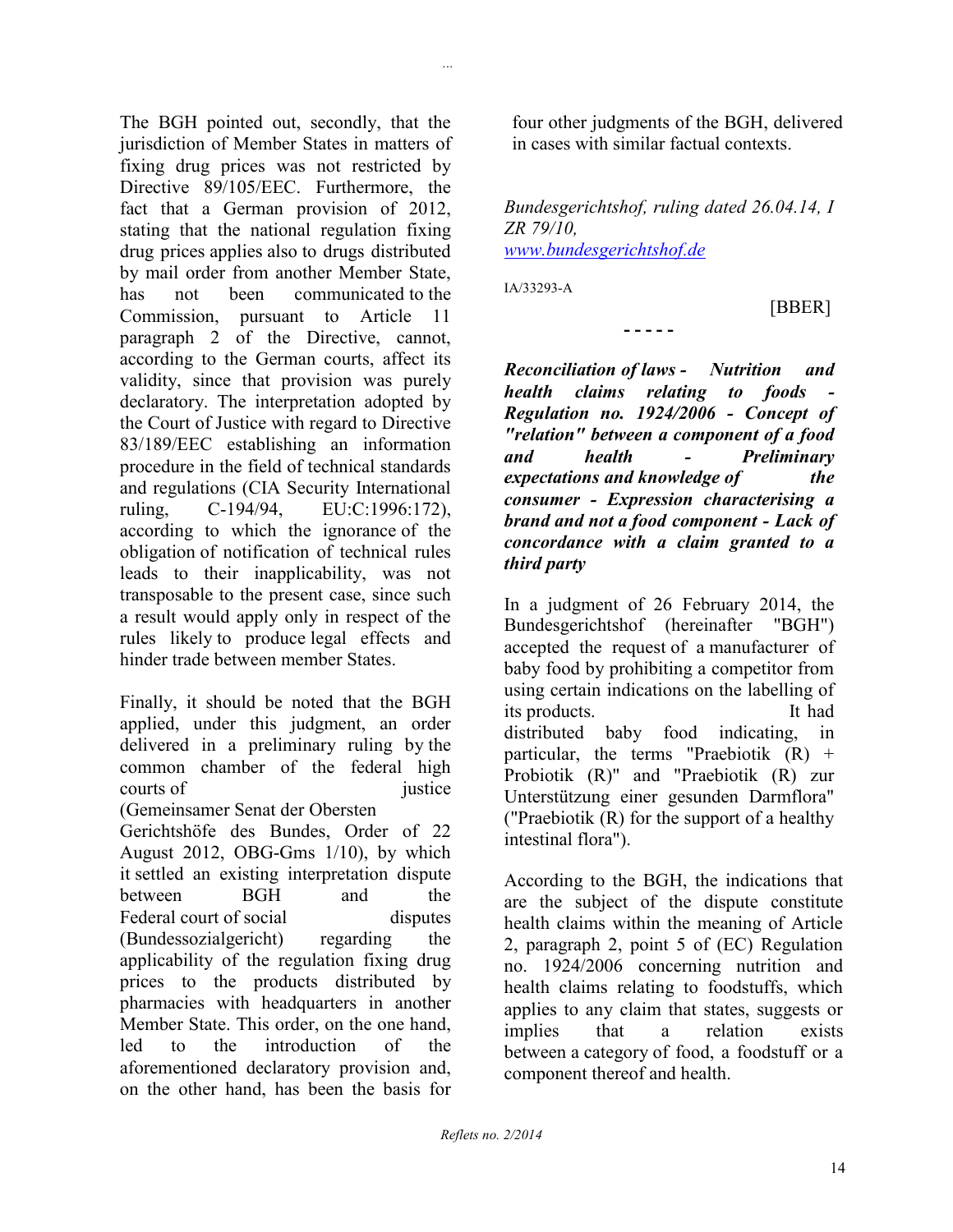Referring to the case law of the Court (Green Swan ruling, C-299/12, EU:C:2013:501), the BGH held that the concept of "relation" between food and health should be interpreted broadly. This would imply that a health claim can be characterised as long as the average consumer perceives a relation between a food component and health status, his understanding being, in this regard, influenced by his preliminary expectations and knowledge. The question of knowing whether an indication in itself can objectively recognise this relation or whether it merely describes the ingredients used would therefore not affect its classification as a health claim. In this case, the claim "Praebiotik  $(R)$  + Probiotik  $(R)$ " would be inspired by the "prebiotic" or "probiotic" properties of a foodstuff, which, according to general experience, would indicate that the foodstuff thus specified has a certain effect on the health of the consumer.

As for the claim "Praebiotik (R) for support of a healthy intestinal flora", the BGH held that it was inconsistent with the claim "Prebiotic

fibre supports development of healthy intestinal flora", for which the authorisation for use had been requested, on behalf of its members, by the European association of producers of dietary foodstuffs. In the event that the two claims were consistent, this request was likely to enable the defendant to use the impugned claim, in accordance with the transitional provision of Article 28, paragraph 6 b) of (EC) Regulation no. 1924/2006. The BGH thus took the view that the purpose of (EC) Regulation no. 1924/2006, which is to ensure a high level of consumer protection, and the importance of legal security and the exceptional nature of the said provision derogating from the

principle of prior authorisation of a health claim, justified a strict application of this provision. As a result, in this case, the use of an expression characterising a brand cannot, according to the BGH, be equated with the simple description of a component subject to the authorisation request, in order to avoid favourable treatment of those having descriptive brands.

In the absence of reasonable doubts concerning the interpretation of the provisions of (EC) regulation no. 1924/2006, the BGH did not consider it necessary to conduct a preliminary ruling before the Court.

*Bundesgerichtshof, ruling dated 26.04.14, I ZR 178/12,*

*[www.bundesgerichtshof.de](http://www.bundesgerichtshof.de/)*

IA/33295-A

*...*

[BBER] [WENDELU]

### *\* Briefs (Germany)*

By an order of 20 January 2014, the Bundesverwaltungsgericht (Federal Administrative Court) held that the right to compensation based on a violation of EU law is subject, like a law based on the responsibility of the State under national law, to the national provisions concerning limitations.

In this case, a public firefighter argued a right to compensation against his supervisory authority for violation of Directive 2003/88/EC concerning certain aspects of the organisation of working hours. Referring to the case law of the Court, particularly the Aprile case  $(C -$ 228/96 EU:C:1998:544), the Marks & Spencer case  $(C -$ 62/00, EU:C:2002:435) and the Bulicke case (C-246/09, EU:C:2010:418) and to its own case law in the matter, the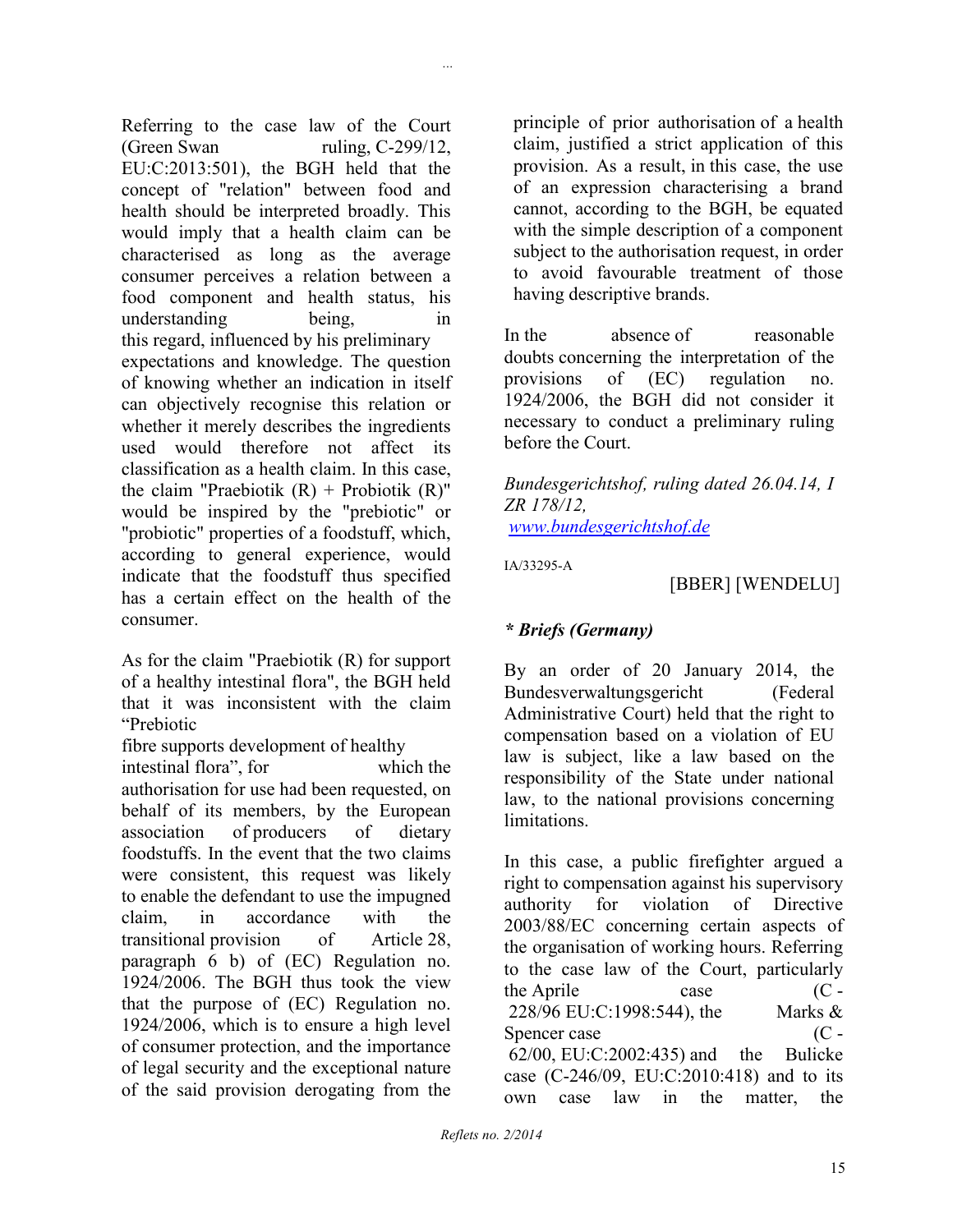Bundesverwaltungsgericht recalled that, in the absence of specific provisions concerning the prescription and in accordance with the principles of effectiveness and equivalence imposed by EU law, any right to compensation, regardless of whether it finds its basis in EU law or in national law, is subject to the national common law system for limitations. Since the impugned right to compensation was, pursuant to the provisions under this system, effectively subject to limitation, the applicant's request was dismissed.

*Bundesverwaltungsgericht, order dated 20.01.14, 2 B 3/14 (DE:BVerwG: 2014:200114B2B3.14.0), [www.bundesverwaltungsgericht.d](http://www.bundesverwaltungsgericht.de/) [e](http://www.bundesverwaltungsgericht.de/)*

**- - - - -**

IA/33296- A

[KAUFMSV]

*...*

By a ruling of 27 March 2014, the Bundesverwaltungsgericht (Federal Administrative Court) quashed the ruling of the lower court that had accepted a retroactive regularisation of the local development plan of the city of Esens. This plan, drawn up in conflict with the provisions of Directive 2009/147/EC, referred to as the "Birds" directive, provided for the construction of a road alignment in an area that had not been classified as a special protection area (SPA) by the competent national authorities although it should have been ("factual" SPA). In order to remedy the illegality of the situation, the latter had subsequently established and notified, in accordance with scientifically valid criteria, an SPA that excluded the road alignment in question.

Conceding that the evidence of the existence of a "factual" SPA is subject to

the high constraints of evidence since the Member State has completed the notification procedure for SPAs, the Bundesverwaltungsgericht held that a regularisation in this case would be contrary to the penalty recognised by the Court of Justice under the strict protection system for "factual" SPAs, established by Article 4, paragraph 4, first sentence, of the "Birds" Directive (see, in particular, the Commission/France judgment, C-374/98, EU:C:2000: 670). It felt that the member State concerned would thus be able to derive a double benefit from the noncompliance with protection obligations that are incumbent upon it under that directive, i.e. retroactively evade the said strict protection system without however being subject to the SPA protection constraints which, in this case, were not defined at the time of the adoption of the contested local development plan.

*Bundesverwaltungsgericht, ruling Dated 27.03.14, 4 CN 3.13 (DE:BVerwG: 2014:270314U4CN3.13.0), [www.bundesverwaltungsgericht.d](http://www.bundesverwaltungsgericht.de/) [e](http://www.bundesverwaltungsgericht.de/)*

IA/33297- A

### [KAUFMSV]

#### **Austria**

*Charter - Principle of non-discrimination based on sexual orientation - Rights guaranteed by European citizenship - Request for application in Austria of a marriage between persons of the same sex contracted abroad - Non-recognition under Austrian law*

 $Reflets$  no. In its judgment of 12 March 2014, the Verfassungsgerichtshof (Constitutional court, hereinafter "VfGH") ruled on the possibility of applying in Austria a marriage between two men contracted in the Netherlands. Both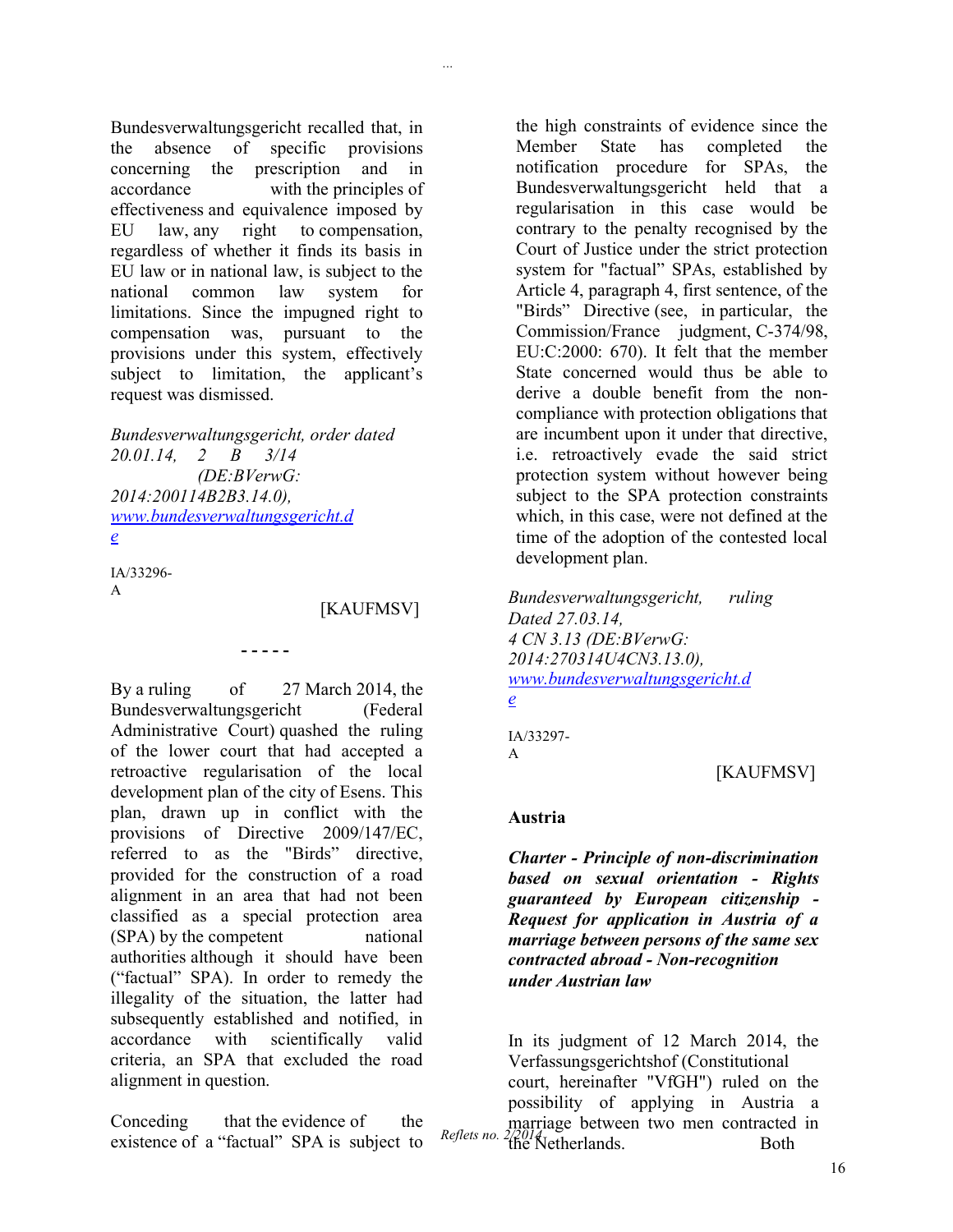applicants are Dutch nationals residing in Austria for the last few years.

*...*

As part of an appeal against the decision in the last instance before the VfGH, the applicants, who rent holiday homes in Austria, felt that the rejection of the request for application of their marriage, contracted in the Netherlands, would be contrary to the rights guaranteed by the citizenship of the Union, the prohibition of discrimination based on sexual orientation and the right to marry. The authority issuing the refusal dismissed the request stating that, according to Austrian law, only heterosexual couples can marry; couples of the same sex may enter into a registered partnership. The court of first instance found no discrimination in this case.

The VfGH considered that the refusal of the competent authority and the fact that marriage is reserved for opposite sex individuals cannot be characterised as unlawful discrimination. The VfGH also observed that this finding is consistent with the decision of the ECtHR, Schalk and Kopf/Austria (judgment of 24 June 2010, application no. 30141/04), in which this court held that Member States may have different legal provisions for cohabitation of homo- or heterosexual couples. There VfGH also recalled its own case-law concerning the non-discrimination of heterosexual couples who cannot enter into a registered partnership in Austria, thus noting compliance with the principle of nondiscrimination. Furthermore, the VfGH also found that Article 21 of the Charter can be invoked in the procedure for control of standards before it. Regarding the main proceedings, it nevertheless held that the Charter did not apply, since it was not a case requiring the application of EU law in a Member State, within the meaning of the case law of the Court of justice (Åkerberg Fransson ruling, C-617/10, EU:C:2013:105, see Reflets No. 2/2013, p. 9). The law on the matrimonial right does not fall within the application of EU law and there is no provision in the Union law on matrimonial

law. Even if the applicants exercise their right to move freely within the Union, it was not a case falling within to the application of EU law, according to the VfGH, which reiterated, in this regard, the case law of the Court concerning the inapplicability of fundamental rights of the Union in relation to national legislation on the grounds that the provisions of the Union in the area in question did not impose any obligations on member States with regard to the situation at issue (Siragusa ruling, C - 206/13, EU:C:2014:126).

In conclusion, the VfGH reiterated the discretionary power vested in the member States to establish their rights concerning civil partnership (aforementioned Schalk and Kopf ruling).

According to it, the application of the said Charter would not change the resolution of the case since the Court of Justice has already ruled that when a court of a member State is required to monitor compliance of a provision or a national measure with fundamental rights, in a situation where the action of the Member States is not entirely determined by Union law, it remains possible for national authorities and courts to apply national standards of protection of fundamental rights, provided that this application does not compromise the level of protection under the Charter (aforementioned Åkerberg Fransson judgment).

*Verfassungsgerichtshof, ruling dated 12.03.14, B166/2013-17, [http://www.vfgh.gv.at/cms/vfgh](http://www.vfgh.gv.at/cms/vfgh-site/entscheid.html?periode=this)[site/entscheid.html?periode=this](http://www.vfgh.gv.at/cms/vfgh-site/entscheid.html?periode=this)*

IA/33298-A

[FUCHSMA]

*Reflets no. 2/2014*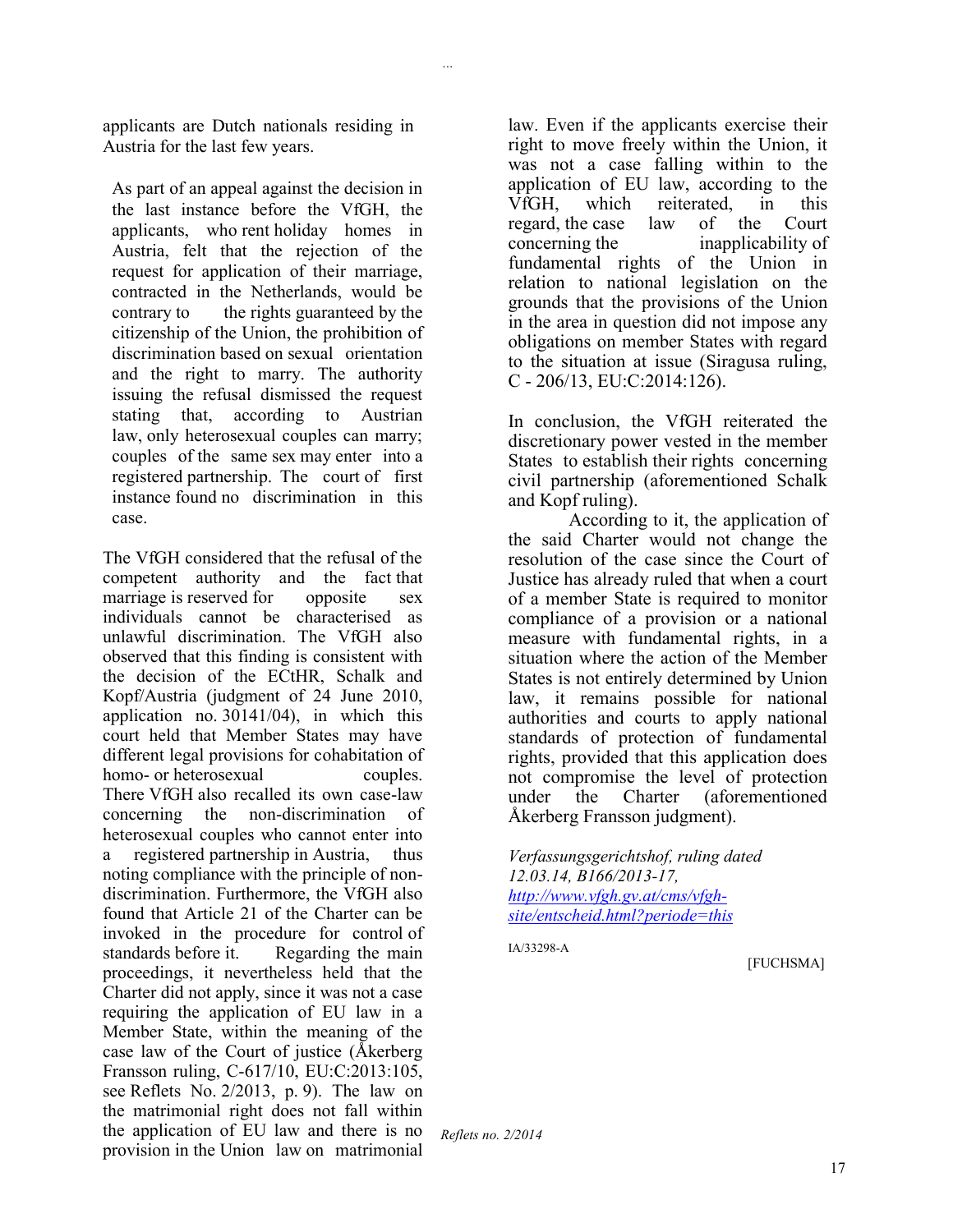### **Belgium**

*Free movement of persons - Workers - Equal treatment - Income tax - Tax benefit for dependent children - Differences in treatment - Violation of fundamental freedoms guaranteed by Articles 45 and 49 of the TFEU - Violation of the principle of equality and non-discrimination guaranteed by Articles 10 and 11 of the Belgian Constitution*

*...*

Hearing a preliminary question concerning the compatibility with the principle of equality and non-discrimination as guaranteed by Articles 10 and 11 of the Belgian Constitution, of certain provisions of the income tax code governing the granting of tax benefits to dependent children, the Constitutional Court made a reversal of its case law in the matter in order to ensure that the previous case law complies with the legal analysis developed by the Court of Justice in the Imfeld and Garcet ruling  $(C - 303/12)$ , EU:C:2013:822).

Regarding the possible violation of Articles 10 and 11 of the Belgian Constitution, the trial court had found that, under the provisions of the income tax code, as applied by the tax administration, the tax benefit granted to dependent children of married couples and legal cohabitants was still charged to the taxpayer with the highest taxable income, while couples living in a common law union, for whom separate taxes are established, could choose the partner to whom it is necessary to charge the additional charge exempted for the dependent child. According to the trial court, this rule could lead to discrimination in situations where one partner would receive foreign income from a State which has concluded a double taxation agreement with Belgium.

When the income of a married taxpayer or

a taxpayer who is part of a legal cohabitation, which is higher than that of his partner, is exempt from taxation in Belgium under such agreement, the couple would lose *in concreto* the tax benefit for dependent children, since that benefit is necessarily charged to the spouse with the higher income. However, a couple living in a common-law union, in which the higher foreign income of one of them is exempt from taxation in Belgium, would have the option of making the dependent children the responsibility of the partner with the lower income, thus avoiding the loss of that tax benefit.

After reiterating that it had concluded, in its judgment of 9 July 2013, in response to an identical preliminary question, that there is no difference in treatment, the Constitutional Court automatically stated that, by the aforementioned Imfeld and Garcet judgement, the Court of Justice had ruled that Article 49 TFEU precludes a tax regulation of a member State that deprives a couple residing in that State and receiving income both in that State and in another member State of the effective benefit of a tax benefit, because of its charging procedures, while this couple would enjoy this benefit if the spouse with the higher income did not receive the all of the income in another Member State. The Constitutional Court ruled that, for reasons identical to those of the aforementioned Imfeld and Garcet judgement, which are cited in full, and by taking into account the Libert et al ruling  $(C-197/11$  and  $C-203/11$ , EU:C:2013:288), it must be concluded that the provisions of the income tax code implicated in question violate the fundamental freedom corresponding to the free movement of workers guaranteed by Article 45 TFEU, such that these provisions are not compatible with Articles 10 and 11 of the Belgian Constitution.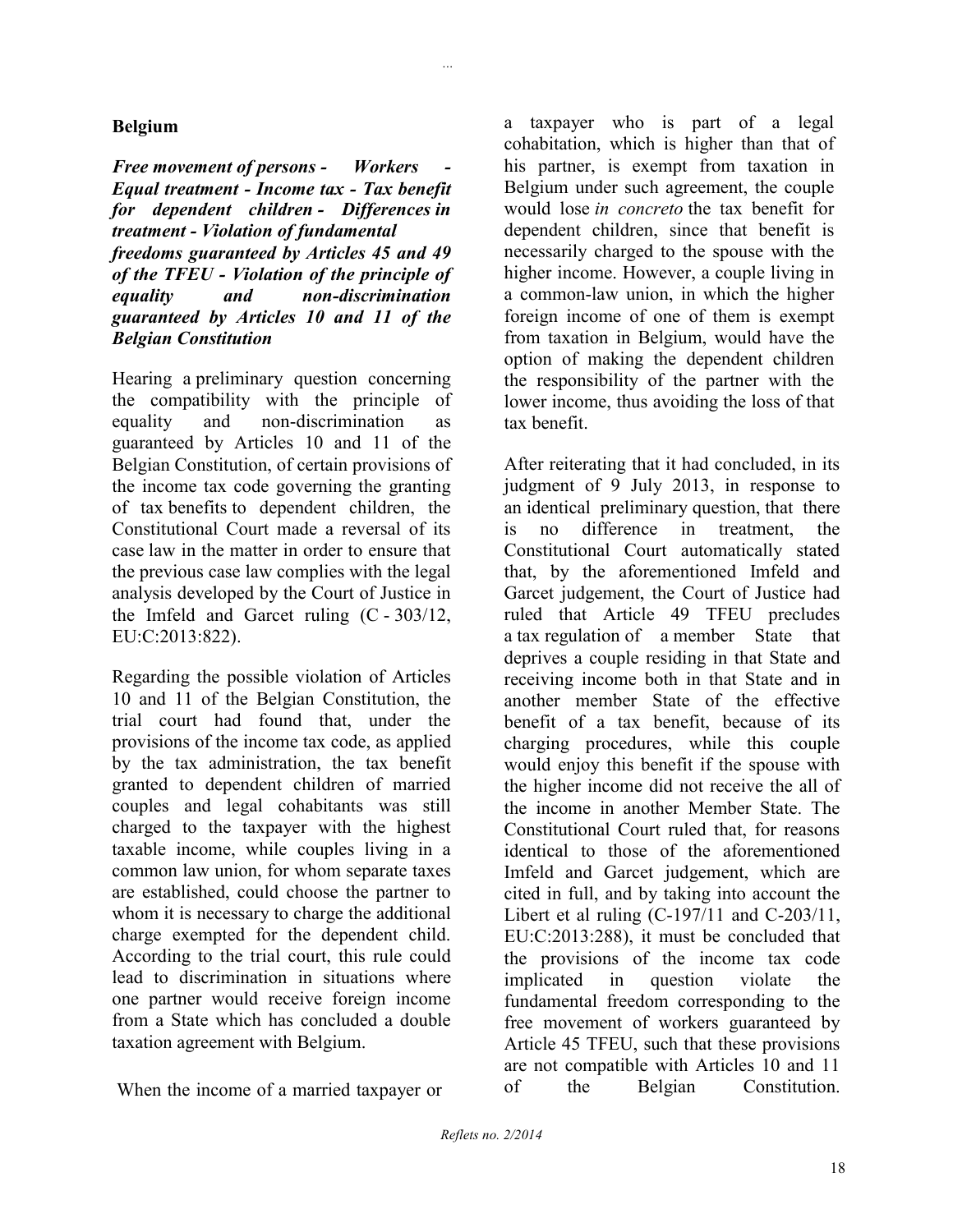*Constitutional Court, judgment no. 68/2014 of 24.04.14, [www.const-court.be/public/f/2014/2014-](http://www.const-court.be/public/f/2014/2014-068f.pdf) [068f.pdf](http://www.const-court.be/public/f/2014/2014-068f.pdf)*

IA/34201-A

[EBN]

*...*

#### **Bulgaria**

*Free movement of capital - Sale of agricultural land to foreigners - Resolution of the Bulgarian parliament extending the moratorium on agricultural land acquisitions in Bulgaria by foreigners and foreign companies - Violation of Article 64 of the TFEU*

By its judgment of 28 January 2014, the Bulgarian Constitutional Court cancelled a resolution of the National Assembly prohibiting the sale of agricultural land to foreign legal entities and individuals on the grounds of conflict with the Constitution and Union law.

This judgement finds three unconstitutional elements: first, the moratorium is contrary to the principles of the rule of law, the separation of powers and the treaty of accession of Bulgaria to the Union; secondly, the parliamentary resolution is incoherent and contradictory, completely

ignoring one of last amendments to the

Constitution that allows foreigners to acquire land in Bulgaria; thirdly, the MPs have introduced a regulation by resolution rather than by law.

It should be noted that foreigners could buy land in Bulgaria through by a registered Bulgarian company. In view of its accession to the European Union in 2007, Bulgaria amended its constitution, by lifting the ban on foreigners buying agricultural land. A moratorium had however been introduced on the sale of land to foreign

legal entities and individuals.

In accordance with the accession treaty, this moratorium was to end on 1 January 2014, seven years after the accession of Bulgaria.

The parliamentary resolution on the said moratorium adopted on 22 October intended to renew it until 1 January 2020.

The government had already declared that it does not respect this resolution under the pressure of ultranationalists, judging that it "violated Bulgaria's European commitments".

In its judgment, the Constitutional Court ruled that "the land sales are part of the free movement of capital (Art. 64 of the TFEU), one of the main freedoms" within the European Union.

*Конституционен съд, ruling dated 28.01.04 (DV n° 10 of 04.02.14), [http://dv.parliament.bg/DVWeb/showMater](http://dv.parliament.bg/DVWeb/showMaterialDV.jsp?idMat=82325) [i](http://dv.parliament.bg/DVWeb/showMaterialDV.jsp?idMat=82325) [alDV.jsp?idMat=82325](http://dv.parliament.bg/DVWeb/showMaterialDV.jsp?idMat=82325)*

*Решение на Народното събрание (Resolution of the National Assembly) (DV n° 93 of 25.10.13), [http://dv.parliament.bg/DVWeb/showMater](http://dv.parliament.bg/DVWeb/showMaterialDV.jsp?idMat=79893) [i](http://dv.parliament.bg/DVWeb/showMaterialDV.jsp?idMat=79893) [alDV.jsp?idMat=79893](http://dv.parliament.bg/DVWeb/showMaterialDV.jsp?idMat=79893)*

IA/33639-A

[NTOD]

### **Spain**

*Area of freedom, security and justice - Asylum policy - Withdrawal of refugee status - Fundamental rights - Freedom of expression - Reasons of national security*

In the context of this appeal, the Spanish Supreme Court upheld the withdrawal of the refugee status of a Pakistani national who had announced his intention to burn copies of the Qur'an and publicise a film about the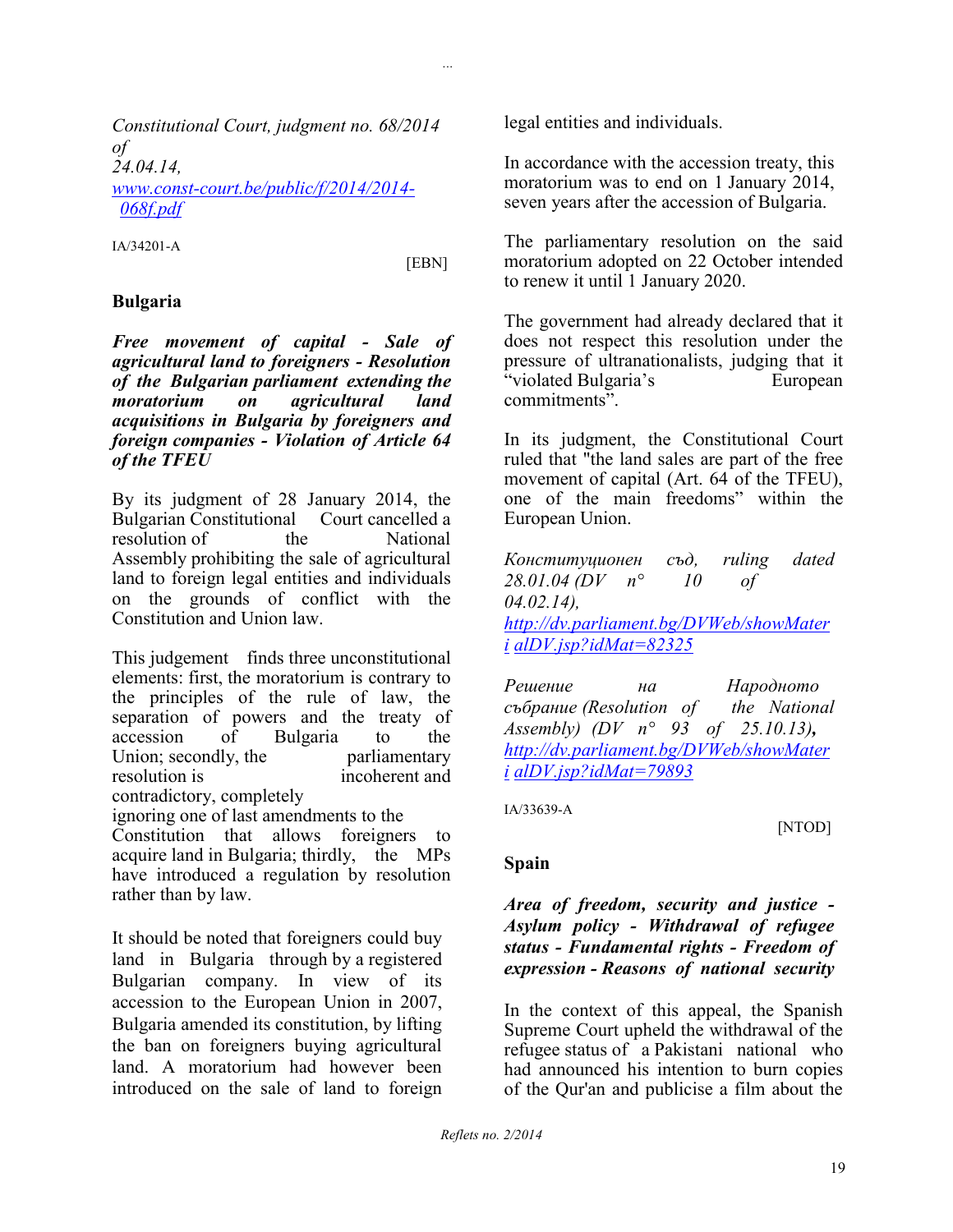real life of Muhammad. The Ministry of Interior had decided to withdraw the refugee status of the applicant for reasons relating to national security, especially in view of the situation of extreme sensitivity surrounding the applicant's conduct, and also drawing on a report of the Foreign Affairs department, which highlighted the tragic events occurring in other countries following

*...*

similar episodes. The Audiencia Nacional had decided that there were sufficiently justified reasons for considering that the applicant was a danger to national security, the applicant's actions constituting a threat that is incompatible with the confidence and certainty that a democratic State must provide its citizens. The applicant's application against this decision having been rejected by the Audiencia Nacional, the competent authority took an expulsion decision for which suspension was not granted by the Supreme Court.

The Supreme Court ruled that there had been no violation of freedom of expression enshrined in Article 20 of the Constitution and Article 10 of the ECHR. After reviewing the relevant case law of the ECtHR, the court reiterated that the right to freedom of expression is not an unlimited right. Thus, this right may be restricted when there is a danger to national security, in that this right is incompatible with gravely

offensive manifestations disregarding religious beliefs, inciting violence or hatred, attacking religious sentiments, and not contributing to public debate in a democratic society and, consequently, falling beyond the area protected by this right fundamental. Since pleas concerning the violation of effective judicial protection and the principle of equality have also been dismissed, the Supreme Court emphasised the fact that the withdrawal of the refugee status does not necessarily mean expulsion from the national territory, to the extent that the competent authorities must ensure that the withdrawal of the refugee status does not involve the surrender of the persons concerned to the authorities of a country where there would be a danger to their life or freedom, or they could be subjected to torture or to inhuman or degrading treatment.

Th e Supreme Court finally upheld the interpretation of the Audiencia Nacional of Article 44. paragraph 1, of the Asylum Law 12/2009, which provides for the withdrawal of refugee status when the person in question is a danger to national security, in view of a systematic interpretation of the Geneva Convention and Directive 2004/83/EC concerning the minimum standards for conditions that must be met by nationals of other countries or stateless persons to be able to claim the refugee status.

Reflets no. 2<sup>2</sup> effbulement principle. In addition, a In this regard, an individual opinion, signed by two judges, considers that this case would have led to a preliminary reference to the Court of Justice on the concept of "threat to the security of the Member State" in Article 14, paragraph 4 of Directive 2004/83 and on the compatibility of this provision with the Geneva Convention. As has been shown by the United Nations High Commissioner for Refugees, this provision of the Directive (as well as the provision of the Spanish law on asylum) seems to combine the exclusive grounds of Article 1 F of the Geneva Convention, which may result in the revocation of the status, and the grounds set out in Articles 32 and 33, paragraph 2, of this Convention that, although they outline the exception concerning national security, are limited, respectively, to the expulsion and loss of protection of the non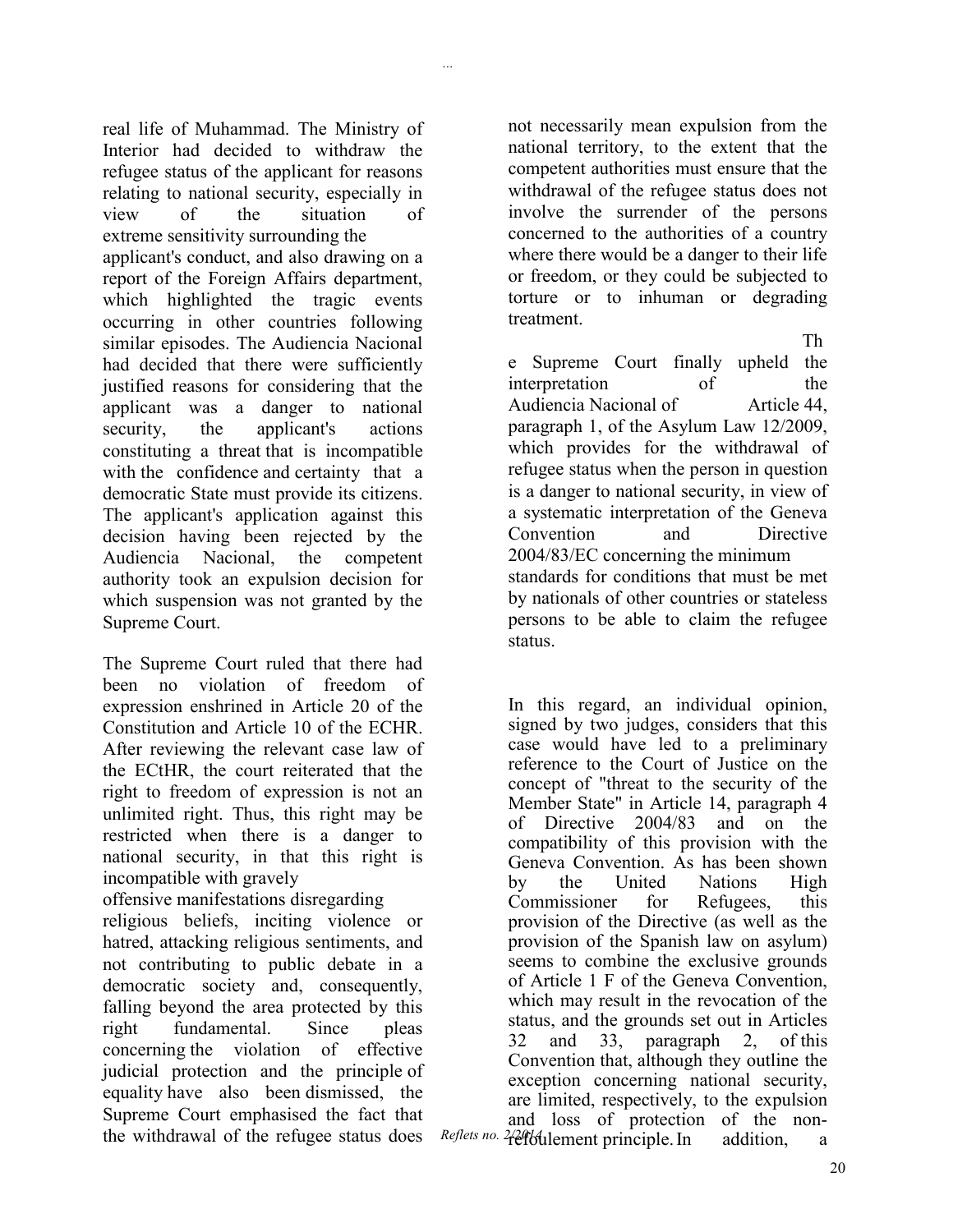question of interpretation would also have been necessary to determine the compatibility with Directive 2004/83 of the consideration of a conduct as involving a danger to national security if the danger does not emanate from such conduct in itself but the potential violent reactions in response thereto.

*Supreme Court, ruling dated 30.05.14 (appeal no. 3511/2013), [www.poderjudicial.es](http://www.poderjudicial.es/)*

**- - - - -**

IA/33923-A

[IGLESSA]

*...*

*Citizenship of the Union - Right of entry and residence - Right of residence of nationals of other countries, parents of minor children, citizens of the Union - Renewal of the residence permit denied due to criminal record - Violation of the fundamental right to effective judicial protection*

This case concerns the renewal of the residence permit of a citizen of a third country, father of two minor children, one of them being a citizen of the Union. The applicant, who shares custody with the mother of the children and supports them financially, was denied the renewal of his residence permit because of the existence of a criminal conviction for driving while intoxicated. Given this conviction, both the administrative authorities and the judicial authorities rejected the applicant's claims. In these circumstances, the applicant brought an action in defence of the fundamental rights before the Constitutional Court.

In its judgment delivered on 7 April 2014, the Constitutional Court found the existence of a violation of the right to effective judicial protection by means of failure to state reasons, insofar as the courts had not factored in elements such as the child's interest, the right to family privacy, as well as the lightness of the offence committed and the resulting penalties. Although the reasons are usually an ordinary question of legality that do not correspond to the constitutional court, there is an exception regarding the reasons for decisions adopted under a procedure applying penalties. In this case, although it is not strictly a procedure applying penalties, the non-renewal of the residence permit would lead to a modification of the legal position of the applicant, who would no longer be allowed to stay in Spain, and to the loss of his job, which would have consequences on his capacity to meet his parental responsibilities.

The Constitutional Court considers that the administration, by not taking into account either the personal and family circumstances of the applicant, or the degree of seriousness of the offence giving rise to the criminal record, had made an incorrect application of the organic law on rights and freedoms of foreigners in Spain. The wording of the provisions applicable to the case made it possible for a factoring in of elements such as those at issue. Given that the competent courts had not ensured, as part of the review of challenged administrative decisions, such factoring in, even if the right to family privacy (article 18 of the Constitution), among others, was at stake, the Court Constitutional found a violation of the right to effective judicial protection enshrined in article 24 of the **Constitution** 

*Constitutional Court, ruling dated 07.04.14 (appeal no. 46/2014),*

*Reflets no. 2/2014*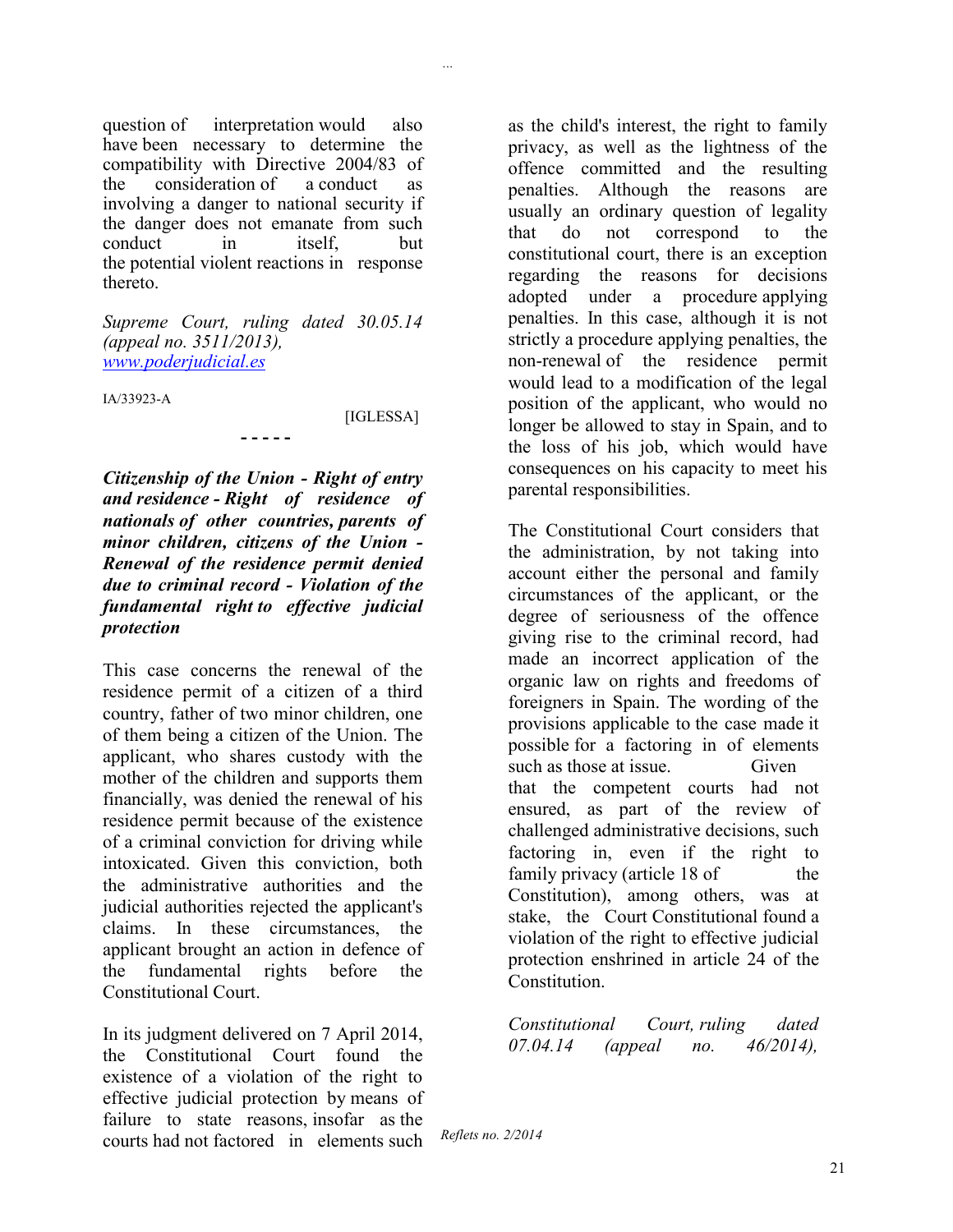#### *[www.boe.es/boe/dias/2014/05/07/pdfs/BOE](http://www.boe.es/boe/dias/2014/05/07/pdfs/BOE-A-2014-4816.pdf) [-](http://www.boe.es/boe/dias/2014/05/07/pdfs/BOE-A-2014-4816.pdf) [A-2014-4816.pdf](http://www.boe.es/boe/dias/2014/05/07/pdfs/BOE-A-2014-4816.pdf)*

**- - - - -**

IA/33915-A

#### [IGLESSA]

*...*

*Responsibility of the State for violation of EU law - Late and incorrect transposition of Directive 1999/70/EC on the framework ETUC, UNICE and CEEP agreement on fixed-term work Sufficiently characterised violation - Absence*

The case concerns a temporary worker in the public administration who requested the payment of triennial seniority bonuses by first adopting administrative means followed by legal means. By way of a final judgment, the competent administrative jurisdiction had rejected that request.

This judgment was delivered before the Gavieiro Gavieiro judgment of the Court of Justice (C-444/09 and C-456/09, EU: C:2010:819), in which the Court ruled that, with regard to a provision of the framework agreement on fixed-term work having direct effect, the competent authorities of the Member State concerned are required to grant the temporary public service personnel the right to retroactive payment of bonuses in respect of three-yearly increments from the date of expiry of the deadline for Member States to transpose this Directive.

Subsequent to that judgment, the applicant brought an appeal before the Supreme Court for compensation, corresponding to the retroactive payment of seniority bonuses owed to him, because of the damage caused by the Spanish State following the late and incorrect transposition of Directive 1999/70/EC of 28 June 1999 concerning the ETUC, UNICE and CEEP framework agreement on fixed-term work.

Although the Supreme Court had found that

Spain had not correctly transposed Directive 1999/70/ EC and had therefore refused to grant triennial seniority bonuses to the temporary public service personnel, it did not recognise the State's responsibility. According to this Court, the violation of EU law would not be "sufficiently serious" due to the fact that the directive appears to provide a discretionary power to the member States regarding the determination of its scope. Secondly, the aforementioned Gavieiro judgment was delivered following the review of the applicant's situation. The law in question was finally amended in accordance with the Court's case law. For this reason, the Supreme Court held that there had been no persistent failure on the part of the legislator following the judgment of the Court of Justice.

*Supreme Court, judgment no. 820/2014, of 21.02.14 (appeal no. 724/2012), [www.poderjudicial.es](http://www.poderjudicial.es/)*

IA/33920-A

[NUNEZMA]

### *\* Briefs (Spain)*

In two judgments delivered on 7 April, the Constitutional Court held that there had been a violation of the right to effective judicial protection guaranteed by Article 24 of the Constitution, following two decisions of national competent authorities authorising the surrender of two Italian nationals to Italian authorities to serve criminal convictions pronounced in absentia. In the first case, the Constitutional Court held that the reasons of the Audiencia Nacional in the application of Article 4a of the Framework Decision 2002/584/JHA on the European arrest warrant and procedures of surrender between Member States (subject of the Melloni judgment C-399/11, EU:C:2013:107, which the constitutional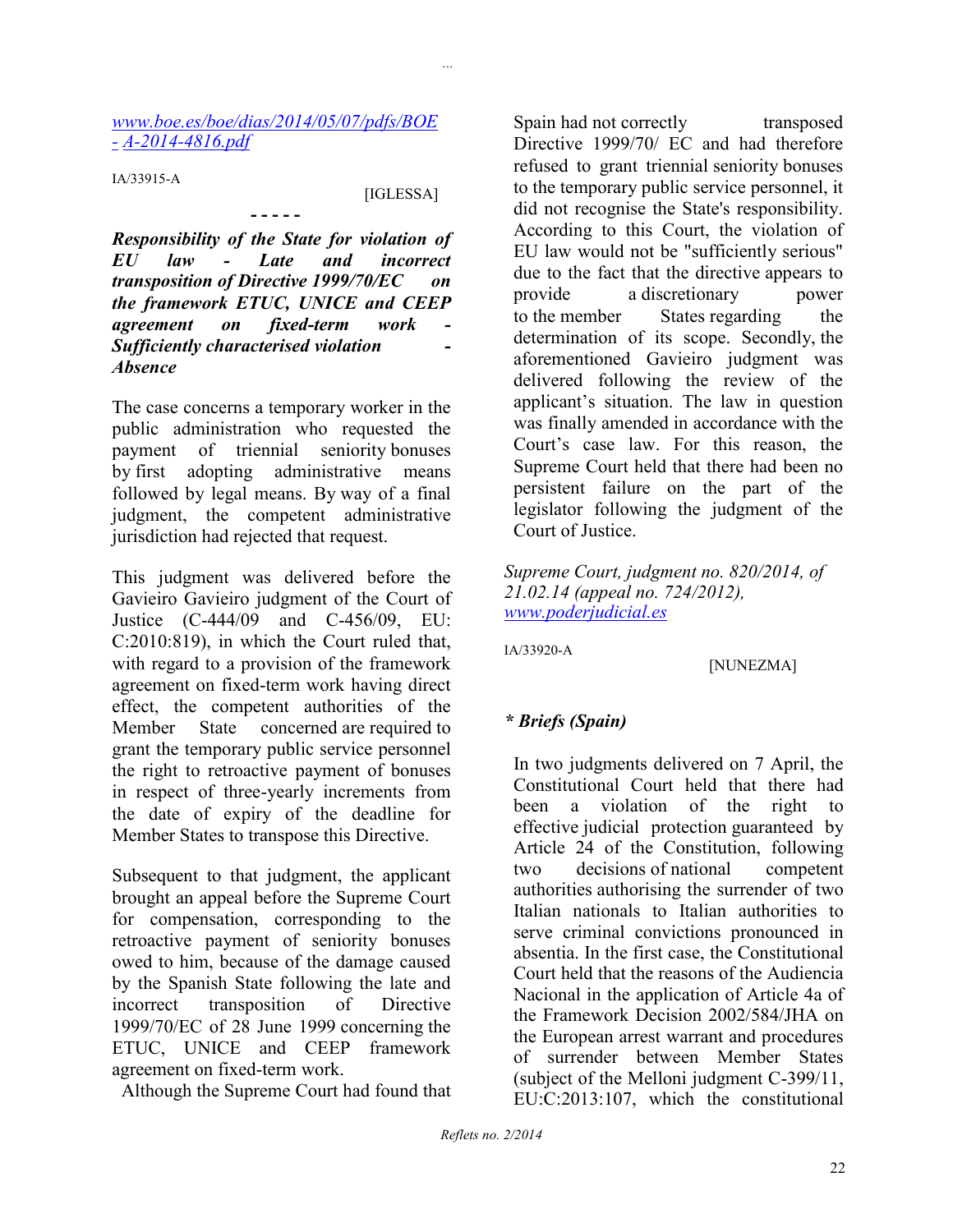court refers to), were not sufficient. In the second case, the applicant contested the decision to surrender adopted by the Audiencia National, which had not taken into account the degree of integration in Spanish society. The Constitutional Court based its reasoning in that respect on the Lopes Da Silva Jorge judgment  $(C - 42/11)$ , EU:C:2012:517), in which the Court held that, provided that a person's degree of integration into the society in a member State is comparable to that of a national citizen, the judicial enforcement authority must be able to assess whether there is a legitimate interest that justifies the sentence imposed in the issuing member State being enforced on the territory of the enforcing member State. The Constitutional Court believes that the decision of the Audiencia Nacional was not sufficiently reasoned, since it had not taken account of the circumstances alleged by the applicant and had not set out the reasons for which it had not applied the Lopes Da Silva Jorge case law.

*Constitutional court, ruling nos. 48/2014 and no. 50/2014, of 07.04.14, [www.boe.es/diario\\_boe/txt.php?id=BOE-A-](http://www.boe.es/diario_boe/txt.php?id=BOE-A-2014-4818)[2014-4818](http://www.boe.es/diario_boe/txt.php?id=BOE-A-2014-4818) [www.boe.es/diario\\_boe/txt.php?id=BOE-A-](http://www.boe.es/diario_boe/txt.php?id=BOE-A-2014-4820)[2014-4820](http://www.boe.es/diario_boe/txt.php?id=BOE-A-2014-4820)*

IA/33916-A IA/33917-A

#### [IGLESSA]

*...*

The question of the right to family reunification of ascendants of Spanish nationals who have recently obtained this nationality often arises before the Spanish courts. The national legislation on this subject had introduced a reverse discrimination element by making reunification of ascendants of Spanish nationals subject to the system followed for

- - - - -

nationals in third countries, unlike the reunification of EU citizens. Since this element has been repealed by the Supreme Court by the judgment of 1 June 2010, the reunification of ascendants of Spanish citizens not having exercised the freedom of movement is now subject to the same conditions as the reunification of ascendants of EU citizens. In this context, the concept of "dependent ascendants" is the subject of two judgments delivered by the Supreme Court in April. In the first case, the existence of money transfers performed during the period immediately prior to the request for family reunification visa was rejected by the Supreme Court as sufficient evidence that an ascendant is the responsibility of the Spanish citizen in question. In the second case, the Supreme Court dismissed an appeal against a decision of the Tribunal Superior de Justicia de Madrid (TSJ), which had ruled in the same manner by taking into consideration the Dereci and Others iudgement  $(C - 256/11)$ , EU:C:2011:734) and the case law of the ECtHR concerning the right to family life.

*Supreme Court, ruling nos. 1259/2014, dated 03.04.14, and no. 1711/2014, dated 30.04.14, [www.poderjudicial.es](http://www.poderjudicial.es/)*

IA/33919-A IA/33918-A

[IGLESSA]

The Constitutional court declared the unconstitutionality of the sovereignty declaration issued by the Parliament of the Autonomous community of Catalonia (Resolución 5/X-23-01-2013). It declared the nullity of the principle, included in the said declaration, according to which "for reasons of democratic legitimacy, the status of the people of Catalonia is that of sovereign political and legal subjects", owing to the

- - - - -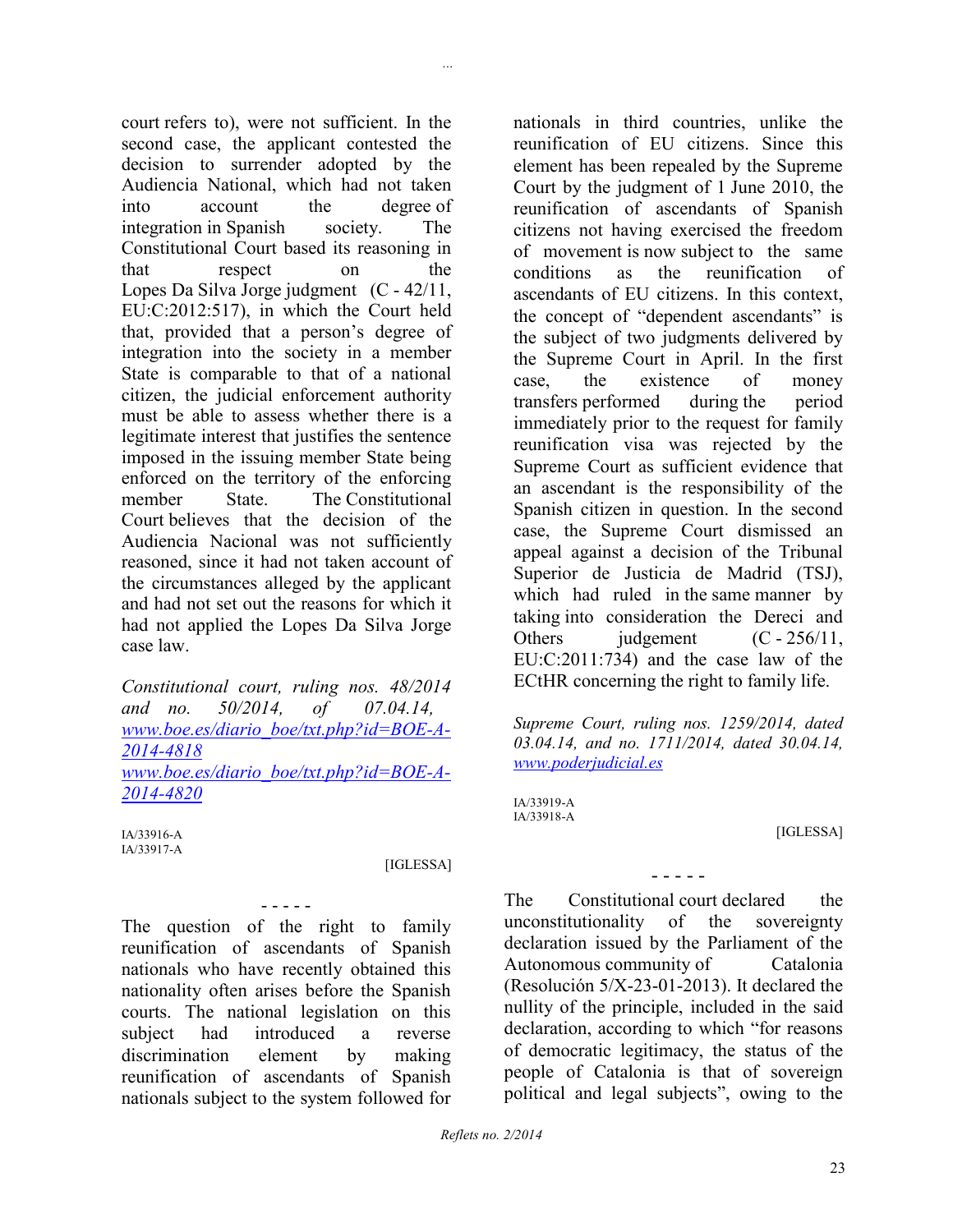violation of article 1, paragraph 2, and article 2 of the Spanish Constitution and article 1 and 2, paragraph 4, of the Statute on the autonomy of Catalonia. This status, not granted by the Constitution, involves the granting, to a subject who is part of a group, the power to disrupt, by his will alone, what is established by the Constitution as its essential foundation, "the indissoluble unity of the Spanish nation". The Court recalls that, under the Constitution, an Autonomous community may not convene a selfdetermination referendum to decide its integration into Spain.

However, the Court held that "the right of decision" of the people of Catalonia, also provided in the same resolution of the Parliament of Catalonia, is not contrary to the Constitution since, without resulting in a right to self-determination that is not recognised by the Constitution, it represents a political aspiration, the fulfilment of which involves a process that is in line with constitutional legality and complies with the principles of democratic legitimacy, pluralism and lawfulness.

*Constitutional court, ruling no. 42/2014, dated 25.03.14, [www.tribunalconstitucional.es](http://www.tribunalconstitucional.es/)*

IA/33921-A

[NUNEZMA]

*...*

### **\* Brief (Estonia)**

In its judgment of 7 April 2014, the Supreme Court ruled on the recognition and enforcement of decisions relating to maintenance obligations.

The Estonian high court upheld the judgments delivered by the lower courts that recognised and declared enforceability in the territory of the Republic of Estonia of judgments regarding maintenance obligations delivered by the Agency for Social Affairs of

Ylä-Savo of the Republic of Finland. In this regard, the Supreme Court held that the lower courts had correctly applied (EC) Regulation no.  $4/2009$  on the jurisdiction, applicable law, recognition and enforcement of decisions and cooperation in matters relating to maintenance obligations, in particular, its article 75, paragraph 2, in that the proceedings at issue were initiated before 18 June 2011.

The Supreme Court also stated that, for reasons of legal clarity and under Article 17 of that regulation, the judgments given in a member State bound by the 2007 Hague Convention protocol on the law applicable to maintenance obligations are automatically recognised in the other Member States without the need to resort to a recognition procedure and without it being possible to oppose it, subject only to Article 75, paragraph 2 b).

Finally, it declared that, in the present case, the application for a declaration of enforceability appropriately met the requirements of Articles 28 and 57 of Regulation No. 4/2009, and that there were no grounds for refusal of recognition under Article 24.

*Supreme Court, Civil Division, ruling dated 07.04.14, case no. 3-2-1-9-14, [www.riigikohus.ee](http://www.riigikohus.ee/)*

### IA/33924-A

[TOPKIJA]

### **France**

*Judicial cooperation in civil matters - Jurisdiction, recognition and enforcement of judgments in matrimonial matters and in matters of parental responsibility - Regulation no. 2201/2003 - Successive and cross abductions of a child - Jurisdiction of the courts of the State of origin*

In a decision dated 5 March 2004, the Supreme Court ruled, in light of Article 10 from of (EC)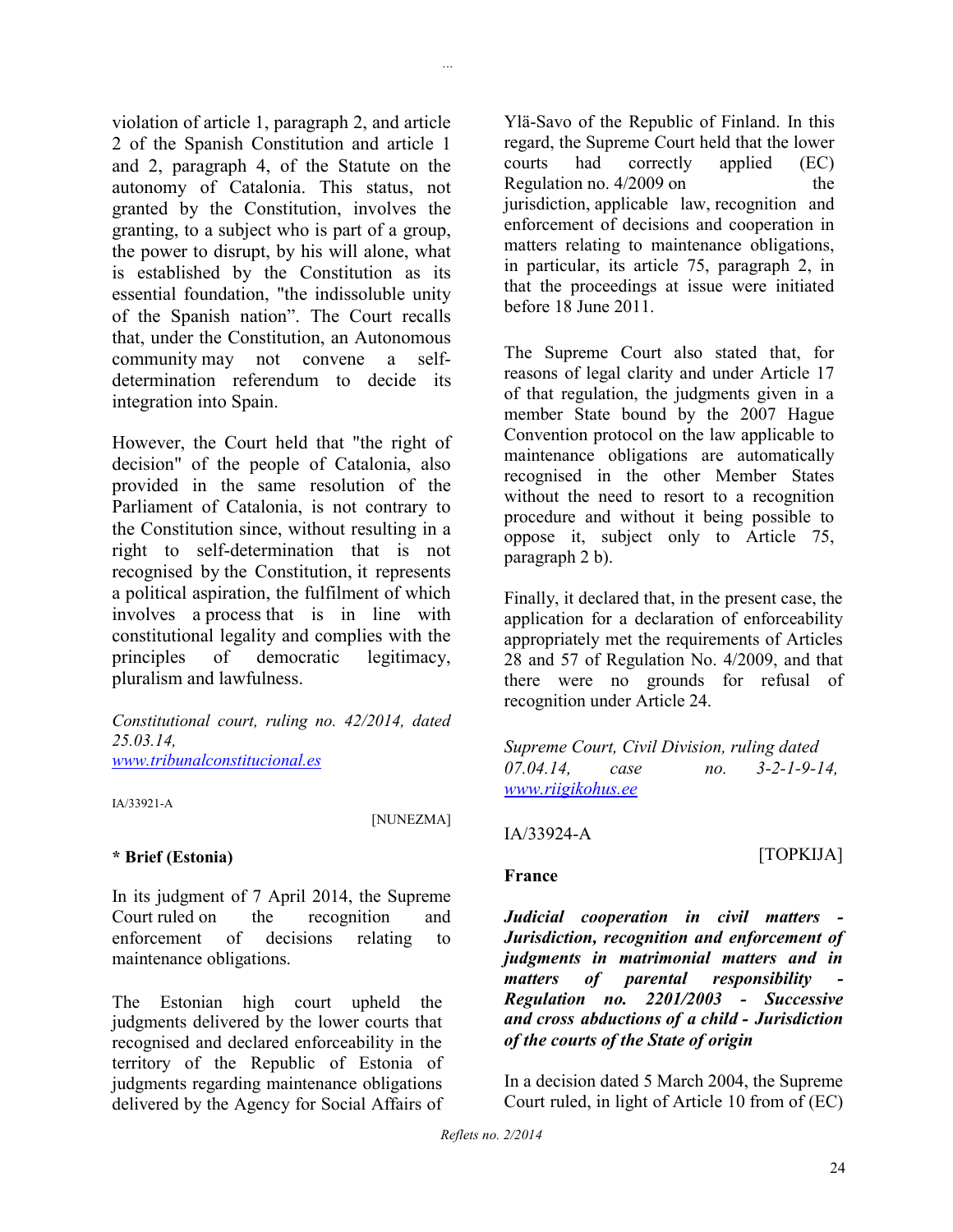Regulation no. 2201/2003 concerning the jurisdiction, recognition and enforcement of judgments in matrimonial matters and matters of parental responsibility, on the impact of the incident involving the intra-European double abduction of a child on the jurisdiction of the court in the place of habitual residence of the child. The traditional notions of courts of the State of origin and the State of refuge, under Article 10 of the said regulation, might seem inappropriate for such a situation.

*...*

In this case, a father, living in France, had sued the mother of his child in a French court, to be awarded sole parental authority. His demands were met but the child was abducted by its mother and taken to Belgium, where she, in turn, requested the assignment of exclusive exercise of parental authority. The father, who had made a request for the return of the child, took the child away by force and brought it back to France. The mother then appealed the French decision, believing that the rule overriding jurisdiction provided for by Article 10 of (EC) Regulation no. 2201/2003 should be dismissed when the parent invoking it has himself abducted the child in the territory of the Member State tow which he had been take unlawfully by the other parent. However, the appeal court retained its jurisdiction on the basis of this article.

The Supreme Court upheld this decision explicitly referring, for the first time in the matter, to the case law of the Court of Justice. The fact that this position was taken deserves to be emphasised all the more since the three cases cited (Rinau ruling, C-195/08 PPU, EU:C:2008:406, Detiček ruling, C-403/09 PPU, EU:C:2009:810 and Povse ruling, C-211/10 PPU, EU:C:2010:400) relate to situations different from that in this case. It is thus the spirit of the case law of the Court of Justice that the Court of cassation refers to,

for the purposes of interpretation of Regulation (EC) no. 2201/2003.

The Court of cassation found that "the unlawful abduction of a child is exclusive, except in case of special circumstances exhaustively listed in Article 10 of the Regulation, of a transfer of jurisdiction of the courts of the Member State in which the child had its habitual residence immediately before its transfer to those of the Member State to which the child has been taken". It follows that "the courts of the Member State of origin keep their jurisdiction when the child, having been unlawfully abducted, has been returned to the territory of that country by the parent in fraud of which the kidnapping took place."

*Court of Cassation, Civil Division 1, judgment of 05.03.14, No. 12- 24780 www.legifrance.gouv.fr*

IA/33635-A

[SIMONFL] [DUBOCPA]

**- - - - -**

*Free movement of persons - Freedom of establishment - Scope - Air transport activity entirely focused on the national territory or carried out in a usual, stable and continuous manner on national territory - Inclusion - Inapplicability of rules relating to the posting of workers within the meaning of Regulation no. 1408/71 - Omission of declaration of employees to national social protection agencies* - *Undeclared work*

By two judgments of 11 March 2014, the Criminal Division of the Court of Cassation ruled on the status of aircrew, sales personnel or technical staff of the two airlines Vueling and Easyjet, by upholding their criminal conviction for undeclared work. The employees of both companies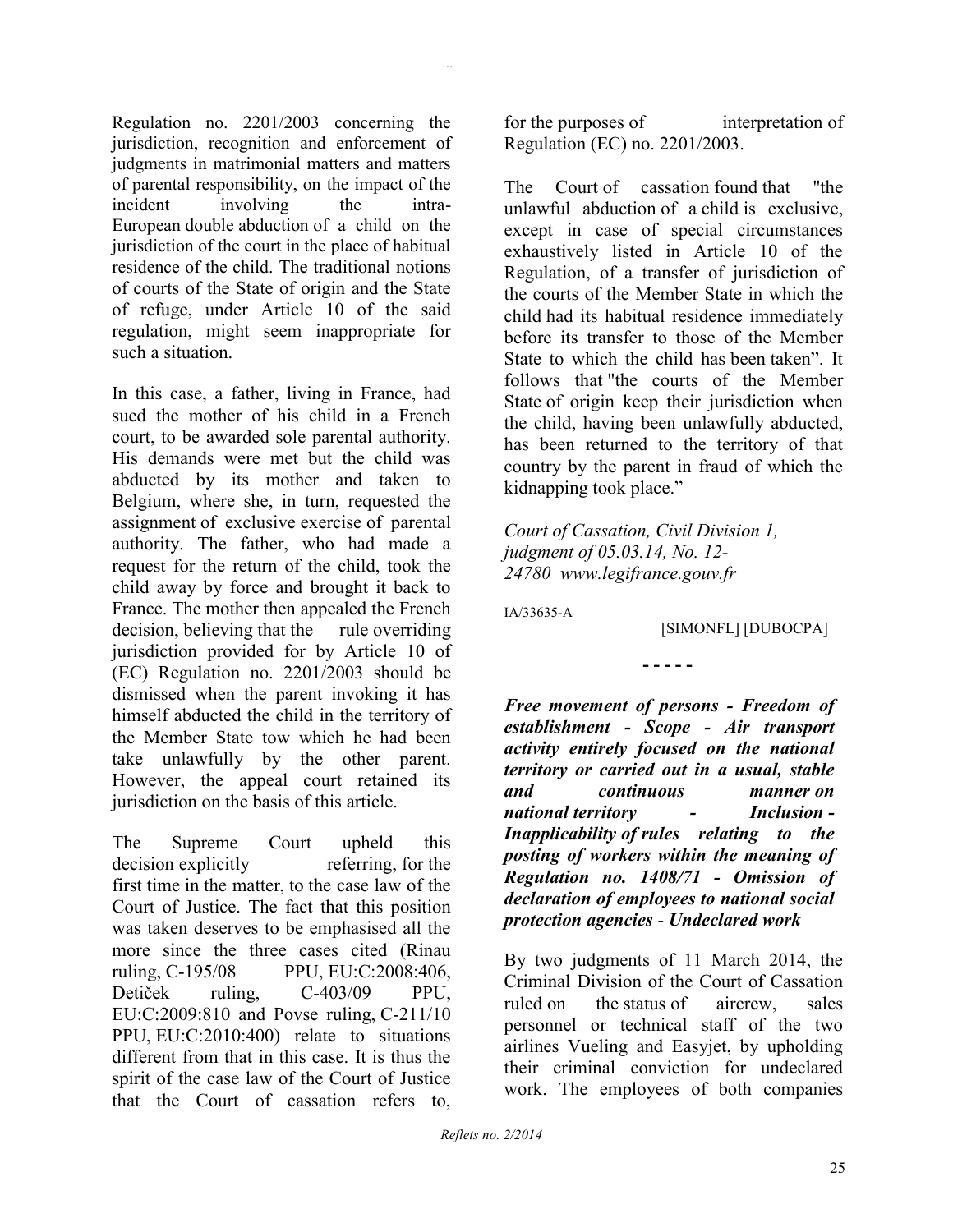were simply presented as posted in France and were therefore not declared to the French social protection agencies.

*...*

In this case, the company Vueling Airlines, whose headquarters is located in Barcelona, had employed, between May 2007 and May 2008, in its establishment of the Charles de Gaulle airport in Roissy, dozens of employees under the status of posted workers and holders, as such, of an E 101 certificate (now A1) certifying that these employees were still employed, during the period of posting, under the social security system of their country of origin, namely Spain. The French labour inspectorate argued that the airline could not rely on the provisions applicable to transnational posting, since its activity was focused entirely on the French territory, conducted in premises or with facilities located in France and carried out in a usual, stable and continuous manner.

As regards Easyjet, whose head office is in the United Kingdom, the airline was set up, from 1 August 2004, at counters and offices at Orly airport. The French labour inspectorate criticised the said company for presenting its employees as British posted workers even when they were mostly French, residing in France and permanently assigned to the Orly site.

In both these cases, without it being necessary to pose a preliminary question to the Court of Justice, the Supreme Court upheld the reasoning of the trial court.

Thus, the French high court, firstly, found that in the absence of a posting of employees within the meaning of Regulation no. 1408/71 relating to the application of social security schemes to the employed persons and members of their family that moves to the Community, in force at the time of the dispute, both airlines had developed in the national territory a usual, stable and continuous activity.

It then considered, under the criteria laid down by the case law of the Court of Justice (see Commission/Italy, C-131/01, EU:C:2003:96), that this activity fell within the rules relating to the right of establishment, which are exclusive of provisions applicable to transnational posting, not within the freedom to provide services within the meaning of the Treaty.

Finally, the Court of cassation deduced that the airlines could not rely on posting certificates issued by the competent foreign authorities. Since these companies were not able to declare their employees employed in France to the French social protection agencies, the Supreme Court held that this was a case of undeclared work.

Both the airlines were sentenced to a fine of  $£100,000$  each.

Thus, once the actual centre of the professional activity of the employee is identified as being located in France, the domestic law and, in particular, social law with its protective standards, will apply. The convictions of companies bending the rules concerning the posting of workers, in order to be placed under a less burdensome social and tax regime, have probably just begun.

*Court of Cassation, Criminal Division, judgments of 11.03.14, No. 11-88420 and No. 12- 81461, [www.legifrance.gouv.fr](http://www.legifrance.gouv.fr/)*

IA/33637-A IA/33638-A

[CZUBIAN]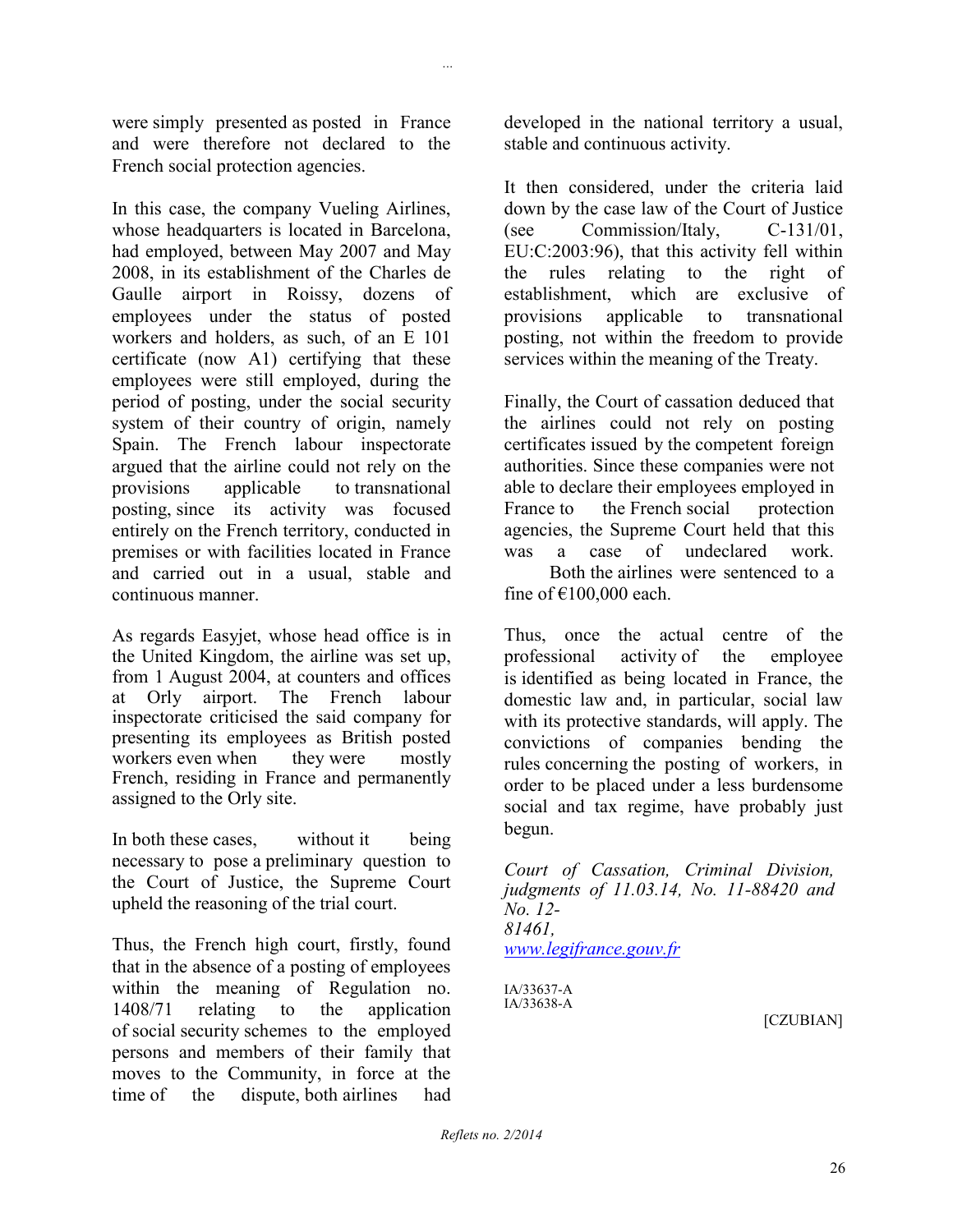### *\* Briefs (France)*

The Criminal Division of the Court of Cassation ruled on the qualification of several decisions of German and Austrian judicial authorities with regard to the ne bis in idem principles and mutual recognition of decisions.

In this case, a young French woman, Kalinka, was found dead in Germany in the house of her stepfather, a German national.

However, despite the procedures completed in Germany and Austria which did not lead to a conviction, the Supreme Court validated, by a judgment of 2 April 2014, the procedure followed by the French lower courts, this time leading to the conviction of the applicant, the stepfather.

The latter benefited initially from a situation of no further action by the German public prosecutor, confirmed by a German court. In this regard, the Supreme Court considered that the no further action decision could not be characterised as final judgment within the meaning of Articles 113-9 of the Criminal Code and 54 of the Convention implementing the Schengen Agreement, since for a decision taken by a foreign court to be regarded as a final judgment, it is necessary that the action has been initiated on the date on which the decision is made.

The stepfather then benefited from the repeated refusal of Austrian authorities to extradite him and enforce a European arrest warrant. However, the Court of cassation noted, firstly, that the applicant did not have standing to rely on an alleged infringement of the principles of mutual trust and mutual recognition of judicial decisions, resulting from Article 82 of the TFEU and, secondly, that these decisions were not final since they were subject to an appeal by the prosecutor.

*Court of Cassation, Criminal Division, judgment of 02.04.14, No. 13- 80474, [www.legifrance.gouv.fr](http://www.legifrance.gouv.fr/)*

IA/33634-A

*...*

[DELMANI]

**- - - - -**

In a judgment of 11 April 2014, the Council of State ruled that Article 164 C of the General Tax Code is contrary to the principle of the free movement of capital laid down in Article 65 of the TFEU.

This provision of the tax code imposes an income tax on individuals whose tax domicile is not in France but who own residential housing unit in France, when their French source income is below a threshold defined by the said provision. In this case, a German national residing in Monaco was liable to income tax because she is the owner of a residential housing unit in the Alpes-Maritimes.

The Council of State noted that the impugned tax, which is payable only by persons not having their tax domicile in France when their French source income is below the threshold set by the regulations, is likely to discourage non-residents to acquire or hold such property in France, resulting in the observation of a hindrance to the free movement of capital. It then said that to establish a tax on account of the holding of real estate property, the situation of resident and non-resident individuals in France was comparable with regard to this provision and that the difference in treatment is not justified by overriding reasons of general interest.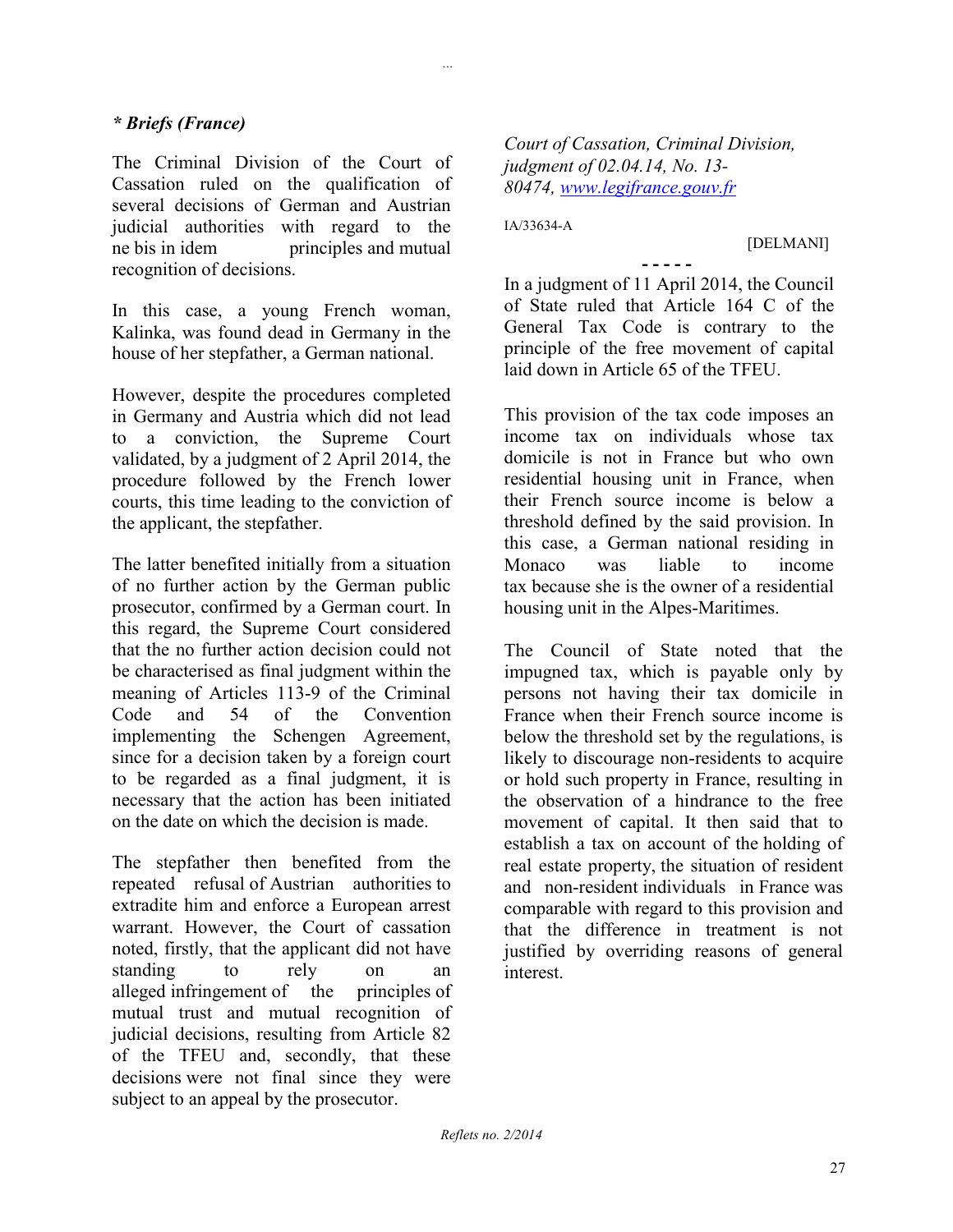*Council of State, judgment of 11.04.14, No. 332885*

IA/33636-A

[DUBOCPA] [WAGNELO]

*...*

#### **Greece**

*Social policy - Directive 1999/70/EC on the ETUC, UNICE and EEC framework agreement on fixed-term work - National*   $Greek$  *transposition legislation Transformation of successive fixed-term contracts with the public administration into open-end contracts - Contracts concluded for a term of four years in order to cover needs for an undetermined duration - Admissibility - Conditions*

Hearing a dispute within the context of the prevention of misuse arising from the use of labour relations or successive fixed term contracts, the Greek Court of cassation (hereinafter the "Areios Pagos") applied, by judgment of 7 January 2014, the provisions of the Presidential Decree no, 164/2004 which transposed Directive 1999/70/EC concerning the ETUC, UNICE and EEC framework agreement on fixed-term work and that applies to fixed-term contracts in the public sector.

The main proceedings involved a former employee against his employer, a public agency responsible for the execution of official controls on products of animal origin intended for human consumption.

The plaintiff, a chemist by profession, concluded with the said public agency several successive fixed-term contracts starting in September 2000, the last of which expired in April 2005 without being renewed (hereinafter the "contracts at issue").

The applicant claimed that she had provided regular services corresponding to the fixed and permanent requirements of her employer and that for each new contract, she was re-employed at the same job to perform the same functions as those for which the initial contract had been concluded. Therefore, she stated that her employment relations in question should be converted into open-end contracts, pursuant to the relevant provisions of the national regulations.

In its judgment, the Greek Court of cassation first recalled that the valid legal qualification of an employment relationship and the nature of an employment contract whether fixed or open-end - belongs mainly to the judicial function, regardless of the qualification awarded by the parties. However, although the national law provides for the possibility of converting successive fixed-term contracts with the public administration into open-end contracts, such a conversion is subject to a series of cumulative conditions. This particularly involves the assessment of the purpose of the contracts at issue, the total duration and specific terms of employment, the tasks performed and the question whether the contracts at issue have covered the fixed and permanent requirements of the employer or whether, on the contrary, the employment of fixedterm staff was dictated by seasonal, urgent, regular or temporary requirements.

Moreover, by comparing the applicable national measures with the minimum standards of protection imperatively demanded by the framework agreement, the Areios Pagos considered that these measures achieve a high level of protection, in that not only do they lay down an obligation to transform the fixed term contracts into open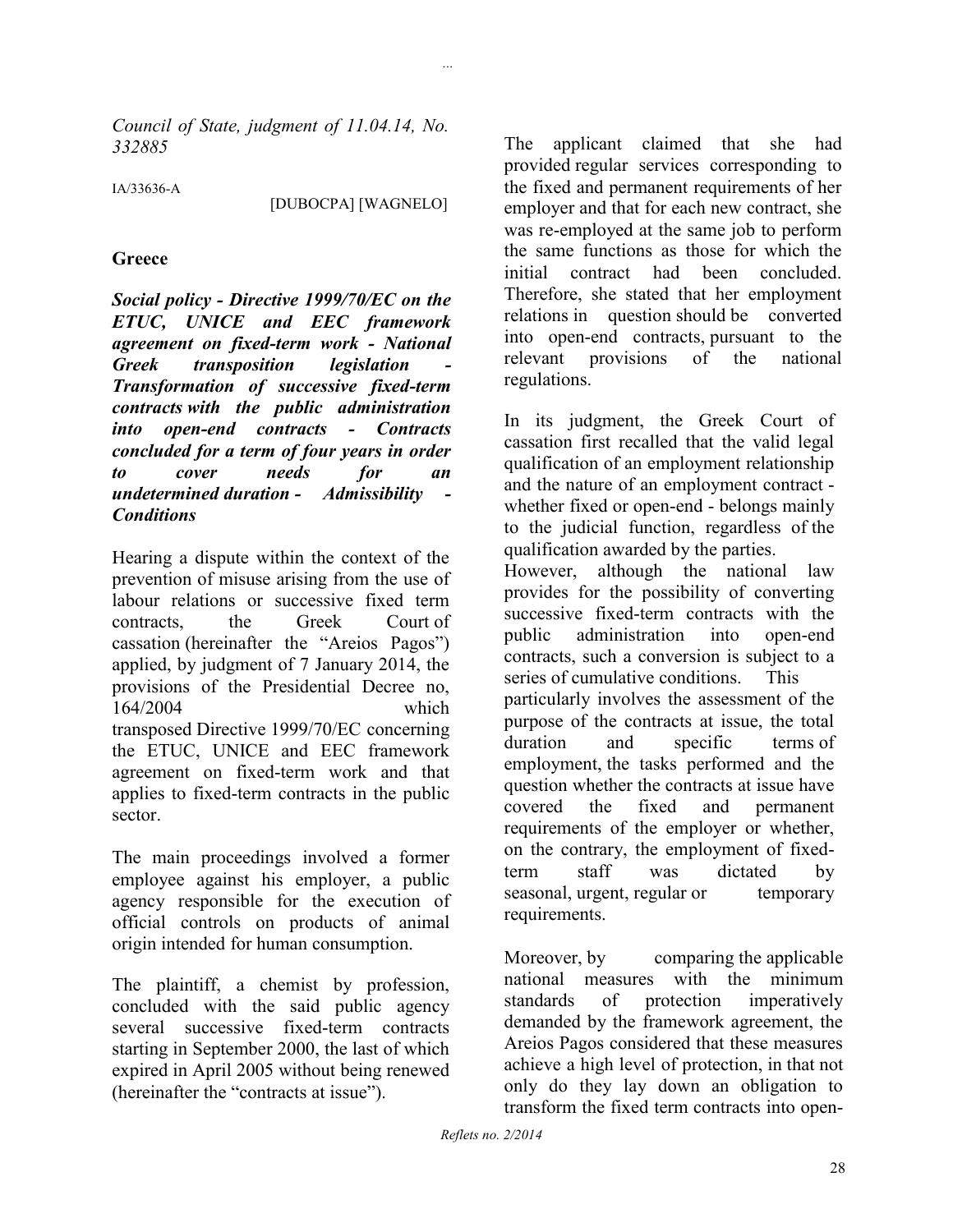end contracts but also prescribe the conditions required for this transformation. In this way, the national regulation includes effective guarantees of protection of workers against the misuse of contracts or successive fixed term employment relationships.

*...*

After an assessment of the circumstances of the case, the Areios Pagos considered that the limited duration of the contracts at issue was neither justified by the nature and the purpose of the services provided by the applicant, nor by any other objective reason. Moreover, the fact that the post filled by the applicant was not held by any public servant and that the employer had made no move for recruiting permanent staff to cover its permanent requirements showed obvious misuse of the said contracts.

In view of the above, the Greek Court of Cassation concluded that a reclassification of the open-end contracts at issue was required and upheld the judgment of the Court of Appeal in the same case, insofar as it ordered the reinstatement in employment of and payment of salary arrears to the applicant.

It should be recalled that this same presidential decree was the subject of several preliminary rulings by the Court of Justice (see, for example, the Adeneler and Others judgment, C -212/04, EU:C:2006:443 and the Berkizi-Nikolakaki order, C-272/10, EU:C: 2011:19).

*Areios Pagos (B1Politiko Tmima), ruling dated 07.01.14, no.20/2014, [lawdb.intrasoftnet.com.nomos2.han3.ad.curi](http://lawdb.intrasoftnet.com.nomos2.han3.ad.curia.europa.eu/nomos/1_news_fp.php) [a.europa.eu/nomos/1\\_news\\_fp.php](http://lawdb.intrasoftnet.com.nomos2.han3.ad.curia.europa.eu/nomos/1_news_fp.php)*

IA/34018-A

[GANI]

### **Hungary**

*EU law - Rights conferred on individuals -*

### *Violation by a Member State - Obligation to compensate for the damage caused to individuals - Violation attributable to a supreme court*

In a case that focuses on the responsibility of Hungary owing to a violation of the right of the Union by the Supreme Administrative Court, the Supreme Court and the Constitutional Court respectively delivered on 11 December 2013 and 19 May 2014, decisions relating to the application of the principle set out in the Köbler ruling (C-224/01, EU:C:2003:513) of the Court of Justice.

The request for damages before the civil courts is rooted in an administrative dispute. In this context, the Supreme Administrative Court, ruling on an appeal on the legality of a decision of the tax authority, refused the right to deduct the VAT of the applicant.

Following this decision, the applicant applied to the civil courts to obtain damages for the violation of Union law by the Supreme Administrative Court. To this end, he relied not only on the erroneous interpretation of Directive 77/388/EEC but also on the violation of Article 267 of the **TFEU** 

However, he did not challenge not having raised pleas for the violation of EU law as part of the administrative procedure. However, the applicant noted that the interpretation consistent with the directive of an EU rule with direct effect is automatically incumbent upon the national court.

He also requested the civil courts for a reference for a preliminary ruling concerning the interpretation of the obligation of automatic application of Union rules by national supreme courts.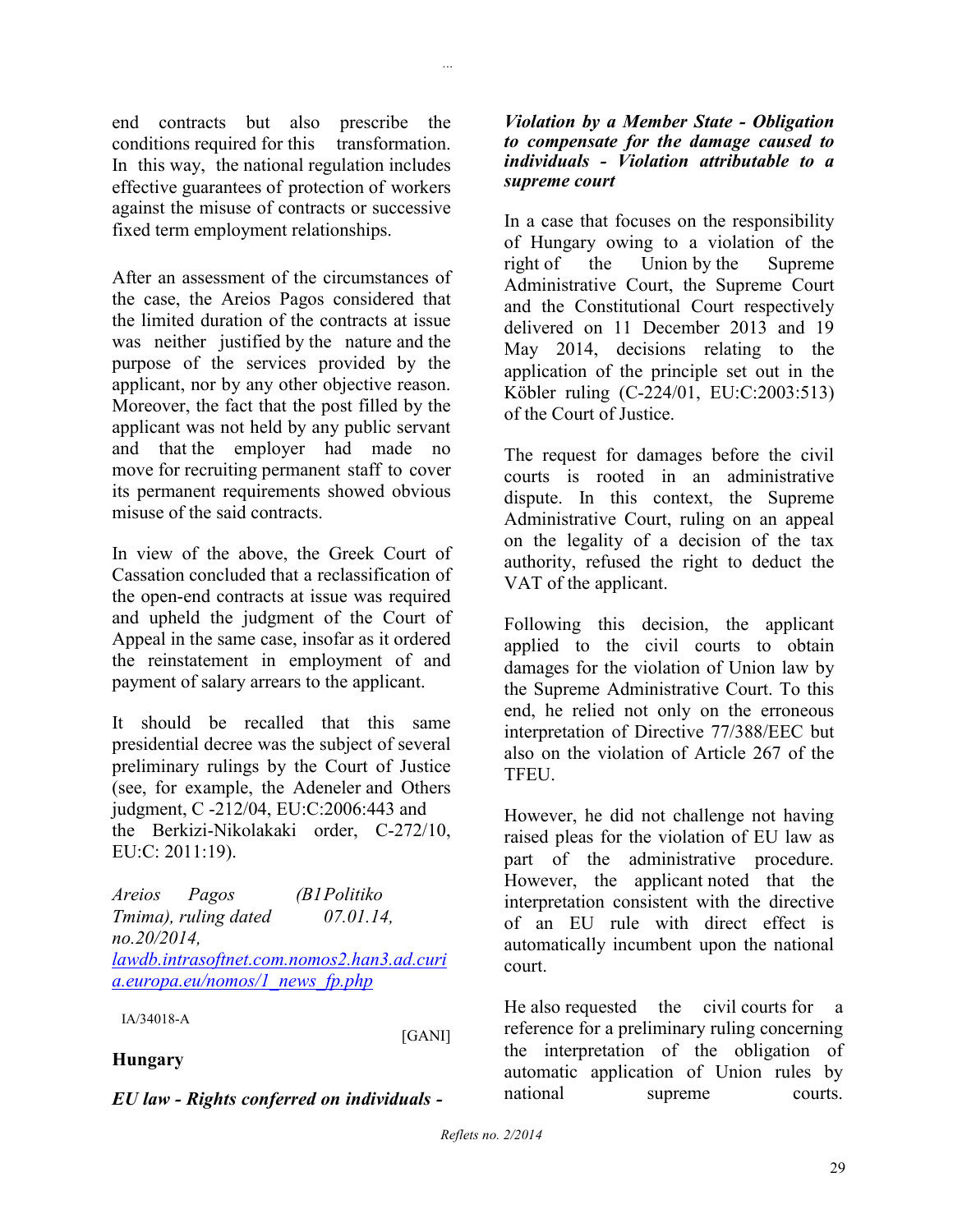The civil courts of first and second instance and the Supreme civil court, ruling on an appeal in cassation, rejected the request for damages. According to those courts, the case raised no question concerning the interpretation of the Union law, resulting their refusal to request a preliminary ruling to the Court of Justice.

The Supreme civil court recalled that during the proceedings before the administrative judge, the applicant did not invoke the erroneous interpretation of the substantial national rule under the Directive 77/388/EC. The same is required for the appeal. Thus, the applicant has at no time based its claims on the grounds of a violation of the rights conferred by EU law.

The Supreme civil court emphasised that the compensation procedure cannot be considered as an additional remedy against the final decision of the administrative high court. The responsibility of the Supreme administrative court must be assessed in the light of the national procedural rules for appeals.

Under these rules, the Supreme administrative court is bound by the pleas raised by the parties. This provision is not contrary to the case law of the Court of Justice. Since the applicant still has the power to raise pleas relating to a violation of EU law in proceedings before the administrative courts, the national rule did not violate either the principle of effectiveness or, indeed, that of equivalence.

According to the Supreme Court, it is true that certain provisions of the Union must be applied automatically; however, this principle was not violated by administrative courts, since the

administrative procedure focused on the interpretation of those rules, and not on their application.

The Supreme Court found, by rallying to the findings of the Regional Court of Appeal ruling on appeal, that the conditions for responsibility of the State were not met. In this case, the supreme administrative court had not violated domestic law or the Union law.

Concerning the constitutional complaint lodged by the applicant against this judgment of the Hungarian Supreme Court, refer to the brief below.

*Kúria, ruling dated 11.12.13, no Pfv.III.22.112/2012/13, [www.lb.hu/sites/default/files/hirlevel/hirlev](http://www.lb.hu/sites/default/files/hirlevel/hirlevel-1401.pdf) [el-1401.pdf](http://www.lb.hu/sites/default/files/hirlevel/hirlevel-1401.pdf)*

IA/33930-A

*...*

[VARGAZS]

### *\* Brief (Hungary)*

Following the judgment of 11 December 2013 of the Civil Supreme Court (see above), delivered in the context of a case where this court refused to introduce a preliminary ruling before the Court of Justice, the applicant brought an appeal before the Hungarian Constitutional Court. He claimed a violation of his constitutional rights to fair judicial protection and access to justice. He also based his claim on the obligations on national courts under not only Article 6 of the ECHR but also the Cilfit and Others ruling (283/81, EU:C:1982:335) and the Köbler ruling (C-224/01, EU:C:2003:513) of the Court of Justice.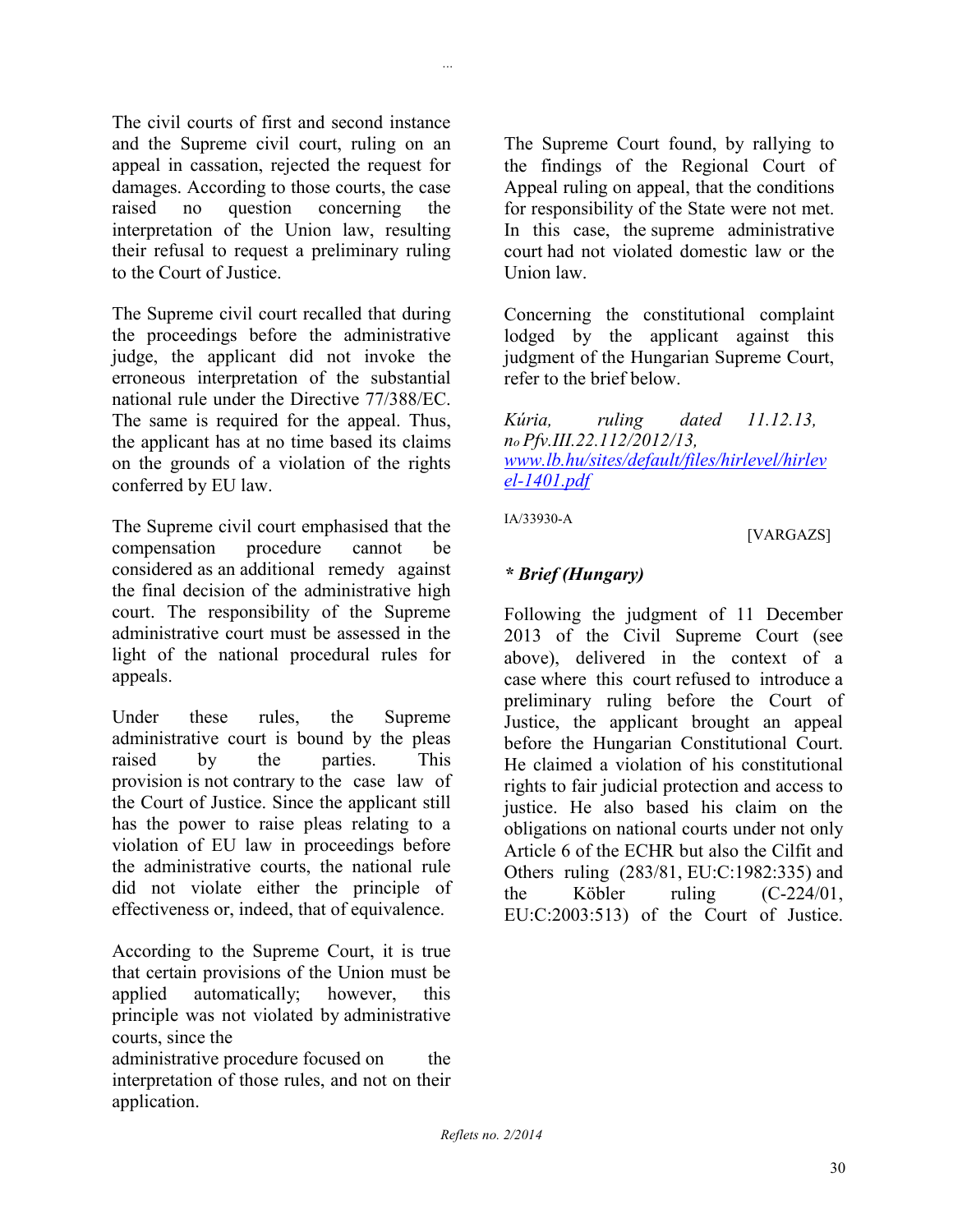By an order of the Constitutional Court delivered on 19 May 2014, the application was dismissed, since the admissibility requirements were not met. On that occasion, the Court observed that the alleged unconstitutionality had not had a decisive influence on the judicial decision made, and that the constitutional question raised was not "fundamental" in nature. In addition, the Constitutional Court added that the requests for preliminary ruling proposed by the applicant did not concern the Union law, but focused on an action against the national legal decision. Finally, it emphasised that the national court has sole jurisdiction to assess the necessity to refer a request for preliminary ruling to the Court of Justice. The exercise of that discretion is not "constitutional" and is, therefore, not within the jurisdiction of the Constitutional Court.

*Alkotmánybíróság, decision dated 19.05.14, no 3165/2014 (V. 23.), [www.kozlonyok.hu/kozlonyok/Kozlonyok/1/P](http://www.kozlonyok.hu/kozlonyok/Kozlonyok/1/PDF/2014/16.pdf) [DF/2014/16.pdf](http://www.kozlonyok.hu/kozlonyok/Kozlonyok/1/PDF/2014/16.pdf)*

IA/33931-A

**[**VARGAZS**]**

*...*

### **Ireland**

*Union law - Right of asylum - Rejection of a request for asylum - Appellate action brought after the deadline - Time period shorter than that applicable in matters of land-use planning - Principles of equivalence and effectiveness - Principle of procedural autonomy*

On 10 April 2014, the Supreme Court delivered a judgment annulling a decision of the High Court, which had ruled that an Irish law relating to the rights of people who request for asylum was contrary to EU law.

The case concerned the rejection by the Irish authorities of a request for asylum

made by a South African family, the applicants in the case. They appealed against a deportation decision taken in their respect. That appeal, however, was brought after the period of 14 days after notification of the decision, set by Article 5, paragraph 2, of the Illegal Immigrants (Trafficking) Act, 2000. Since the applicants did not raise any plea for the delay, the High Court held that, under normal circumstances, it would not be appropriate to grant an extension of time.

However, in the appeal, the applicants raised the plea according to which the Irish law on the granting of refugee status was contrary to Directive 2005/85/EC relating to the minimum standards on procedures for granting and withdrawing refugee status in Member States. The High Court, therefore, pointed out that, in its view, the period in question was contrary to the principles of equivalence and effectiveness of EU law. It found that the period in question is much shorter than the six-month period applicable to appeals against of administrative decisions in matters of landuse planning. The purpose of the periods in the area of asylum and that of land-use planning is legal certainty and the protection of third parties affected by the decisions. The period under the asylum procedure thus violates the principle of equivalence. Furthermore, it stressed that an applicant cannot know in advance whether an extension will be granted by the court or not, thus leading to a lack of predictability and consistency. Therefore, the law also violated the principle of effectiveness.

The Minister of Justice appealed against that judgment. The Supreme Court, hearing the appeal, held that, under Article 19 of the TEU, and Directive 2005/85/EC, the courts of Member States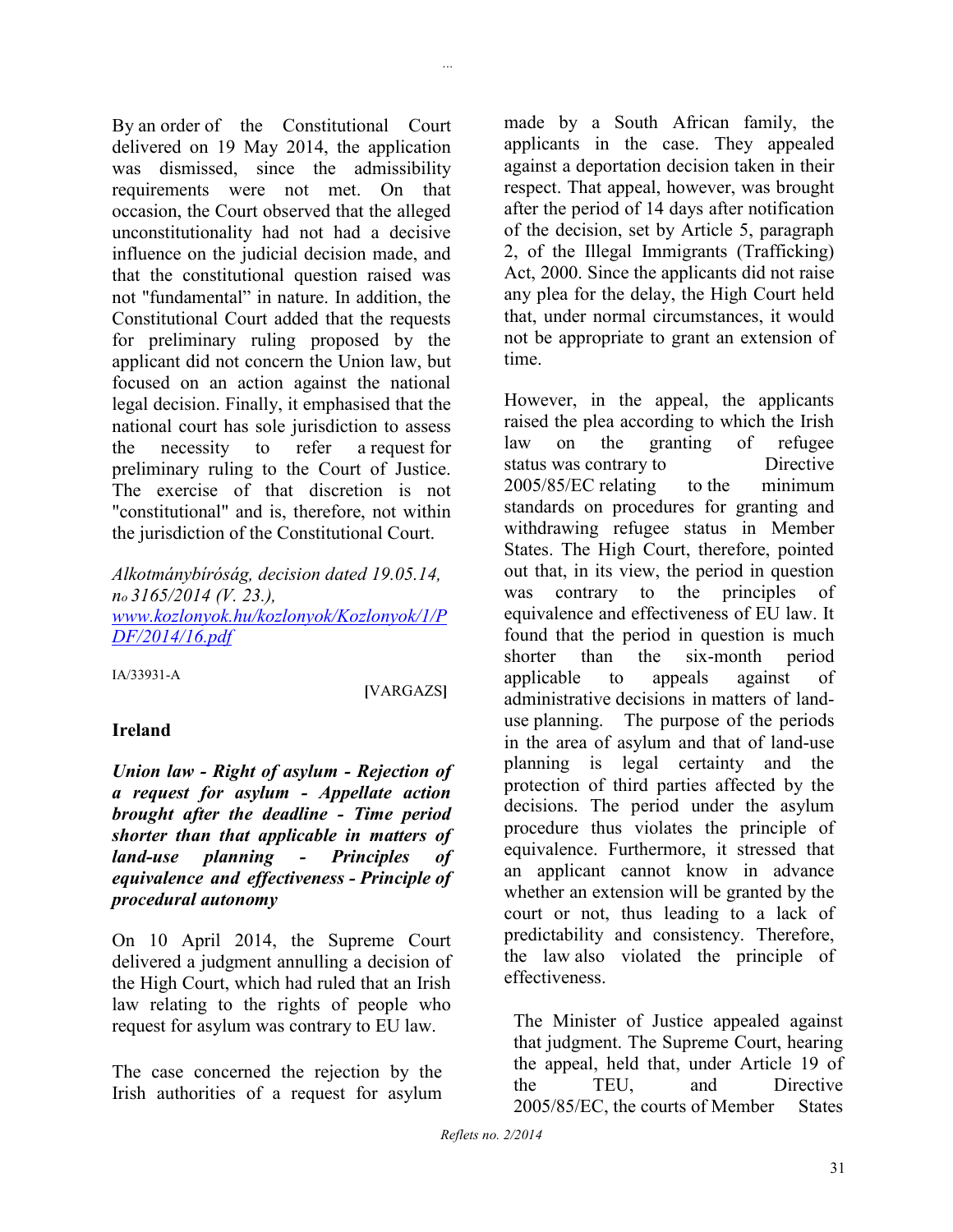have an obligation to ensure effective judicial protection of persons claiming a right under European law, including the right to asylum, in accordance with the principle of national procedural autonomy. The exercise of this autonomy is limited by the principles of equivalence and effectiveness.

*...*

Considering Article 5 of the Law in the light of these considerations, it emphasised that it applies to requests under both EU law and the national law does not distinguish between them. Therefore, it does not violate the principles in question, and the difference between the period applicable to appeals in matters of land-use planning of the territory and the period in question does not alter this finding. The Supreme Court added that, since the scope of the principles is clear in the case law of the Union, it was not necessary to ask preliminary questions. It therefore annulled the decision of the High Court.

*TD, ND (a minor suing by her mother and next friend TD) and AD (a minor suing by his mother and next friend TD) c. Minister for Justice, Equality and Law Reform and Attorney General of Ireland, High Court, 25.01.11, [2011] IEHC 37, [www.courts.ie](http://www.courts.ie/) Supreme Court, 10.04.14, [2014] IESC 29 [www.supremecourt.ie](http://www.supremecourt.ie/)*

IA/34301-A

[TCR]

### **Italy**

*Fundamental rights - Right to have a family - Protection of health - Act providing for a prohibition of heterologous assisted reproduction technology - Balancing of rights and interests of the couple with those of the couple's unborn child - Unreasonableness of the prohibition with regard to the* 

### *purpose of the law - Declaration of unconstitutionality*

The Constitutional court judgment no. 162 of 2014 marked an important step in the evolution of the Italian law on assisted reproductive technology (hereinafter "ART"), a topical and particularly controversial issue, owing mainly to of the existence, in Italy, of divergent schools of thought.

The Constitutional Court received a constitutionality question on the provisions of law no. 40/2004 prohibiting the heterologous ART, namely reproduction for which gametes from a person not part of the couple torque are used. Thus, if the couple is not able to give its gametes because of infertility or absolute sterility, it will not be able to resort to ART.

In its judgment, the Constitutional Court has outlined, first, the context in which this prohibition is stipulated. It stressed that heterologous ART was once authorised in Italy, in private health facilities, and that the introduction of this prohibition does not result from the implementation of international obligations. Moreover, according to the Constitutional Court, removing the prohibition would not be contrary to the 1997 Oviedo Convention on Human Rights and Biomedicine.

The Court considered, then, the various rights and interests involved to see whether the legislator, by providing for a ban on heterologous ART, struck a reasonable balance.

It found, first, that the prohibition violates several rights enshrined in the Constitution and in particular the right to have children and have a family (Article 31) and the right to health (article 32). In this regard, it noted that the latter includes not only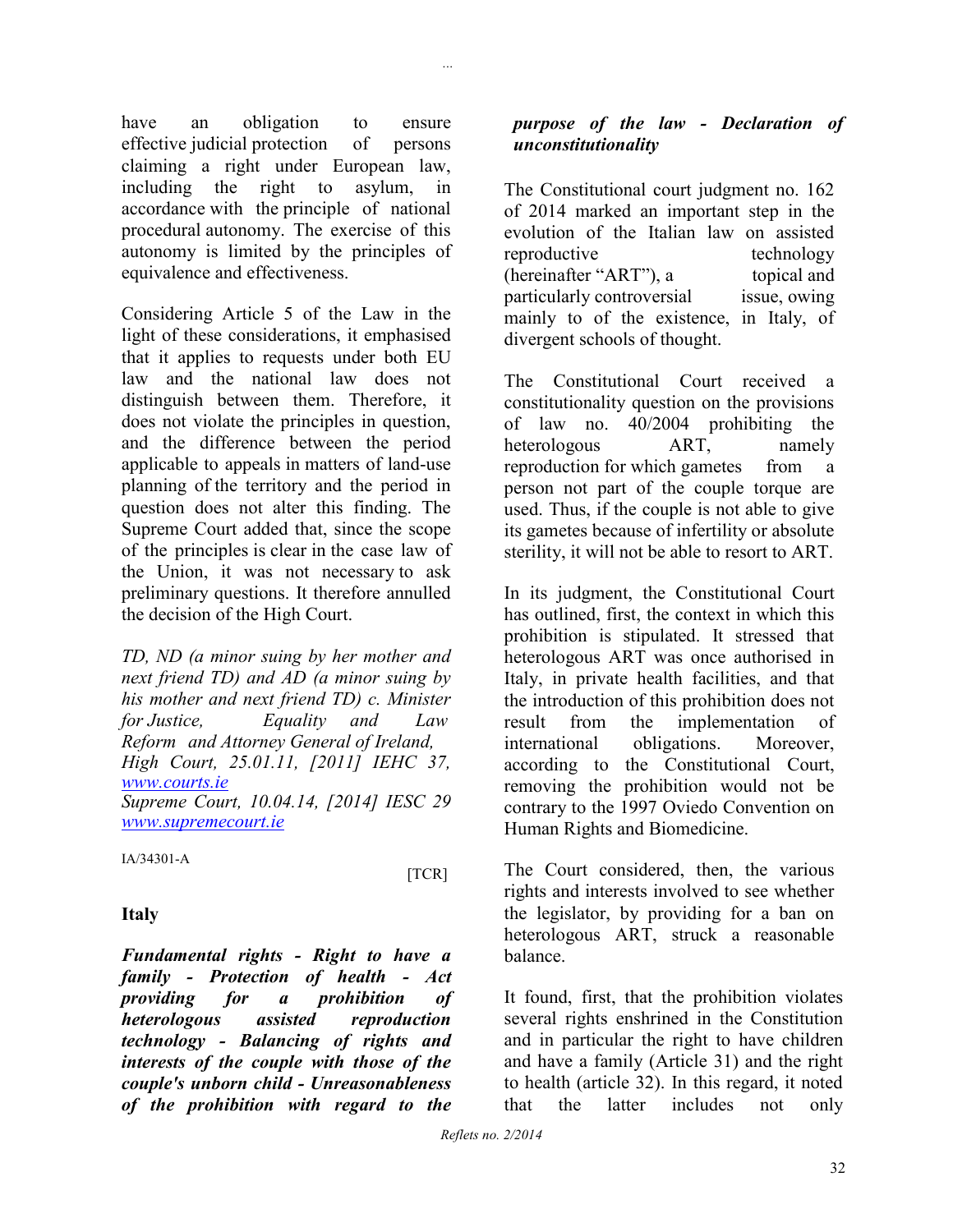physical health but also mental health. It added that the legislator cannot, at its discretion, intervene in therapeutic choice, but must take into account the guidelines based on scientific knowledge, the basic rule in this area being that of autonomy and responsibility of the physician.

Second, the Court analysed the other interests at stake, such as that of the third party donor and the unborn child. On the one hand, it noted that the heterologous ART procedure has no health risks for the gamete donors. On the other hand, it found that the provisions for protection of the unborn child exist in the domestic legal system. Law No. 40/2004 regulates the parental relationships of the child born in violation of this prohibition. Under Article 9, the spouse or cohabitant that has consented to the heterologous ART cannot contest the paternity of the child. Furthermore, no parental relationship is recognised between the gamete donor and the child. According to the Court, Article 8 of the law concerning, in general, the legal status of the child born through ART techniques also applies to the child born from heterologous ART.

Once the rights and interests involved were determined the Court evaluated the proportionality and the adequacy of the provisions for the ban to see whether they are necessary and appropriate in pursuit of the legitimate objectives of protecting the unborn child. In its review, the Court found the unreasonableness of that prohibition in view of the purpose of law no. 40/2004, which is to "favour the solution of any reproduction problems arising from sterility and infertility" (Article 1). Owing to the prohibition, the aforementioned constitutional rights are denied to couples affected by the most serious disorders (infertility and absolute sterility).

Finally, the Court focused on another

aspect of the unreasonable prohibition of heterologous ART: the difference in treatment of couples based on their economic situation. The possibility of using this technique outside Italy implies that only couples with sufficient economic means to travel abroad can exercise their fundamental right to have a family with children. For these reasons, the Constitutional Court declared the unconstitutionality of the provisions of law no. 40/2004 prohibiting heterologous ART.

*Corte Costituzionale, ruling dated 10.06.14, No. 162, [www.cortecostituzionale.it](http://www.cortecostituzionale.it/)*

IA/34030-A

[BITTOGI]

### *\* Briefs (Italy)*

By its judgment of 4 February 2014, the Court of cassation ruled on the grounds that legitimise the introduction of an appeal relating to a judgement of the Council of State. According to Article 111, paragraph 8, of the Constitution, this appeal is admissible only for reasons of lack of jurisdiction.

In this regard, the Court emphasised that the violation of EU law by the incorrect interpretation or application of its provisions by a judicial body of final instance, as the Council of State, does not constitute grounds justifying the introduction of an appeal.

In particular, the rejection by the Council of State, of an action based on alleged improper interpretation of the Directive 1999/70/EEC concerning the ETUC, UNICE and CEEP framework agreement on fixedterm work, of Article 11 of Law No. 11 of 15 June 1988, of the Regione Siciliana, cannot be considered a valid reason for the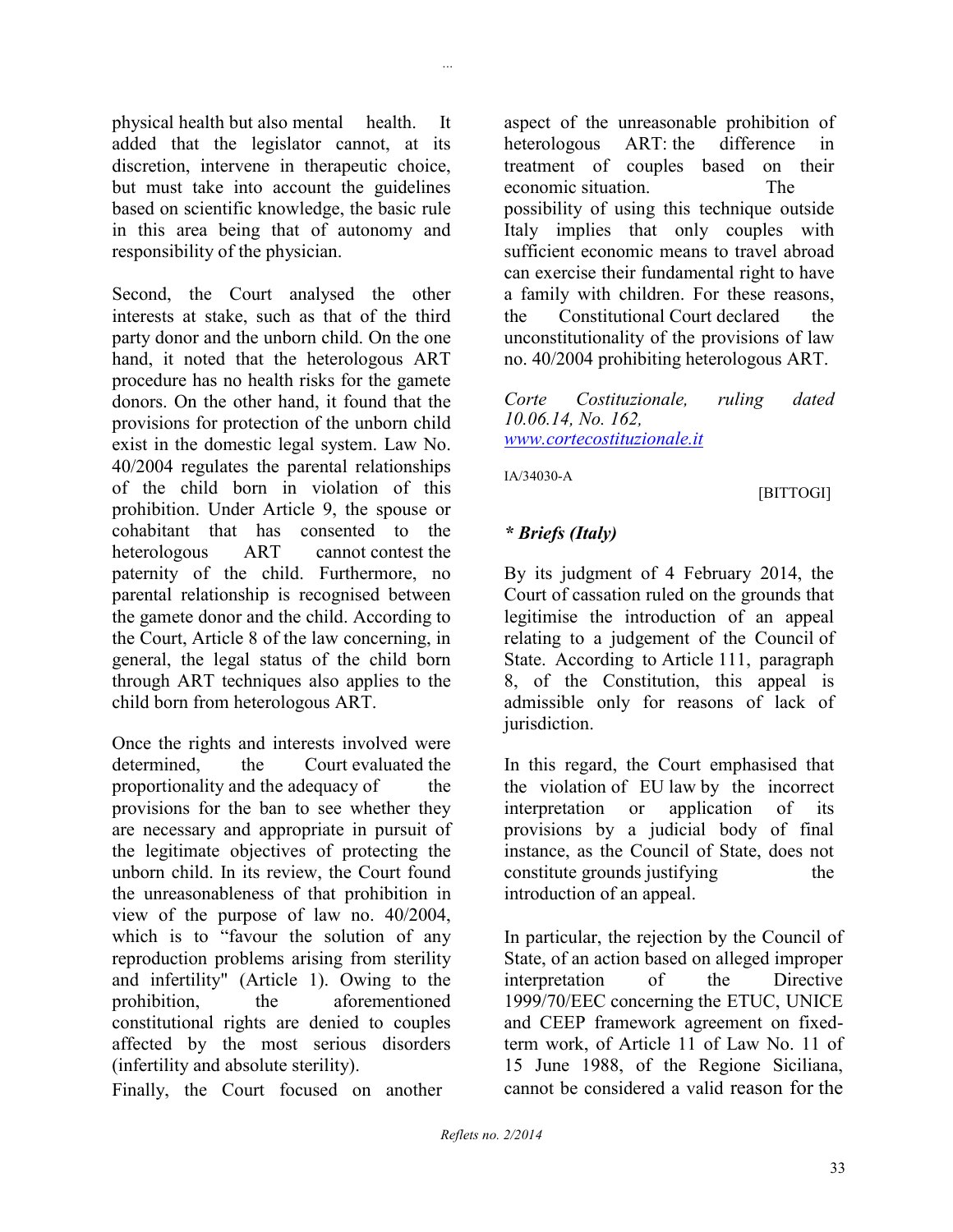introduction of an appeal in cassation. In this case, there is no violation of the external limits of the jurisdiction.

While, on the one hand, this rejection constitutes a violation of judicial protection, on the other hand, it cannot characterise an abuse of power that can be tried by the Court of Cassation, since this violation does not transform into a misuse of authority simply because the EU law is affected. Therefore, this violation may only be considered as an error in judicando.

*Corte di Cassazione, Sezioni unite civili, ruling dated 04.02.14, n. 2403, [www.cortedicassazione.it/Notizie/Giurispru](http://www.cortedicassazione.it/Notizie/GiurisprudenzaCivile/SezioniUnite/SchedaNews.asp?ID=3345) [denzaCivile/SezioniUnite/SchedaNews.asp?I](http://www.cortedicassazione.it/Notizie/GiurisprudenzaCivile/SezioniUnite/SchedaNews.asp?ID=3345) [D=3345](http://www.cortedicassazione.it/Notizie/GiurisprudenzaCivile/SezioniUnite/SchedaNews.asp?ID=3345)*

IA/34020-A

[CAGNOFR] [GLA]

In this judgment, the Court of Cassation ruled, ultimately, on a matter relating to law no. 157/99, which excludes the liability of administrators of political parties for obligations incurred in connection with activities of the party.

**- - - -**

The secretaries of political parties had signed with the Banca di Roma current account credit facility contracts, without however, fulfilling the pecuniary obligations there under. In order to obtain payment for these obligations, the Banca di Roma submitted an action against the party secretaries to the judicial bodies. It had won the case at first instance, but had lost before the Court of Appeal, which had retained a broader interpretation of law no. 157/1999. The Banca di Roma had then lodged an appeal with a request for a preliminary ruling before the Court of Justice for a ruling on the compatibility of this law with the Union law

in matters of State aid.

*...*

After reiterating the extent and limits of the obligation of preliminary ruling before the Court of Justice, the Court of cassation held that in the present case, it was not required to refer to the Court, the question raised by the applicant being unfounded in its opinion.

Turning to the concept of undertaking in Article 107 of the TFEU, the Court of cassation considers two aspects. First, it recalls that the concept of undertaking within the meaning of EU law is interpreted broadly. Secondly, however, it considers that a political party cannot correspond to this notion.

*Court of Cassation, ruling dated 01.04.14, n° 17812/2010, [www.cortedicassazione.it](http://www.cortedicassazione.it/)*

IA/34029-A

[BITTOGI]

### **Latvia**

*Economic and monetary policy - Monetary policy - Accession of Latvia to the Euro zone - Amendment of the Latvian constitution providing for the lats as the official currency of the country - Rejection by the Central Election Commission of a draft law that was not fully developed - Action brought against this rejection*

In a judgment delivered on 28 March 2014, the Augstākās tiesas Administratīvo lietu departaments (Administrative Section of the Supreme Court) dismissed the request of the society "Par latu, prêt eiro" (for the lats, against the euro) against the Centrālā vēlēšanu komisija (Central Election Commission, hereinafter the "Commission").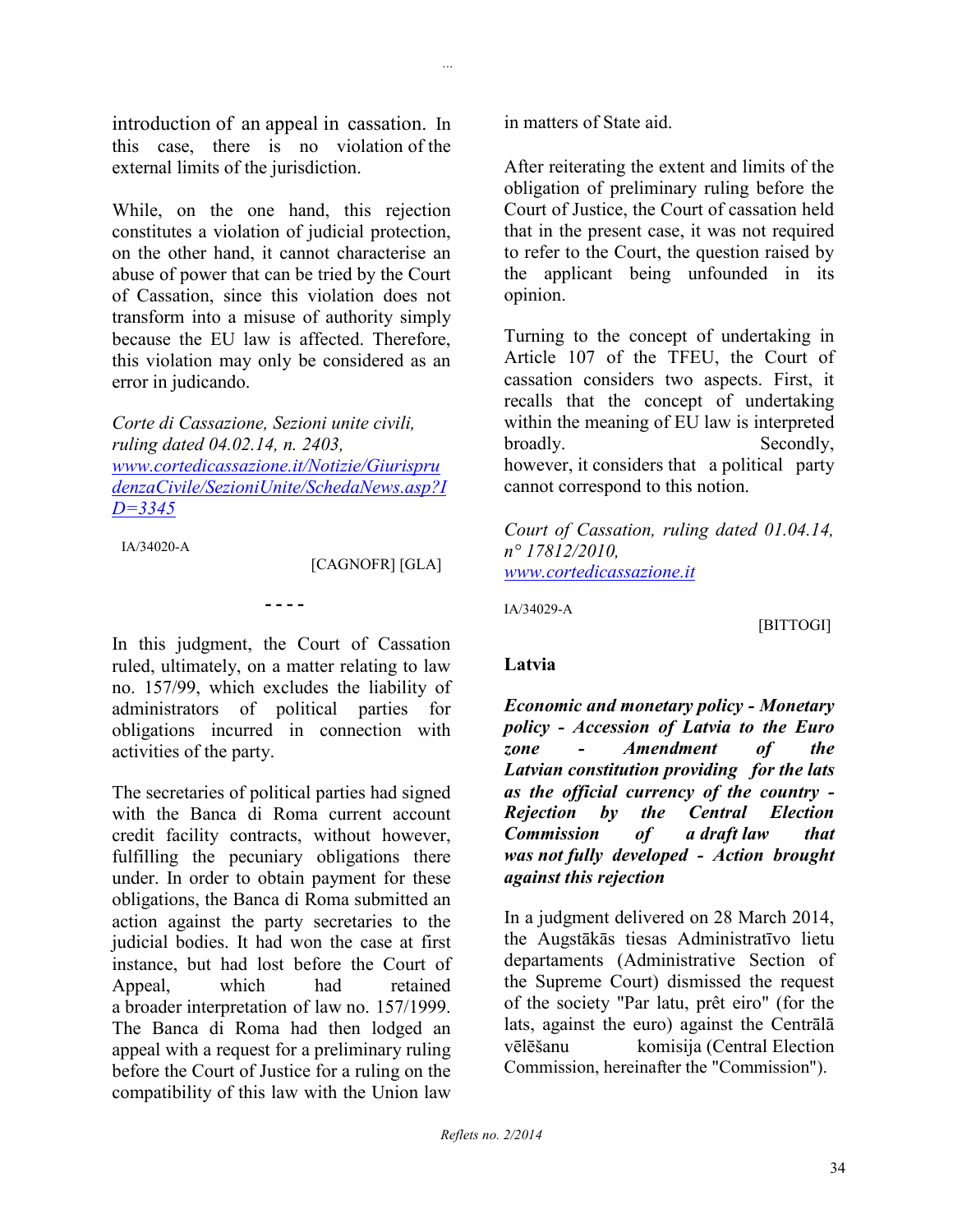The applicant sought the annulment of a decision of the Commission by which a draft law "Amendments to the Constitution", which envisaged to include in the Constitution the following phrase: "The lats is the official currency of Latvia", had been refused. More specifically, the Commission had refused to register the draft law on the grounds that it had not been fully developed.

The applicant contested the arguments raised by the defendant, including the argument that the project was contrary to the international obligations of Latvia, in particular, the Treaty of Accession of Latvia to the European Union which provided for the introduction of the Euro. According to the applicant, the government and the Latvian parliament had the right to initiate the necessary amendments to the treaties to comply with the will of the people.

The administrative section of the Supreme Court considered that the Commission's decision was based on the fact that the draft law did not meet the requirements of the Constitution, namely, that the draft law (including the draft amendments to the Constitution itself) should be fully developed with respect to the form and content.

It concluded that the draft law cannot be considered as fully developed since the adoption of this law would create contradictions between the Latvian legal system and its international obligations. However, the Treaty of Accession of Latvia to the European Union provides for an obligation to be part of the Economic and Monetary Union once the convergence criteria are met, which includes the introduction of the euro as the official currency.

In this regard, the national court concluded that Latvia had fulfilled the convergence criteria at the beginning of 2013 and, therefore, the country should introduce the euro as the official currency of Latvia.

*Augstākās tiesas Administratīvo lietu departaments, ruling dated 28.03.14, SA-3/2014, [www.at.gov.lv](http://www.at.gov.lv/)*

IA/33922- A

*...*

[BORKOMA]

### *\* Briefs (Lithuania)*

In its judgment of 18 March 2014, the Constitutional Court ruled on the conformity with the Constitution of Article 99 of the Criminal Code covering the concept of genocide. Under this provision, a crime is qualified as genocide if it has been committed with intent to destroy, in whole or in part, a national, ethnic, racial, religious, social or political group.

Firstly, the Lithuanian high court declared that the international law, which must be complied with under Article 135 of the Constitution, does not include social and political groups in the concept of "genocide."

The Constitutional Court concluded that the States, taking account of their historical, political, social and cultural context, have certain discretionary power allowing them to incorporate in their respective national law a broader definition of the concept of genocide than that provided by the rules of international law.

Subsequently, the Lithuanian high court described the former totalitarian communist regime as being part of the specific historical and legal context of the Lithuanian State. It considered that the primary means used under this regime to destroy the foundation of the Lithuanian nation was the repression against the civil population. especially the more active social and political groups.

Thus, it held that the notion of social and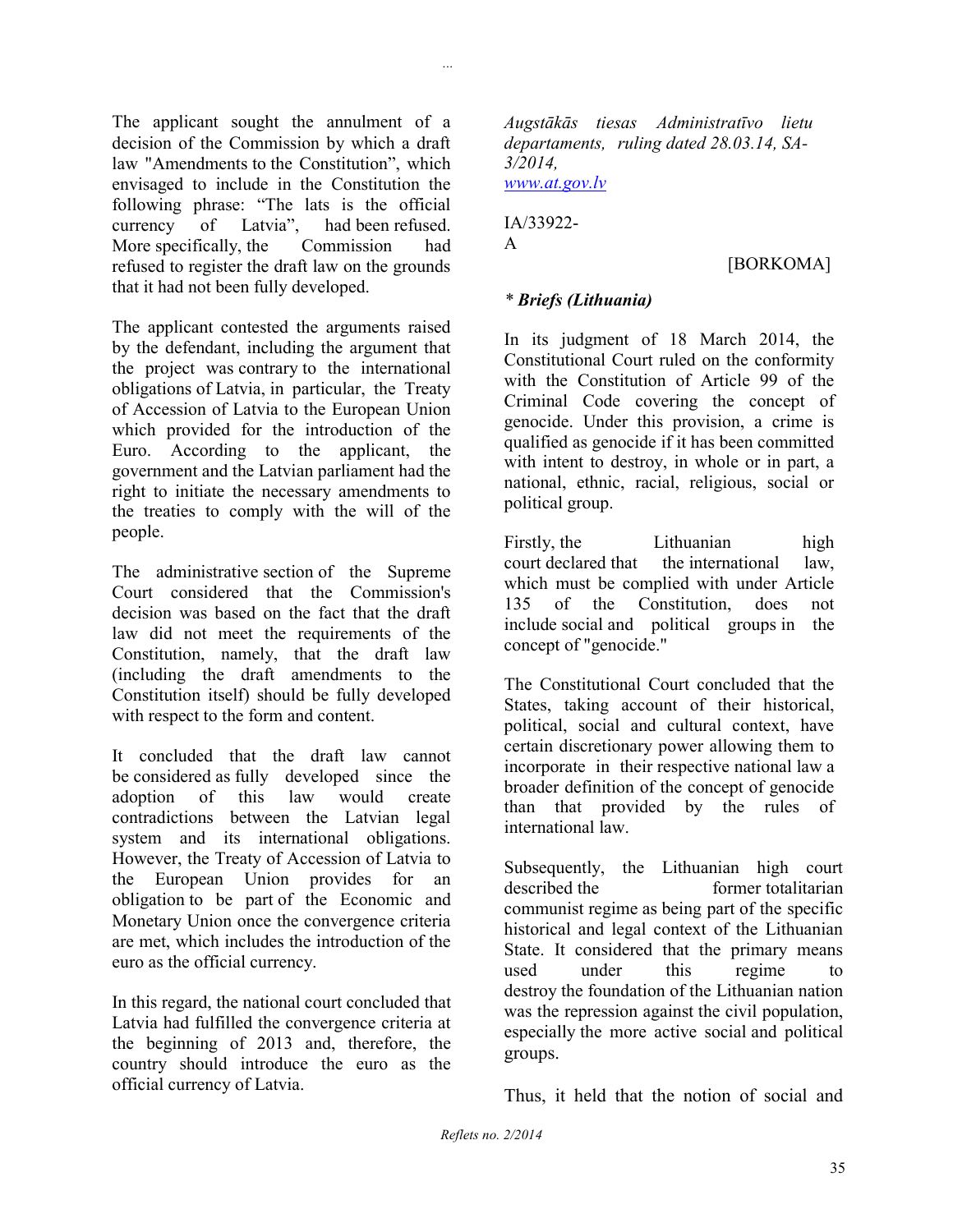political group could legitimately be included in the concept of genocide.

*Lietuvos Respublikos Konstitucinis Teismas, ruling dated 18.03.14, no. KT11-N4/2014, [www.lrkt.lt](http://www.lrkt.lt/)*

IA/33913-A

[URMONIR]

*...*

The Supreme Administrative Court of Lithuania, in its judgment of 24 April 2014, issued a decision regarding the conditions required under national law for a person to be a candidate in the elections to the European Parliament.

**- - - -**

The main proceedings concerned the refusal of the election commission to register the applicant as a candidate in the elections to the European Parliament on the grounds that he had not submitted the 10000 signatures supporting a candidate list, provided for by national law.

The applicant argued that the principle of universal and equal suffrage under the Union law, especially Articles 20 and 22 of the TFEU and decision 76/787/ECSC, EEC, Euratom, had not been respected.

It considered that the right to stand for election was much more limited for Lithuanian citizens and citizens of other member States for which such a requirement of signatures did not exist.

The Lithuanian high court first observed that the EU law provides only the provisions and fundamental principles governing elections to the European Parliament. It then stressed that the determination of the persons entitled to vote and stand in elections to the European Parliament fell within the jurisdiction of each Member State (see Spain/United Kingdom, C-145/04, EU:C:2006:543).

According to the Supreme Administrative Court, the special conditions required by the Member States for the registration of candidates running in the elections could not be automatically interpreted as a violation of universal and equal suffrage. Therefore, it concluded that the requirement of signatures could be considered justified because of the need to ensure good practices in electoral matters.

*Lietuvos Vyriausiasis Administracinis Teismas, ruling dated 24.04.14, n° R-143- 13/2014, [www.lvat.lt](http://www.lvat.lt/)*

IA/33914-A

[URMONIR]

### **Netherlands**

*Reconciliation of laws - Copyright and related rights - Directive 2001/29/EC - Harmonisation of certain aspects of copyright and related rights in the information society - Reproduction right - Private copying exception - Fair compensation - Exclusion of certain media for reproduction of works protected from the private copying levy Incompatibility - Absence of coherent system of compensation*

In its judgment of 7 March 2014, the Dutch Supreme Court ruled that the exclusion by the Dutch government of MP3 players and digital video recorders, from the fee charged to manufacturers or importers of materials intended for reproduction of literary, scientific or artistic works carried out for private use (hereinafter the 'private copying levy') was contrary to Directive 2001/29/EC on the harmonisation of certain aspects of the copyright and related rights in the information society.

*Reflets no. 2/2014*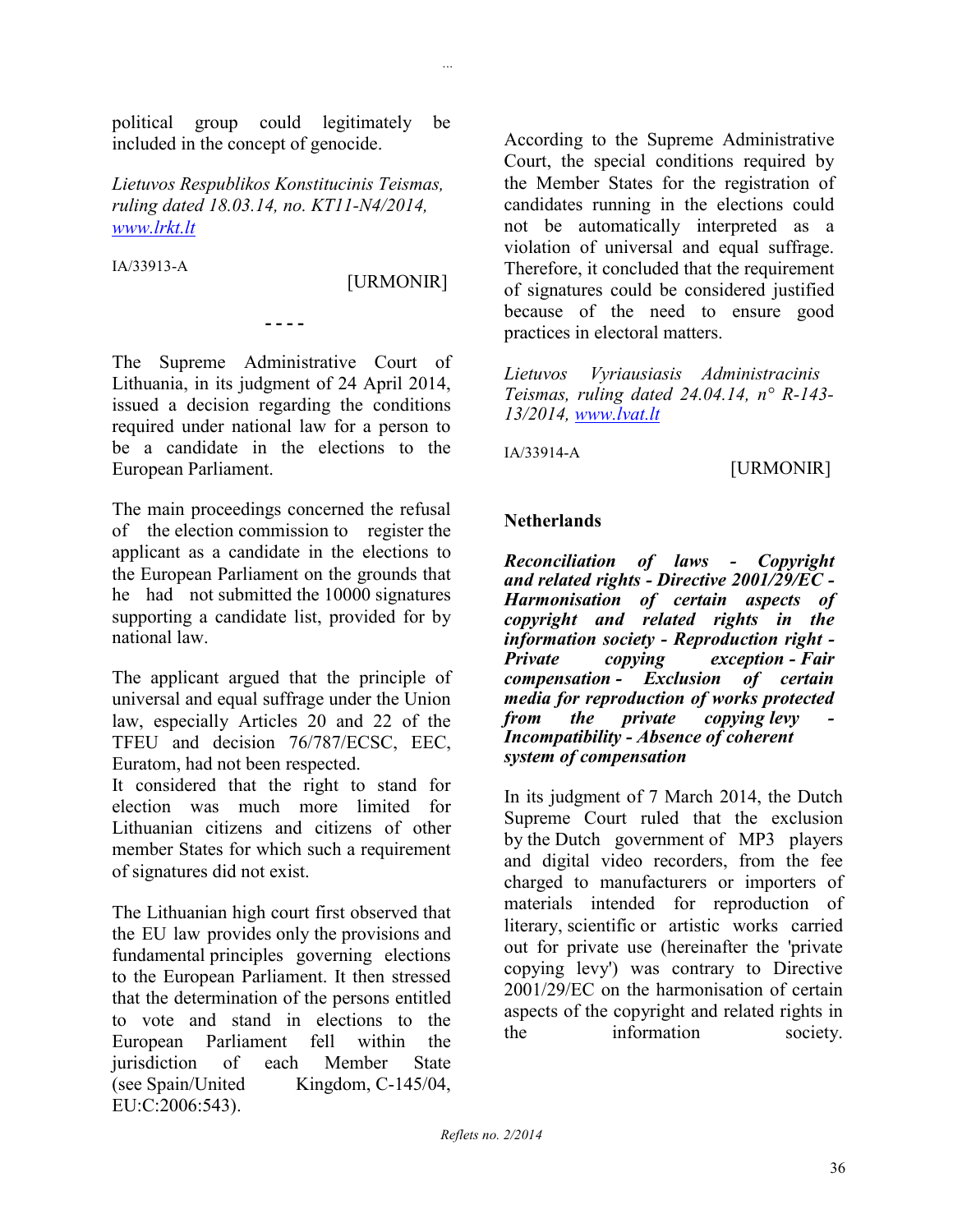The Netherlands availed itself of the option, given by Article 5, paragraph 2 b) of the aforementioned Directive to provide for an exception to the exclusive reproduction right of the author to his work when it involves reproductions on any medium by an individual for private use and for purposes that are neither directly nor indirectly commercial. However, it was decided to exclude certain media intended for the reproduction of works protected from the private copying levy, given that these media were already subject to other charges.

In first instance, the court of 's-Gravenhage dismissed the request of the organisation for collective management of copyrights in question to note that the aforementioned exclusion was an illegality committed by the Dutch government constituting a fault likely to engage the responsibility of the said government. However, on appeal, it was granted the above request, which was confirmed subsequently by the Supreme Court.

Referring to the Stichting de Thuiskopie judgement (C-462/09, EU:C:2011:397), Padawan judgement (C-467/08, EU:C:2010:620) and Amazon judgement (C-521/11, EU C: 2013: 515), the Supreme Court held that a Member State is, insofar as it admits the reproduction for private use under Article 5, paragraph 2 b) of Directive 2001/29/EC, obligated to ensure that the holders of the rights receive a fair compensation and that its recognised right to determine the form terms of funding and receipt, and the level of that fair compensation is not unlimited.

The Supreme Court rejected the plea of the Dutch government according to which the exclusion of MP3 readers and digital video r ecorders from the private copying levy is justified because these media are already

subject to other charges. However, the Supreme Court upheld the judgment of the Court of Appeal according to which a Member State is obligated to develop a coherent system of fair compensation, which was not the case here.

*Hoge Raad, ruling dated 07.03.14, 12/03239, [www.rechtspraak.nl,](http://www.rechtspraak.nl/) ECLI:NL:HR:2014:523*

IA/33721-A

*...*

### [SJN] [FEENSMA]

### **Poland**

 $\emph{Reconculation}$  of laws *Telecommunications sector - Networks and electronic communications services - Authorisation - Directive 2002/20/EC - Monitoring of electronic communications services - Financial penalty - Preliminary ruling request - Refusal - Need for the appellate court to present arguments concerning the interpretation of provisions of the directive in other Member States - Absence*

In February 2009, the Prezes Urzędu Komunikacji Elektronicznej, the national regulatory authority within the meaning of Directive 2002/20/EC on the authorisation of electronic communications networks and services ("authorisation" directive), imposed a financial penalty on a telecommunications company for violation of the conditions for access to networks. These conditions were set by the contract stipulating the connection of that company's network with the network of another operator, as amended by the decisions of that authority.

Following the appeal of the company, the decision was overruled by the Regional Court whose judgment was subsequently upheld by the Court of Appeal.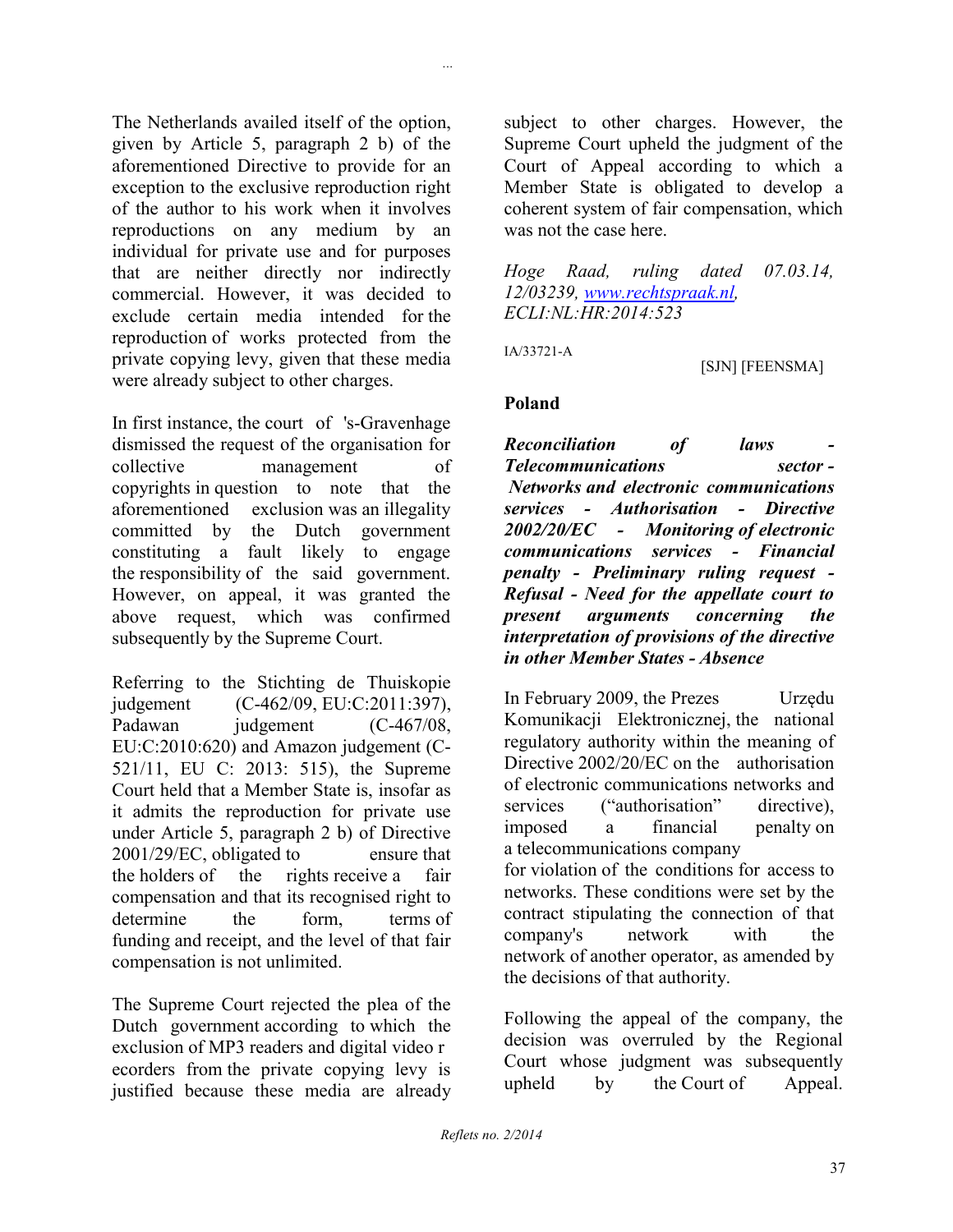Both these courts held that the national regulatory authority concluded to the existence of these violations following an inspection. Therefore, after this inspection and before imposing the penalty, under the national law transposing the "authorization" directive, the authority should have delivered a judgement to inform the company of any breaches determined during the inspection and setting for it a deadline to present its explanations or to remedy these

*...*

To the extent that the national regulatory authority did not issue such a judgement that would give the company an option of presenting its explanations, the imposition of the penalty in question was premature. In this regard, the courts relied, inter alia, on the judgments of the Supreme Court of 21 September 2010 (III SK 8/10) and 7 July 2011 (III SK 52/10).

irregularities.

However, in this case, the regulatory authority requested the Regional Court and then the Court of Appeal to address a request for preliminary ruling to the Court of Justice concerning the interpretation of Article 10, paragraphs 2 and 3 of the "authorization" directive. It argued that the violation of the contract terms had been detected before the inspection and that it was carried out only remotely and only to verify the existence of the violation and punish it. In addition, before the inspection, the authority informed the company of the initiation of the procedure concerning the violation. Therefore, according to the authority, following this inspection, it was not forced to deliver an order informing the company of the breaches and determining the time for explanations or to remedy these breaches.

In its appeal against the judgment of the Court of Appeal, the national regulatory

authority argued that the latter court had rejected the preliminary ruling request by relying on the interpretation of the provisions of the directive by the Supreme Court without having assessed if they were interpreted in a uniform manner in other Member States and without having analysed the case law of the Court of **Justice** 

In response to this argument, the Supreme Court held that it is up to the party challenging the refusal of preliminary rulings by the trial court to present any arguments concerning the interpretation of the provisions of the Directive in other Member States. If this party not present such arguments, the appellate court is not obligated to examine the interpretation of the Directive in other Member States to judge whether the lower court rightly refused the request for preliminary ruling.

In addition, the Supreme Court, by relying on its judgment of 14 February 2012 (III SK 24/11), explained that article 10 of the "authorization" directive, in its original version applicable in this case (before the amendment by the Directive 2009/140/EC) did not provide for the option of imposing, under paragraph 3, a penalty for violations mentioned in paragraph 2, without first following the procedure laid down in that paragraph, namely, without informing the company of the violations noted and giving it a reasonable opportunity to express its views or remedy these violations in an adequate time period. The Supreme Court thus dismissed the appeal.

*Sąd Najwyższy, order of 05.02.14, II SK 39/13, [www.sn.pl/Sites/orzecznictwo/Orzeczenia2/I](http://www.sn.pl/Sites/orzecznictwo/Orzeczenia2/III%20SK%2039-13.pdf) [II%20SK%2039-13.pdf](http://www.sn.pl/Sites/orzecznictwo/Orzeczenia2/III%20SK%2039-13.pdf)*

IA/33929-A

[BOZEKKA]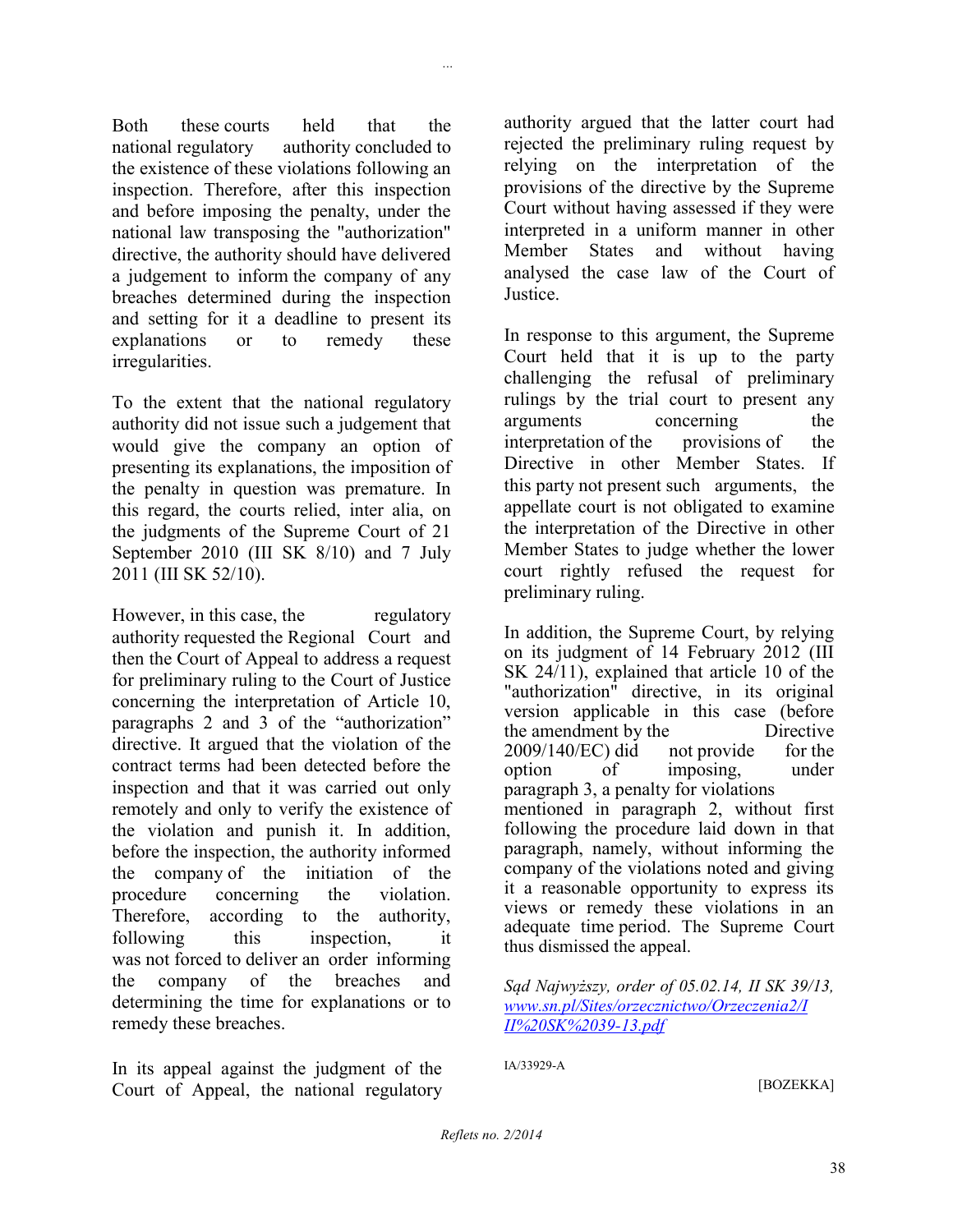### **Portugal**

*Adoption by couples comprising same-sex partners - Referendum proposal - Criteria provided for in the Portuguese Constitution for the execution of a referendum - Violation*

*...*

In its judgment no. 176/2014 of 19 February 2014, the Constitutional Court had to rule on the constitutionality and legality of the referendum proposal approved by resolution no. 6-A/2014 of the Parliament, of 20 January 2014, on adoption by couples comprising same-sex partners.

This resolution of the Parliament proposed the execution of a referendum in which citizens who are registered voters in the country were asked to vote on the following issues:

"1 - Do you agree that the same-sex spouse or partner can adopt the child of his spouse or partner?

2 - Do you agree with the adoption by married couples or unmarried partners of the same sex?"

Hearing an appeal relating to the constitutionality and legality of the said proposal, by the President of the Republic, the Constitutional court, sitting in plenary session, ruled that while the proposal in question was timely and has a large national interest, it did not meet the requirements of thematic homogeneity of the matter that is the subject of a referendum and did not allow the participation of voter citizens residing abroad, in accordance with the criteria laid down in the Constitution. On the basis of these considerations, it declared the resolution as unconstitutional.

Reiterating that, according to Article 115, paragraph 6, of the Portuguese Constitution, every referendum must involve a single thematic object, the Constitutional Court ruled that the two questions were conceptually distinct, in that they required the voter to decide on two different situations, namely the individual adoption by a spouse (or partner) of the child of his spouse (or partner) of the same sex and the joint adoption of a child by unmarried spouses or partners of the same sex. Therefore, in the first case, there is already a parental relationship between the child and one of the parents, while in the second, it involves the creation of a family ex novo.

In the context of this overall assessment of the two questions, the voter may, however, not realise that each of the adoption situations weighs different values and interests. In the first case, it is necessary to determine whether the best interests of the child are duly protected as part of a blended family where the child has a relationship with a member of the family but where the effectiveness of interpersonal relationships must be assessed to confirm whether the adoption is the best way to protect the best interests of the child. In the case of joint adoption, however, the balancing of the interests involved is different, since the child has no emotional relationship with the spouse or partner and other interests must be taken into account, such as the interests of the samesex couples of being able to adopt and, in relation to the child, the interest of being adopted by a family that provides him healthy development. However, given the fact that the adoption institute intends to "give a family to a child and not a child to a family" (ECtHR, Fretté / France judgment of 26 February 2002, Application No. 36515/97), the Constitutional Court ruled that the ambiguity generated by the formulation of the two conceptually different questions was likely to cause confusion in the minds of citizens and that, consequently, they may not realise the different interests to be balanced.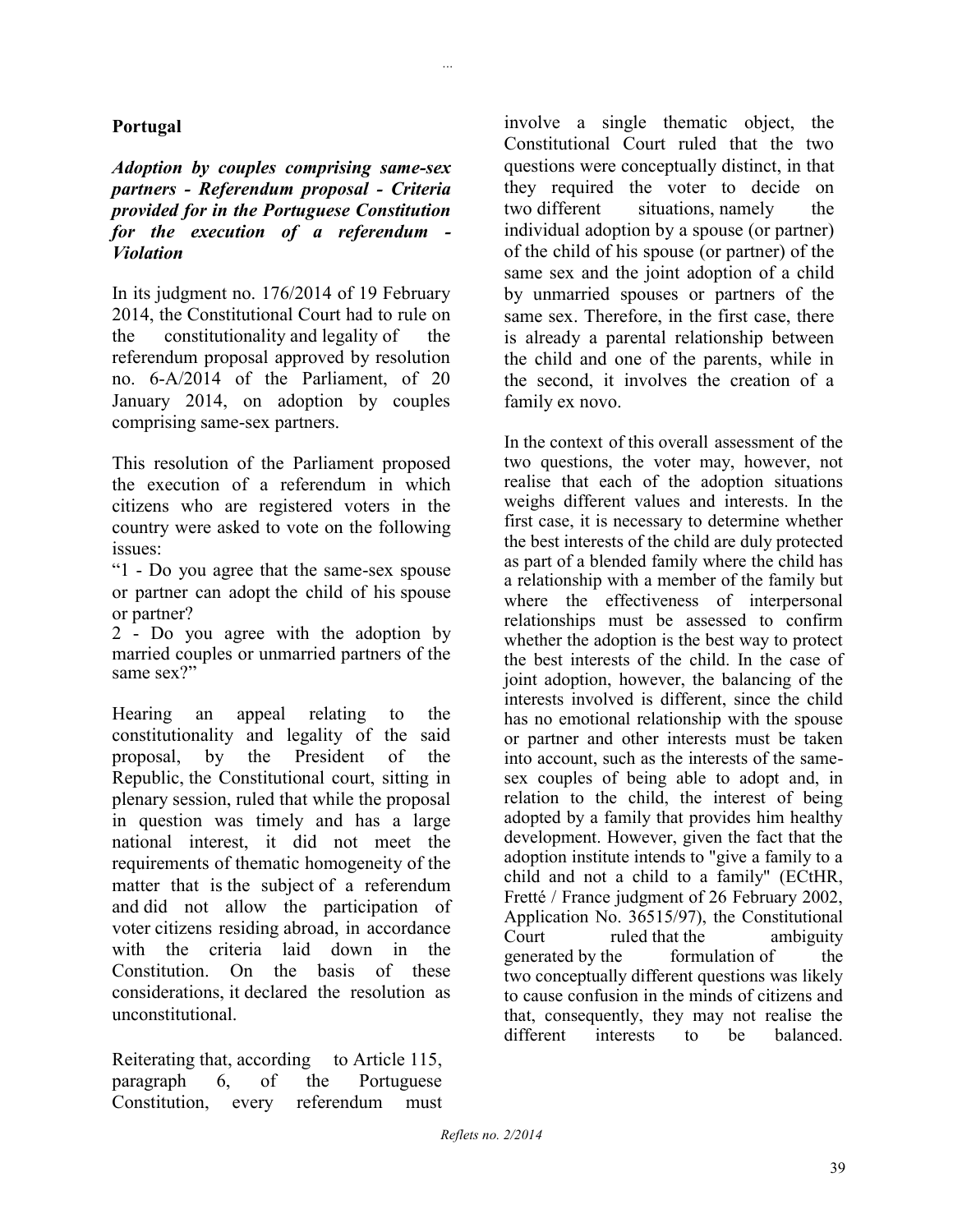Moreover, in case the voter would respond negatively to the first question and in the affirmative to the other, the legislator could be in a situation where it would be forced to allow adoption to only some same-sex couples.

As regards the argument that the Parliament's resolution did not allow the participation of citizen voters living abroad, the Constitutional Court reiterated that it is up to the court to determine, case by case, to what extent the thematic subject of a referendum specifically concerns the Portuguese citizens living abroad who maintain a real connection with the national community. It held that the disputed referendum concerned Portuguese living abroad, particularly assuming that they might be interested in adopting children residing in Portugal.

*Constitutional Court, ruling dated 19.02.14, n° 176/2014 available on: [www.tribunalconstitucional.pt/tc/acordaos/](http://www.tribunalconstitucional.pt/tc/acordaos/20140176.html) [20140176.html](http://www.tribunalconstitucional.pt/tc/acordaos/20140176.html)*

IA/33932-A

[MHC]

*...*

### **Czech Republic**

*Consumer protection - Unfair terms in consumer contracts - Directive 93/13/EEC - Transposition into national law - Stricter national provisions, ensuring a higher level of protection for consumers - Unfair clause within the meaning of Article 3 of the directive - Clause conferring territorial jurisdiction - Assessment of unfairness by the court - Criteria - Respect of the adversarial principle*

The divergences between the Czech lower courts concerning the application and interpretation of the Civil Code provisions on the protection of consumers against unfair terms led the collegial system of civil and commercial law (občanskoprávní a obchodní kolegium) of the Nejvyšší soud (Supreme Court) to deliver on 9 October 2013, an opinion on this subject, pertaining to the clauses conferring territorial jurisdiction. It should be noted that the collegial systems of the Nejvyšší soud are responsible for ensuring the legality and consistency of case law and that they issue, as such, opinions intended to remove inconsistencies occurring in the case law of the lower courts on specific points of law.

In the above opinion, the Nejvyšší soud assessed the transposition of Directive 93/13/EEC on unfair terms in contracts concluded with consumers in the Czech legal system and clarified the procedure to be followed by judges when they believe that a clause conferring territorial jurisdiction must be invalidated because of its unfair nature.

The Nejvyšší soud, first, found that the provisions of the Civil Code, by which the Directive 93/13/EEC was transposed into domestic law, do not use the same terms as the Czech version of the directive and do not include certain examples of unfair terms contained in the annex to the directive, such as, in this case, the terms removing or hindering the exercise of legal actions or remedies by the consumer. However, the wording of the national provisions suggests that the Czech legislator opted for greater consumer protection than that referred to by the directive, by considering as unfair all clauses establishing a significant imbalance between the consumer and a professional in breach of the principle of good faith, without any need to consider whether these clauses have been the subject of an individual negotiation or not.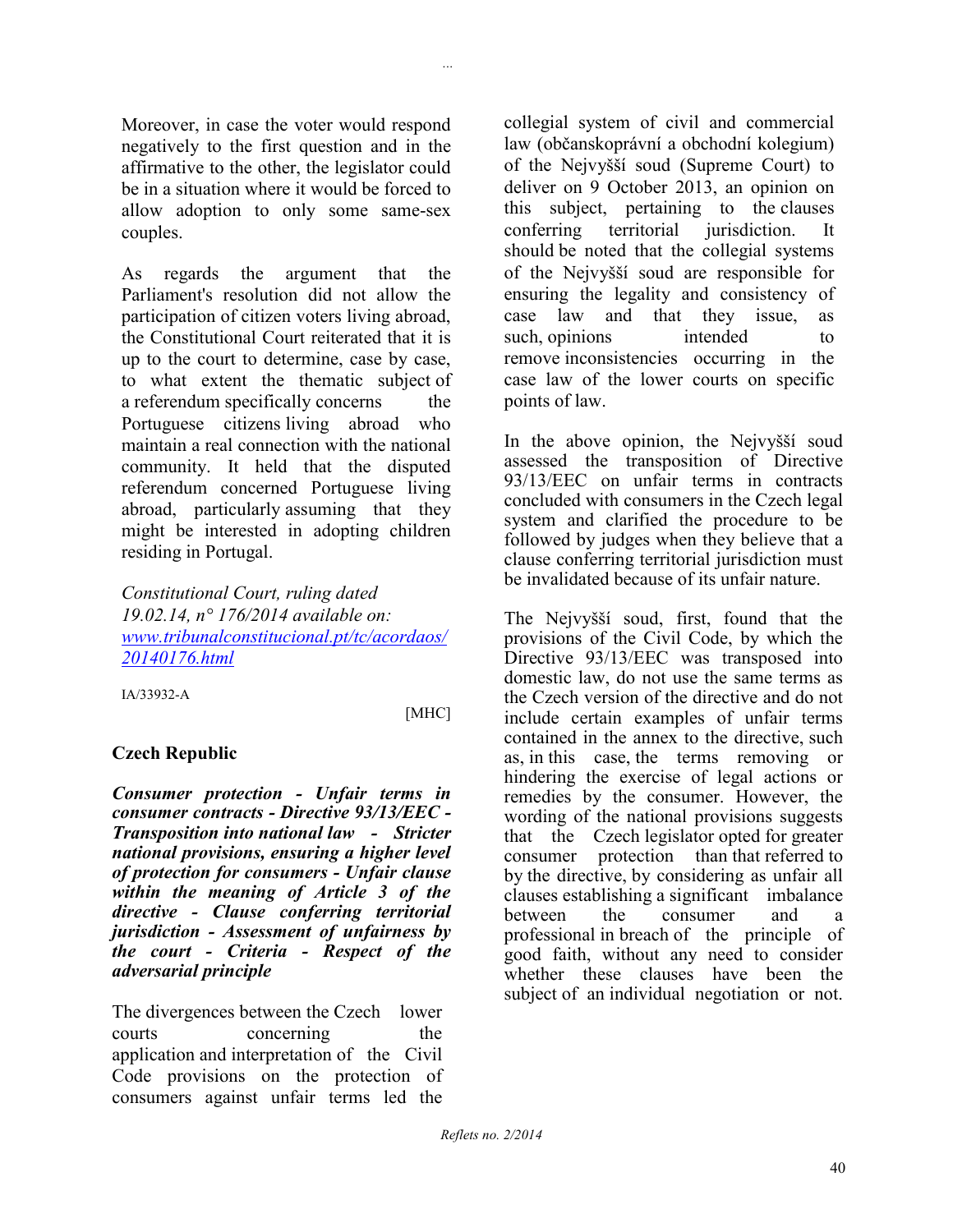The Nejvyšší soud then reiterated that Directive 93/13/EEC cannot be applied directly in disputes between individuals, but it is nevertheless incumbent on judges to interpret national law in light of the wording and the purpose of the directive and the relevant case law of the Court. Consequently, although the provisions of the Civil Code do not cite clauses impeding the exercise of legal actions in the indicative list of unfair terms, a clause conferring jurisdiction on a court located far from the consumer's domicile, provided that it has not been the subject of individual negotiation between the latter and the professional and that it creates to the detriment of the consumer a significant imbalance between the rights and obligations of the parties under the contract, despite the requirement of good faith, is still likely to be regarded as unfair.

Finally, it is apparent from the opinion that, if the court considers that it does not have jurisdiction to rule on the appeal that has been referred to it because of the unfair nature of the clause conferring the territorial jurisdiction, it is required to inform the parties thereof during the proceedings and request them to submit their comments. It is only when, at the expiry of the time period given to the parties, the absence of a significant imbalance between the rights and obligations of the parties has not been established (for example, where the parties do not present comments), that the court hearing the matter may note the invalidity of the clause as well as its own lack of jurisdiction and refer the case to the court having territorial jurisdiction. However, in cases where the consumer expressly denies that the clause plays against him, the latter continues to bind the parties and cannot be declared unfair by the court.

*Nejvyšší soud, opinion dated 09.10.13, no. Cpjn 200/2011, [www.nsoud.cz](http://www.nsoud.cz/)*

**- - - -**

IA/33925-A

*...*

[KUSTEDI]

*Social security for migrant workers - Unemployment - Worker other than a wholly unemployed frontier worker having resided, during his previous employment, in the territory of a Member State other than the State of employment - Right to choose between the member State of residence and that of employment to receive benefits - Application for benefits in the member State of residence - Calculation of benefits from the previous salary - Taking into account the salary* 

*actually received - Absence - Calculation based on the normal wage or salary corresponding, in the place of residence of the unemployed person, to a job equivalent or similar to the last one pursued*

The Nejvyšší správní soud (Supreme

Administrative Court), in its judgment of 22 April 2014, dismissed as unfounded the appeal in cassation introduced by an applicant for unemployment allowance for residents of Czech Republic. The applicant had challenged before the administrative courts the calculation of the amount of unemployment allowance which had been granted to him by the competent national authority, by estimating that it should have calculated the amount of benefit on the basis of the net salary that he received in Austria, the State of his last employment.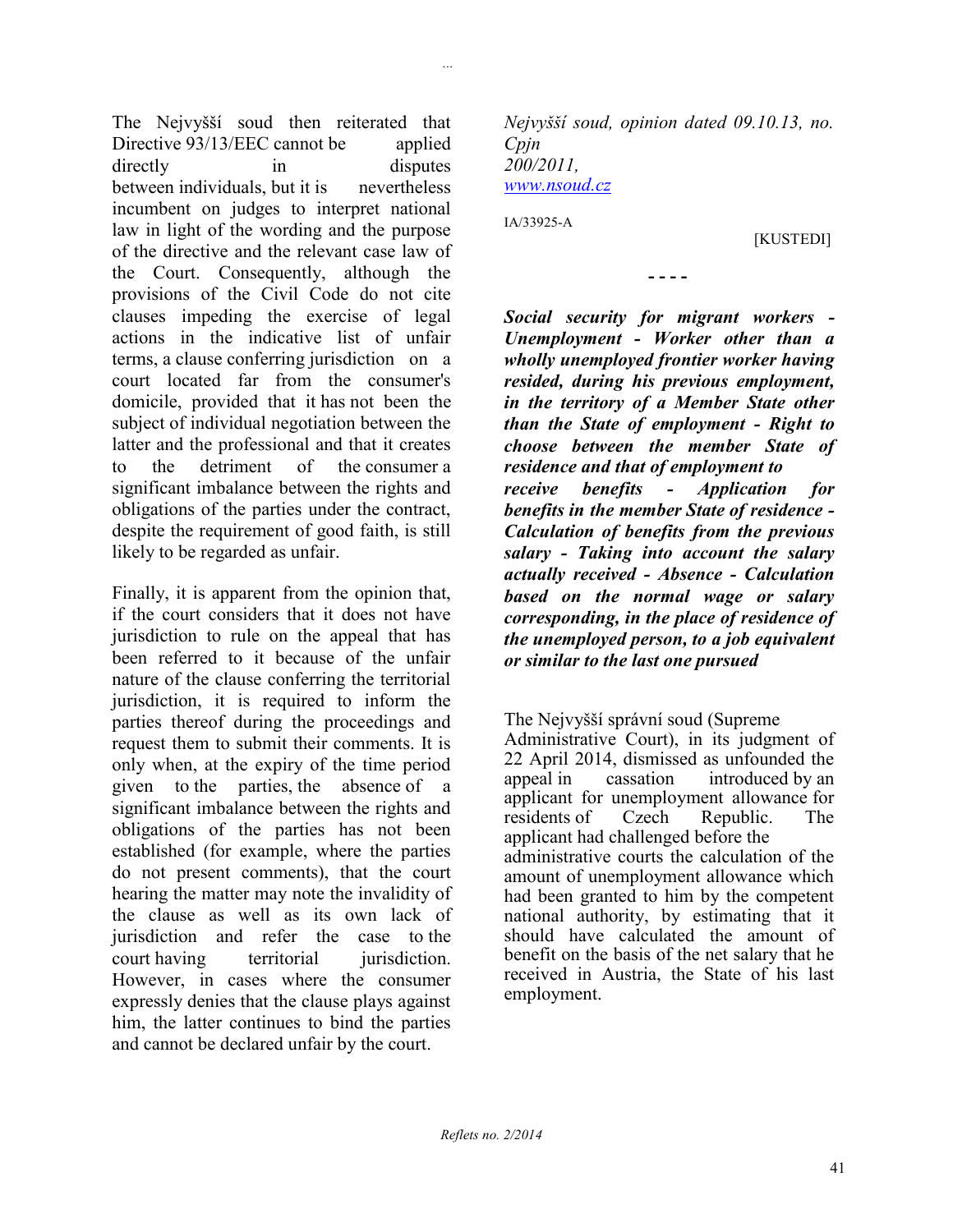The Nejvyšší správní soud, first, found that the (EC) Regulation no. 1408/71 on the application of social security schemes to salaried and non-salaried workers and their families that move within the Community, directly applicable in the present case, distinguishes between four categories of individuals in matters of unemployment allowance: frontier workers, atypical frontier workers, migrant workers and unemployed persons going to a Member State to collect allowances. According to the Nejvyšší správní soud, the applicant fell within the category of atypical frontier workers, given that he had remained in Austria for the entire duration of his employment without making weekly visits to Czech Republic and while specifying his address in that State as his residential address. As an atypical frontier worker, he had, after the termination of his employment and pursuant to Article 71 paragraph 1 b) ii) of the aforementioned regulation, requested for unemployment allowances to the competent Czech authority and had opted for the enforcement of the regulations of that State. However, the expression contained in that provision according to which a worker "shall receive benefits in accordance with the laws of that State, if he was employed there previously" does not require the competent institutions to calculate benefits by taking into account the net wage actually received by the applicant in the member State of employment. The Supreme Administrative Court held that the competent authority had rightly applied Article 68, paragraph 1, second sentence, of that regulation, and determined the amount of the allowance based on the average net salary corresponding, in the applicant's area of residence in the Czech Republic, to a job equivalent to the one he had held in Austria.

*Nejvyšší správní soud, ruling dated 22.04.14, 6 Ads 86/2013-23,*

#### *[www.nssoud.cz](http://www.nssoud.cz/)*

IA/33926-A

*...*

[KUSTEDI]

**- - - -**

*International agreements - Agreements of the Union - Convention on* a*ccess to information, public participation in decision-making and access to justice in environmental matters (Aarhus Convention) - Effects - Interpretation of national law in the light of the Convention - Persons entitled to appeal to the courts to challenge the legality of an urban development plan - Sole individuals who are holders of rights to property in the area affected by such a plan - Violation of the right of associations to a fair trial*

In its judgment of 30 May 2014, the Ústavní soud (Constitutional Court) annulled a judgment of the Nejvyšší správní soud (Supreme Administrative Court) on public participation in decision-making in matters of environment and urban planning.

In the judgment, the Nejvyšší správní soud rejected the appeal in cassation lodged by an association of citizens from communes located in the territory of a nature park against an urban development plan adopted by one of those communes on the grounds that the associations are not entitled, under Czech law, to the right to bring an action for annulment against such plans. Given the particular legal form of these plans, falling under special administrative acts, referred to as general measures (opatření obecné povahy) and not administrative decisions, the Nejvyšší správní soud held that only individuals, as holders of material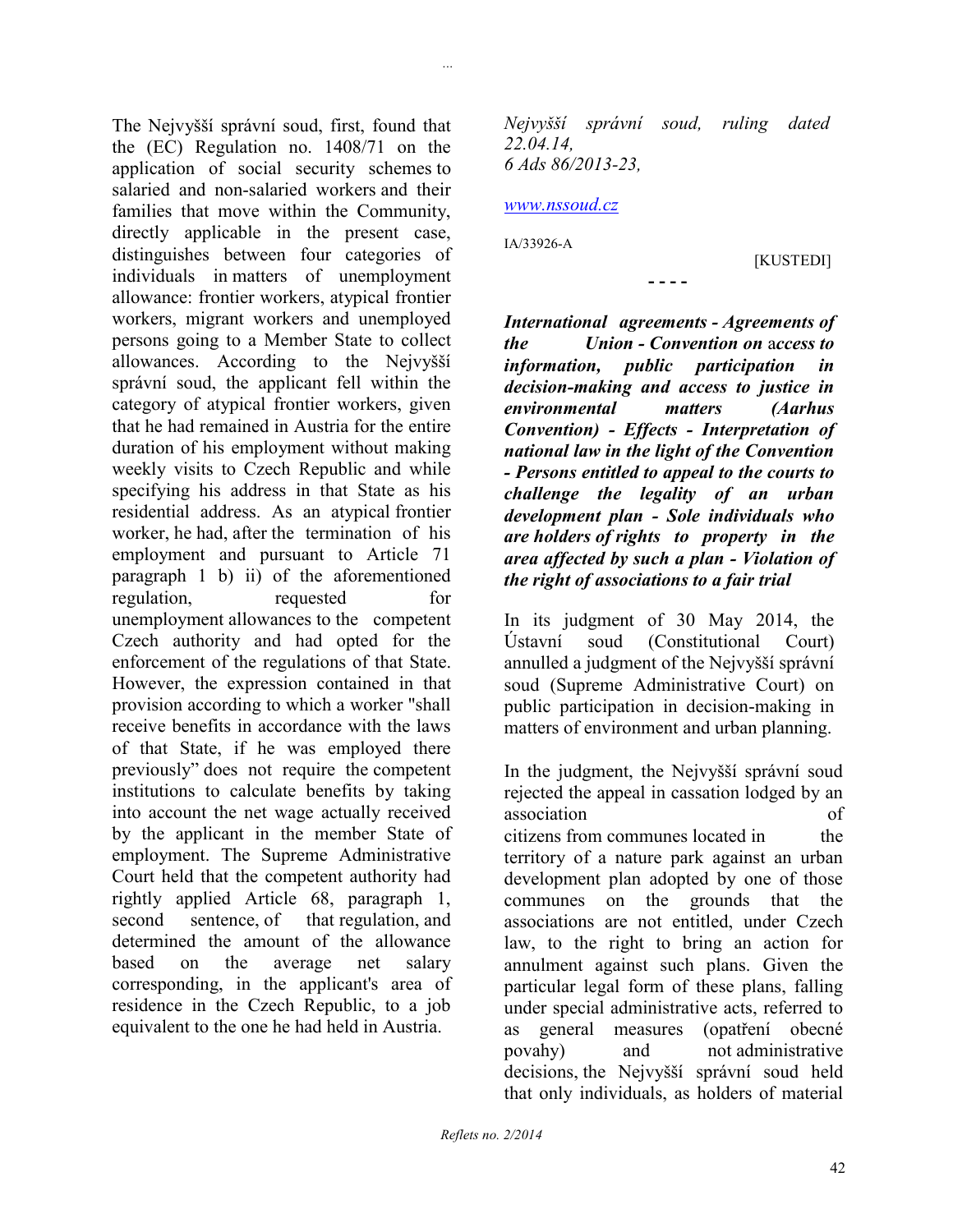rights may take legal action against an urban development plan, provided they justify that violates their rights to property in the area covered by the plan or in the vicinity of such an area. According to the administrative court, the Czech law limits the participation of associations working for the protection of the environment, like the applicant, to administrative procedures and legal procedures for annulment of administrative decisions.

*...*

Furthermore, the right of these associations to take legal action against urban development plans would result neither from Union law (particularly directive 2011/92/EU on the assessment of the effects of certain public and private projects on the environment or directive 2001/42/EC on the assessment of the effects of certain plans and programmes on the environment) nor from the Aarhus **Convention** 

The Ústavní soud, hearing the matter submitted by the association, noted, in turn, that the national provisions must be interpreted, to the extent possible, in the light of the Aarhus Convention, which is also part of Union law, even if the provisions thereof (in particular Article 9, paragraph 2) do not have direct effect. The Constitutional Court noted that the law allows any person alleging violation of his rights by a general measure to challenge such a measure before the courts. However, in the light of this principle, the strict interpretation adopted by the administrative court, categorically denying associations the right to challenge the legality of urban development plans, cannot be permitted. Contrary to what had been ruled by the Nejvyšší správní soud, the status of a legal person or the purpose of the activity of the association does not affect the right to exercise an appeal. Moreover, it would be unusual to accept that individuals may allege a violation of their

rights, while associations comprising these same persons and collectively defending the same rights, would not have this option.

The Constitutional Court has, in this regard, added that the right of associations to institute proceedings must be assessed by taking into account the relation of the association concerned with the area covered by the plan.

The Ústavní soud finally noted that the associations are an important democratic element in a civic society and that they must benefit, as such, from effective judicial protection. This is also the extent to which Article 9, paragraph 2, of the Aarhus Convention must be interpreted in the Czech legal system.

In view of the above, the Ústavní soud concluded that the assessment made by the Nejvyšší správní soud in the judgment had violated the fundamental right of the applicant to a fair trial.

*Ústavní soud, ruling dated 30.05.14, I.ÚS 59/14 [http://nalus.usoud.cz](http://nalus.usoud.cz/)*

IA/33927-A

# [KUSTEDI]

### **United Kingdom**

*Criminal law - Conviction to a term of discretionary life imprisonment without possibility of parole ("whole life order") - Article 3 of the ECHR - Prohibition of torture - Application of the Vinter case of the ECtHR*

In a case concerning the compatibility, with regard to Article 3, of the criminal justice system governing the determination of a sentence of discretionary life imprisonment without possibility of parole, also referred to as whole life order, the Court of Appeal ruled, in contrast to the ECtHR, that such sentences are allowed.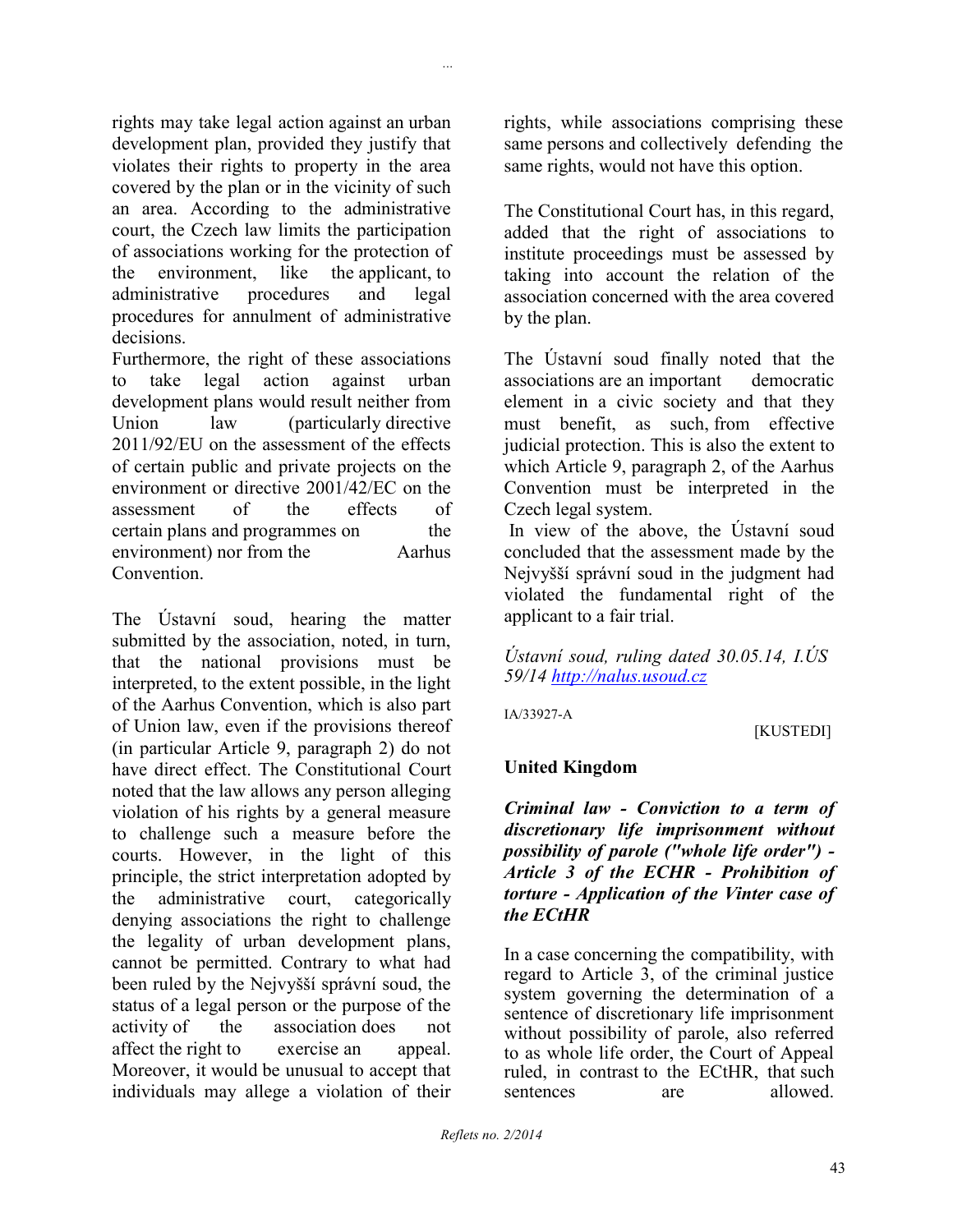In the Vinter/United Kingdom case (judgment of 9 July 2013, application nos.  $66069/09$ , 130/10 and 3896/10), the  $130/10$  and  $3896/10$ , the Grand Chamber of the ECtHR distinguished sentencing a whole life order from reviewing such a sentence at a later stage in order to ensure that it remains justified by legitimate penological reasons of order. As regards the review mechanism that must be effective from the sentencing of whole life order, the said Court ruled that the law of England and Wales governing the options of release for prisoners is unclear and does not constitute an appropriate and adequate legal path. It concluded that the sentences referred to as "whole life orders" could not be described as compressible and were, therefore, contrary to Article 3 of the ECHR, which provides that no one shall be subjected to torture or inhuman or degrading treatment or punishment.

In the present case, the Court of Appeal held that the ECtHR erred is assessing the review mechanism on the basis of an exhaustive list of conditions imposed by an order of the prison administration; these were conditions that the ECtHR found to be extremely restrictive. Contrary to that court, the Court of Appeal held that the wording of the legislation governing the review mechanism, including the term "exceptional circumstances" is sufficiently clear to give the prisoner a small possibility of release. Furthermore, the Court of Appeal also specified that the conditions imposed by the order of the prison administration cannot interfere with the discretionary power of the Minister in matters of release of prisoners and that the said power must be exercised in a manner consistent with the ECHR, as required by the law of the United Kingdom under the law on human rights.

In conclusion, the Court of Appeal held that the Vinter judgment does not prohibit the sentencing of a "whole life order" and that the lower court had misinterpreted the

decision of the ECtHR in the Vinter case as prohibiting such sentencing. The Court of Appeal therefore revoked the conviction of an accused to life imprisonment with a minimum term of 40 years and ordered a "whole life order". Although this sentence is executed only in the case of heinous crimes, the Court of Appeal held that this case fulfilled such conditions as it was a second conviction for homicide and that there were aggravating circumstances.

*Court of Appeal, ruling dated 18.02.14, R. v McLoughlin, [2014] EWCA Crim 188, [www.bailii.org](http://www.bailii.org/)*

**- - - - -**

IA/33723-A

*...*

[HANLEVI]

*Free movement of persons - Right of free movement and residence of the spouse having the nationality of a third State - Right dependent on proof of a conjugal relationship with an EU citizen working in a Member State other than that of his nationality - Law applicable to the determination of such a relationship - Insufficient evidence - Refusal of residence permit*

In a case concerning the marriage by proxy of a Dutch national and a Nigerian national residing in the United Kingdom, the Upper Tribunal held that the latter cannot benefit from the right to free movement and a right of residence under Union law. While observing than many previous decisions of the courts of England and Wales have held that a host Member State may refer to its own legal system to recognize a marriage, the Upper Tribunal held that there is no legal basis in EU law to support such decisions.

*Reflets no. 2/2014*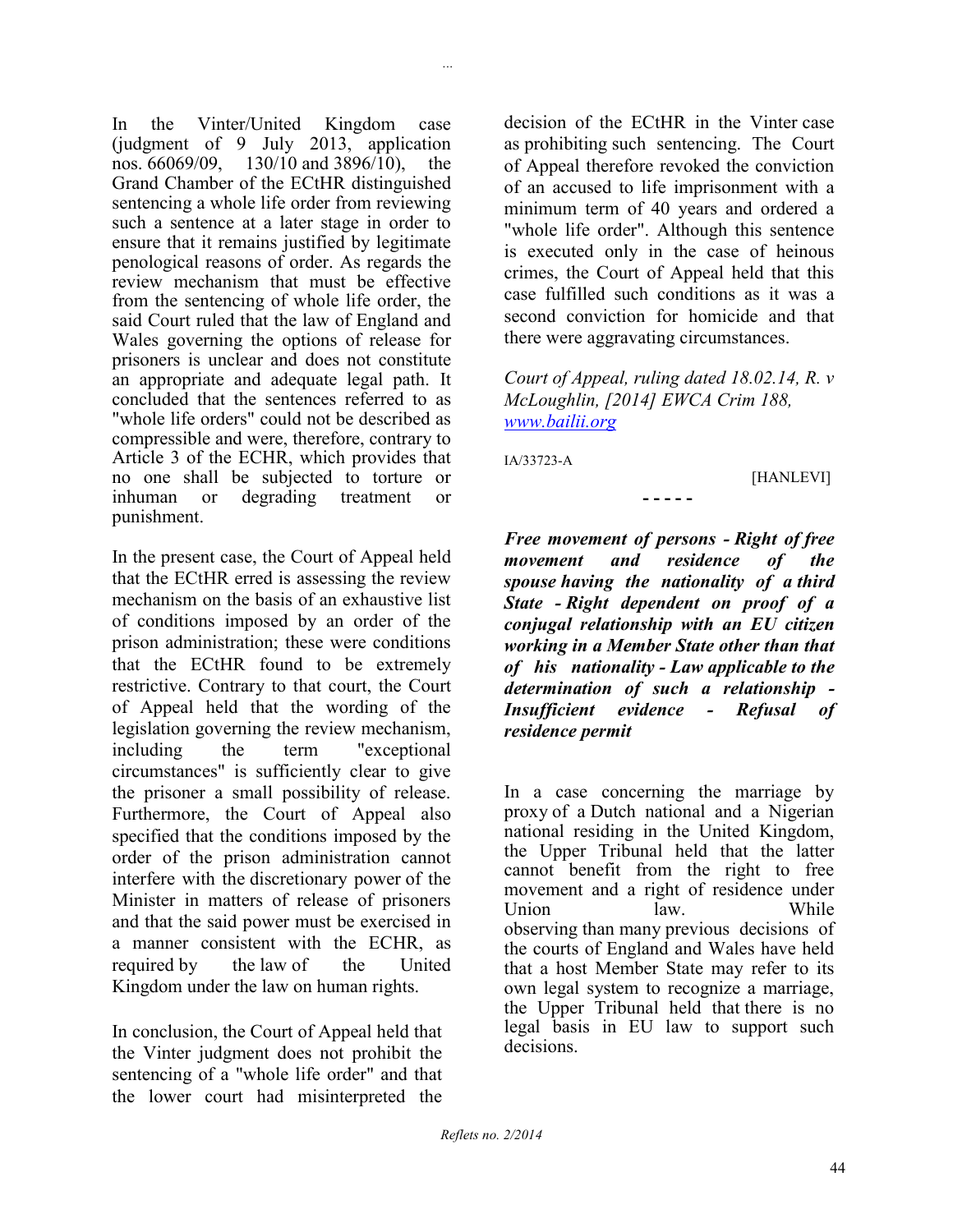Unlike previous decisions, the Upper Tribunal held that, in a situation where the conjugal relationship is disputed, the existence of such a relationship must be examined in the light of the right of the Member State of nationality of the EU citizen from which the spouse derives his/her right, in this case the Netherlands. In support of its decision, the Upper Tribunal invoked the principle which emerges from the Jia judgment, (C-1/05, EU:C:2007:1), which prohibits a Member State from referring to its own legal system to determine whether a person has the status of family member. Moreover, the Upper Tribunal highlights the fact that there is no official definition of the concept of "spouse", which is common to all Member States and that in the event that the host Member State determines if a marriage was entered into or not, it might be easier for an EU citizen move to a Member State rather than any other citizen in accordance with its propensity to recognise the marriage.

As for the evidence required to establish a conjugal relationship, the Upper Tribunal held that in the absence of independent and reliable evidence concerning the recognition of the marriage under the law of the State where the marriage took place, it would be hard to rule that such evidence has been provided. Moreover, the mere production of legislative texts of the State in question is not sufficient as evidence, since they do not determine how the law is interpreted or applied in these countries.

Although the Upper Tribunal found that the evidence provided in this case as regards the Dutch law does not help definitely establish the status of a marriage by proxy in the Netherlands, it carried out an indepth inspection of all documents submitted.

In conclusion, the case was decided on the basis that the marriage in this case would be recognised neither under Dutch law, in the

absence of recognition under Nigerian law, nor, for all purposes, under law of the United Kingdom.

*Upper Tribunal (Immigration and Asylum Chamber), ruling dated 16.01.14, Kareem v Secretary of State for the Home Department, [2014] UKUT 00024 (IAC), [https://tribunalsdecisions.service.gov.uk/uti](https://tribunalsdecisions.service.gov.uk/utiac) [ac](https://tribunalsdecisions.service.gov.uk/utiac)*

IA/ 33724-A

*...*

[HANLEVI]

### *\* Brief (United Kingdom)*

*Public international law - Determination of the legal system applicable to damage resulting from a traffic accident - Application of the law of another Member State*

In a case concerning an action for damages following the death of a national of the United Kingdom in a road accident that took place in Germany through the fault of a German driver living in Germany, the Supreme Court held that, in this case, it had to apply the rules of the German legal system concerning the calculation of damages.

Under (EC) Regulation no. 44/2001 relating to the jurisdiction, recognition and enforcement of judgments in civil and commercial matters, the widow of the deceased had the option of lodging a complaint against the German insurer before the courts of England, her country of residence. The amount of damages due under the German regulations proved significantly higher than those granted under the regulations for fatal accidents in the United Kingdom.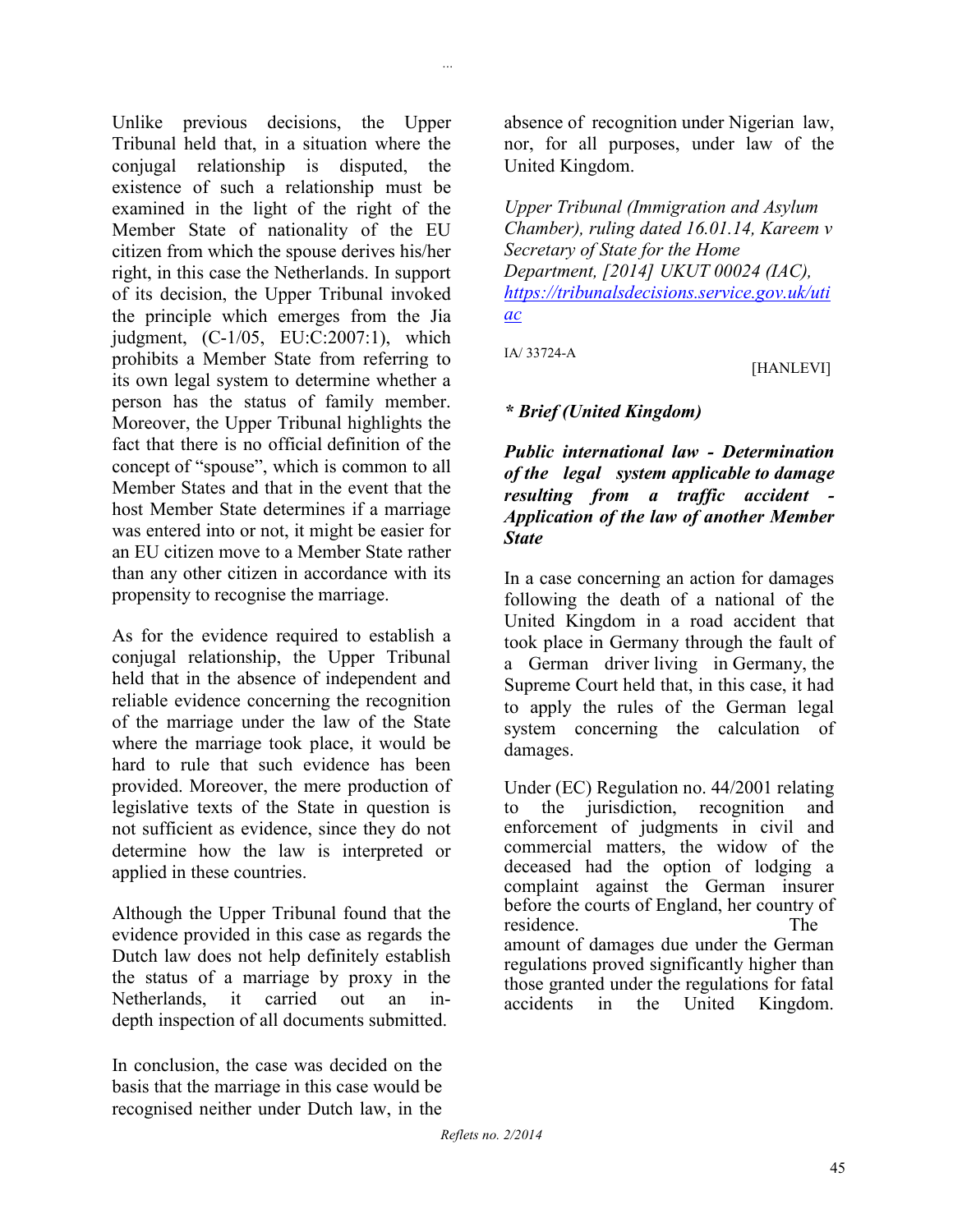(EC) Regulation No. 864/2007 on the law applicable to the non-contractual obligations (hereinafter the "Rome II Regulation") provides that the widow receives the amount that she would have received before a German court. However, given that the accident took place before the entry into force of the Rome II Regulation, the Supreme Court had to conduct a thorough review of the rules of the international private law applicable in the United Kingdom.

These rules distinguish between procedural issues, such as recoverability, which are subject to the law of the forum (UK law) and material issues, such as assessment, which are governed by *lex causea* (German law). The case was decided on the basis that the widow was entitled to damages under a German substantive law, and thus, the Supreme Court held that such a classification of the laws of the United Kingdom had, in the present case, no impact.

*Supreme Court, ruling dated 02.04.14, Cox v Ergo Versicherung AG (formerly known as Victoria), [2014] UKSC 22, [www.supremecourt.gov.uk](http://www.supremecourt.gov.uk/)*

IA/ 33725-A

### [HANLEVI]

### **Slovakia**

*Reconciliation of laws - Retention of data generated or processed in connection with the provision of publicly available electronic communications services or of public communications networks - Directive 2006/24/EC - Obligation for providers to retain certain data for the purpose of any communication to the national authorities - Case concerning compliance from certain national provisions transposing the Directive with the Constitution - Decision of a national court provisionally suspending the effects* 

*...*

Following the judgment of the Court of Justice of 8 April 2014, Digital Rights Ireland (C-293/12 and C-594/12, EU:C:2014:238), declaring invalid the Directive 2006/24/EC on the retention of data generated or processed in connection with the provision of electronic communications services available to the public or of public communications networks, the Constitutional Court suspended, by order, the effects of Article 58, paragraphs 5-7, and Article 63, paragraph 6 of law no. 351/2011 on electronic communications, by which the Directive had been transposed into national law.

In particular, this involves provisions for an obligation for providers of electronic communications services or a public communications network to retain data generated or processed by them for a specific period. Similarly, the provisions governing the transmission of data to the competent bodies to rule on criminal cases as well as to authorities operating in the field of State security are also included.

This preliminary decision was adopted as part of an ongoing procedure where the Constitutional Court was called to assess the conformity of the aforementioned provisions, as well as that of other national measures stipulating the provision of such data to competent bodies, with the Constitution, the ECHR and the Charter.

The procedure was initiated by a group of parliamentarians, who argued that the provisions in question are probably contrary to the freedom of expression and the rights to privacy, respect for family life, secrecy of correspondence and communications, and the protection of personal data.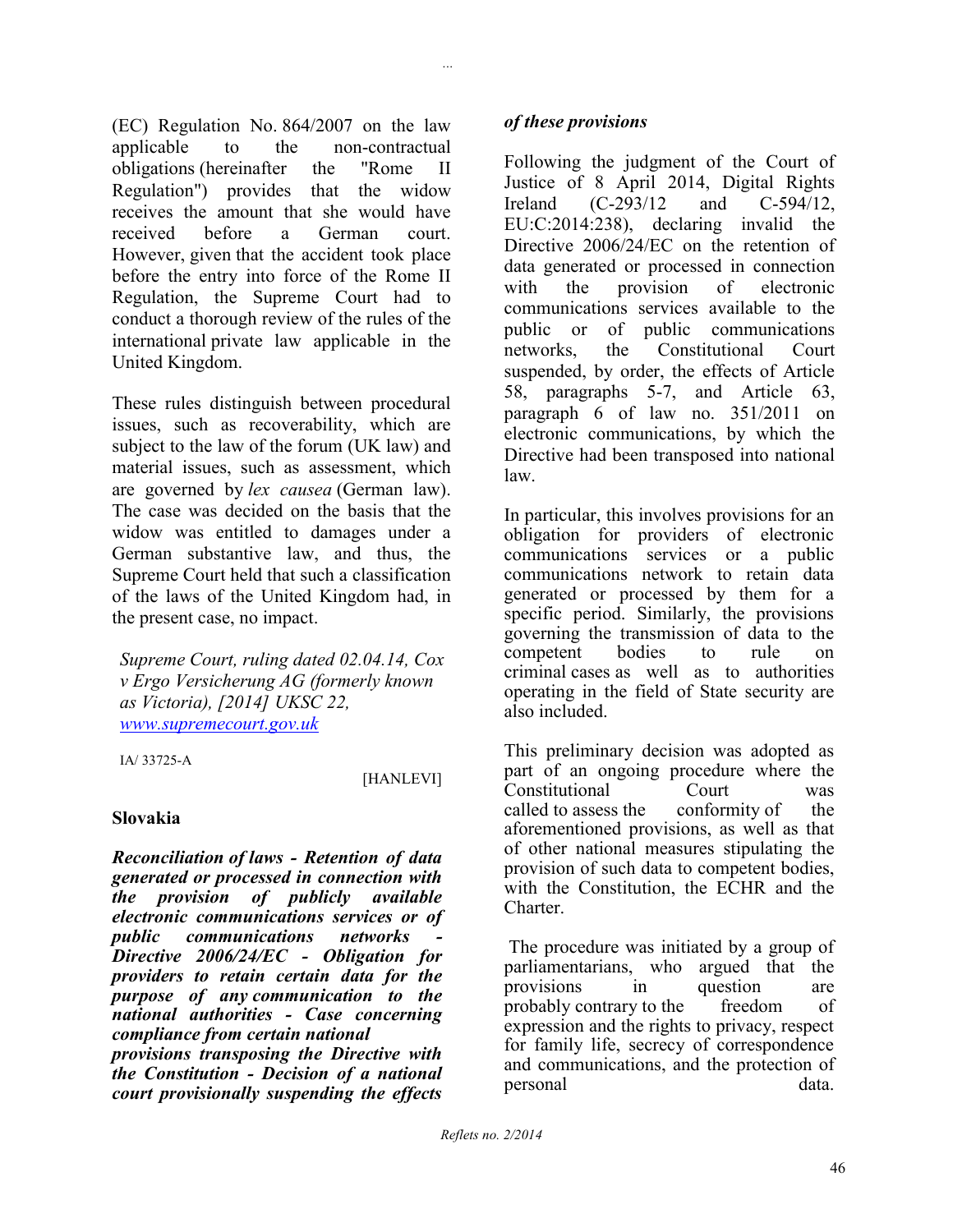Being provisional in nature, the suspension will be valid until the decision on the merits is delivered. As regards the legal consequences, although still formally in force, the provisions concerned are without effect, which means that they cannot be applied.

In the event that the Constitutional Court would declare as non-compliant, by a judgment on the merits, the provisions concerned with regard to the Constitution, the ECHR or the Charter, these provisions shall cease to have effect and the body that applied them will be required to remedy the lack of conformity within six months from the date of delivery of the judgement. Otherwise, the provisions become invalid *ex constitutione* at the end of the specified period.

*Ústavný súd, order of 23.04.14, PL. ÚS 10/2014, [www://portal.concourt.sk/plugins/servlet/get](http://portal.concourt.sk/plugins/servlet/get/attachment/main/ts_data/Tl_info_30_14_dan_el_kom.pdf)*

*[/attachment/main/ts\\_data/Tl\\_info\\_30\\_14\\_da](http://portal.concourt.sk/plugins/servlet/get/attachment/main/ts_data/Tl_info_30_14_dan_el_kom.pdf) [n\\_el\\_kom.pdf](http://portal.concourt.sk/plugins/servlet/get/attachment/main/ts_data/Tl_info_30_14_dan_el_kom.pdf)*

IA/33933-A

[MAGDOVA]

### **Slovenia**

*Border, asylum and immigration controls - Asylum policy - Obligation for national courts to take account of a judgment of the Court of Justice - Absence - Violation of the requirement of adequate reasons*

In a decision of 23 January 2014, the Constitutional Court cited Article 22 of the Constitution (requirement of adequate reasons) to cancel a decision of the Supreme Court concerning the application of the Elgafaji judgement (C-465/07, EU:C:2009:94).

The Constitutional Court overturned the judgment of the Supreme Court as it upheld,

on the basis of a report of the Danish immigration department, the repatriation of the applicant on the ground that Kabul was one of the few cities in Afghanistan where the situation was relatively stable despite the incidents that were taking place there every day.

In addition, the Supreme Court had noted that "the applicant did not prove that the threats concern him individually, indicating that, by the repatriation, he would not be subject to an indiscriminate violation". According to the Constitutional Court, this was a case of incorrect application of the Elgafaji ruling.

In that judgment, the Court of Justice interpreted the concept of "serious damage" contained in Article 15, c) of Directive 2004/83/EC, concerning the minimum standards for conditions that must be met by nationals of third countries or stateless persons to be able to claim the status of refugees or by the persons who, for other reasons, require international protection.

It held that the existence of serious and individual threats against the life or person of the applicant requesting subsidiary protection is not subject to the condition that he prove that he is specifically targeted for reasons specific to his personal circumstances. The existence of such threats can exceptionally be considered to be established when the degree of indiscriminate violence characterising the ongoing armed conflict, assessed by the competent national authorities accepting a request for subsidiary protection or by the courts of a Member State to which a decision of rejection of such a request is referred, reaches a level so high that there are substantial and proven grounds for believing that a civilian who has returned to the country concerned or, where appropriate, to the region concerned, would run, solely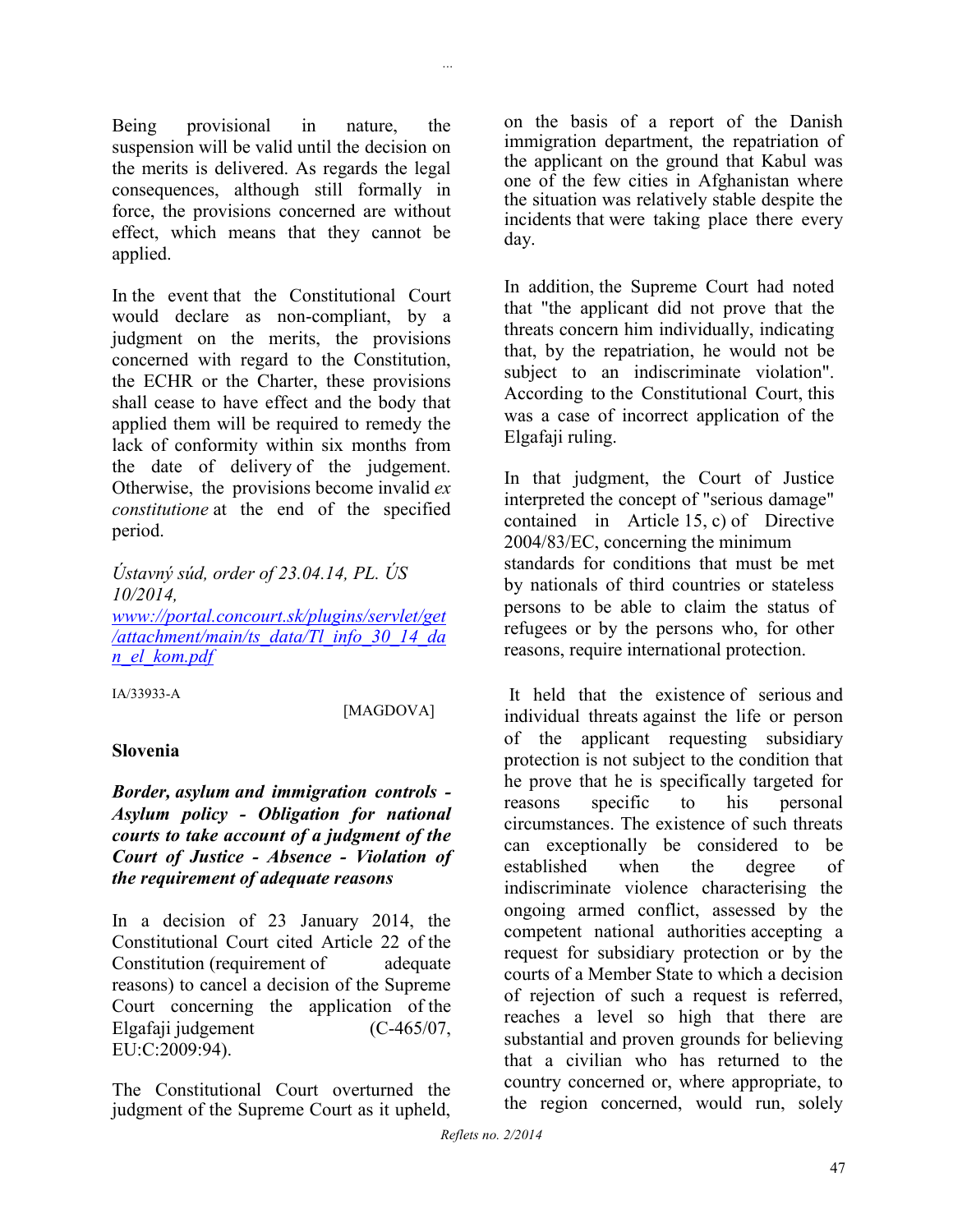because of his presence in the territory of the latter, a real risk of being subject to the said threats. The Constitutional Court highlights that it is clear from that judgment that, in this case, the Supreme Court should have examined whether the situation in Kabul characterising the ongoing armed conflict constitutes "indiscriminate violence" reaching such a high level that there would be substantial grounds for believing that the repatriation of the applicant to Kabul would present a real risk of "serious and individual threat". In this respect, having failed to check whether the threats involved the applicant individually and if the existence of "indiscriminate violation" was to such a degree that the applicant by his mere presence in Kabul could suffer "serious damage", the Supreme Court committed a violation of Article 22 of the Constitution.

According to the Constitutional Court, in accordance with Article 22 of the Constitution, the judicial decisions must be appropriately substantiated so that it can monitor compliance with the Constitution. As part of that monitoring, it is for the Constitutional Court to assess, among other things, whether the national court has taken into account the relevant decisions of the Court of Justice. When the Constitutional Court considers that there are no strong reasons or the reasons are inadequate, it must find a violation of that article and annul the decision concerned.

However, in the present case, it is clear from the judgment of the Supreme Court that the applicant's allegations that his repatriation to Kabul was not safe enough because of the attacks that occur regularly in this city and causing a high number of civilian casualties have not been the subject of a review in the light of the Elgafaji ruling.

Under these conditions, by considering that

the Supreme Court infringed the Elgafaji judgment, the Constitutional Court annulled the impugned judgement and referred the case to the Supreme Court for reconsideration.

*Ustavno sodišče Republike Slovenije, decision of 23.01.14, Up 150/13-21, [www.us-rs.si/](http://www.us-rs.si/)*

IA/33928-A

*...*

[SAS]

#### **2. Third country**

#### **United States**

### *Supreme Court of the United States - Principle of equality - Admission to State universities - Prohibition of preferences based on race - Violation - Absence*

In its decision of 22 April 2014, the Supreme Court of United States evaluated proposal No. 2, now Article I of paragraph 26 of the Constitution of the State of Michigan, which prohibited the use of preferences based on race in the admission process for State universities in the light of the principle of equality contained in the Fourteenth Amendment of the US **Constitution** 

This proposal was adopted after the Supreme Court had decided in the Gratz / Bollinger case (539 US 244 (2003)) that the use of preferences based on race in the admissions programme at the undergraduate level, by the University of Michigan, violated the principle of equality. However, there was no violation in the case of limited use of an admission plan for the law school (Grutter / Bollinger case, 539 US 306 (2003)).

The majority of the judges of the Supreme Court held that the present case does not pertain to the question of how to treat or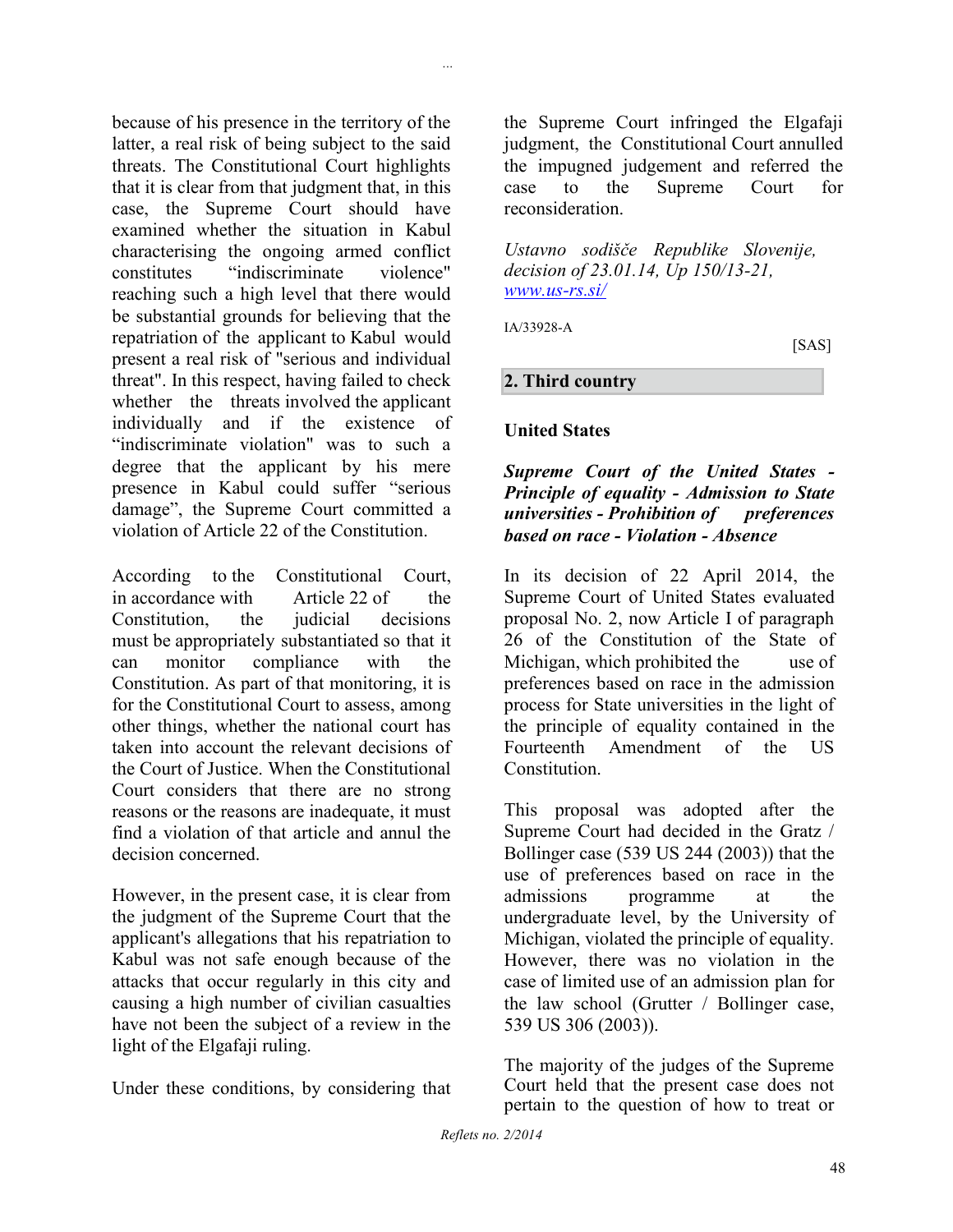prevent damage caused by race but rather the question of whether voters can determine if a policy of preference based on race must continue or not.

According to the majority, there is no basis in the United States Constitution or in the case law to dismiss proposal No. 2. Although the Constitution protects individual freedom that includes the right of an individual not to suffer damage due to the illegal exercise of government power, it also includes the right of citizens to act through a legitimate electoral process, which the voters of Michigan did.

In their dissenting opinion, Ginsburg and Sotomayor the judges defended the principle that the majority cannot remove the right of the minority to participate on an equal footing in the political process. Under this principle, the government action deprives the minority groups of protection when it "(1) has a racial focus, targeting a policy or a programme that 'is primarily intended for the benefit of the minority' [and] (2) changes the political process such that the pressures weigh uniquely on the capacity of racial minorities to achieve their goals through this process". According to the judges, a faithful application of the aforementioned principle required to rule in favour of cancellation of the proposal in question.

*U.S. Supreme Court, Schuette, Attorney General of Michigan v. Coalition to Defend Affirmative Action, Integration and Immigration Rights and Fight for Equality by Any Means Necessary (BAMN)* et al*., Opinion of the Court of 22.04 14, 572 U.S., [www.supremecourt](http://www.supremecourt.gov/)*.*gov/*

IA/34026-A

[GRGICAN]

### *\* Briefs (United States)*

*...*

In its decision of 4 March 2014, Lawson et al. v. FMR LLC et al, the Supreme Court of the United States considered that the provision of the Sarbanes-Oxley Act of 2002 (18 U.S.C. §1514A (a)), which provides that no public company or any contractor or subcontractor of a company may dismiss, demote, suspend, threaten, harass or discriminate against an employee because of the whistleblowing measures adopted by him against illegal activities, is applicable to the employees of private companies working with public companies and their subcontractors.

This law was passed to restore and preserve investor confidence and financial markets following the collapse of Enron.

In this case, the applicants were former employees of FMR, a private company that advises or manages mutual funds which are public companies without any employee. The applicants claimed to have disclosed the fraud concerning mutual funds and have experienced reprisals from FMR. However, FMR argued that the Act protects only employees of public companies and not employees of private companies that work with public companies.

According to the Court, FMR's interpretation would restrict the protection<br>of employees against reprisals of of employees against reprisals of contractors to the point of depriving the Sarbanes-Oxley Act of its effectiveness. The Court held that its interpretation of that law corresponds to the objective of preventing another debacle like that of Enron. The fear of reprisals was the first reason why the employees of the cocontractors of Enron were discouraged from disclosing the difficulties of Enron. Given that the particular feature of almost all mutual funds is not to have employees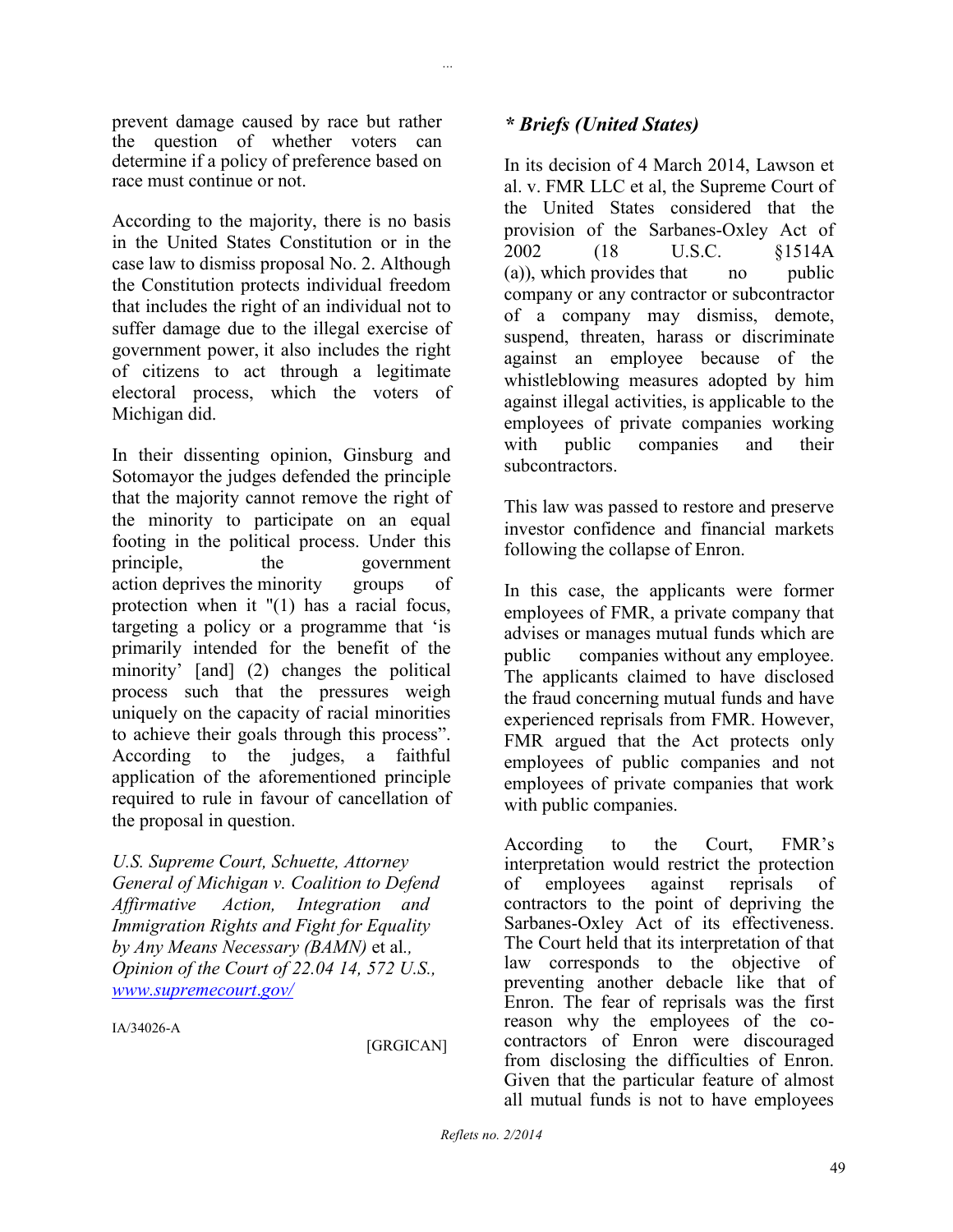*...*

and be managed by independent investment advisers, the the state of the state of the state of the state of the state of the state of the state of the state of the state of the state of the state of the state of the state of the state of the state of the state of interpretation proposed by FMR leads to exclude all companies managing mutual funds from the scope of the provision § 1514A (a)) of the Sarbanes-Oxley Act.

*U.S. Supreme Court, Lawson et al. v. FMR LLC* et al*., Opinion of the Court of 04.03.14, 571 U.S.,*

**- - - - -**

#### *[www.supremecourt.gov/](http://www.supremecourt.gov/)*

IA/34028-A

[GRGICAN]

In its decision of 5 May 2014, Town of Greece, New York v. Galloway et al., the Supreme Court of the United States assessed the practice by which, since 1999, the town of Greece (New York) during monthly meetings of the municipal administration council, begins by way of a roll call, the recitation of the oath of allegiance and a prayer by a local clergyman. Although the prayer programme is open to all faiths, most of the local congregation is **Christian** 

The defendants, citizens who attended the meetings in question to discuss local issues, alleged that the local government had violated the clause of the First Amendment to the United States Constitution (known as the establishment clause), which prohibits the establishment of a national religion by Congress. According to the defendants, the violation had been committed in that the practice at issue would favour Christians over other faiths and would result in a sponsorship of sectarian prayers. These citizens argued that the local government should limit the programme to "inclusive and ecumenical" prayers referring only to a "generic God".

The Supreme Court upheld the practice of

the town, indicating that this type of prayer at meetings of the municipal assemblies of a religious nature, has long been understood as consistent with the establishment clause. Moreover, most States have, in this regard, a practice similar to this one because it is a historical tradition of opening the meetings of municipal assemblies with a prayer.

According to the Court, the defendants' insistence on a non-sectarian prayer is not compatible with this tradition. By having to stand by a principle according to which the prayers must be non-sectarian, the bodies that organise these prayers and the courts that decide on these issues would be forced to act as censors of the religious discourse. Furthermore, it is inevitably questionable that a consensus can be reached as to the qualification of a prayer as generic or sectarian.

Although the Court recognised that there are constraints to be respected regarding the content of such prayers, it said that as long as the city maintained a policy of nondiscrimination, the Constitution was not violated.

*U.S. Supreme Court, Town of Greece, New York v. Galloway et* al.*, Opinion of the Court of 05.05.14, 572 U.S., [www.supremecourt.gov/,](http://www.supremecourt.gov/)*

IA/34027-A

[GRGICAN]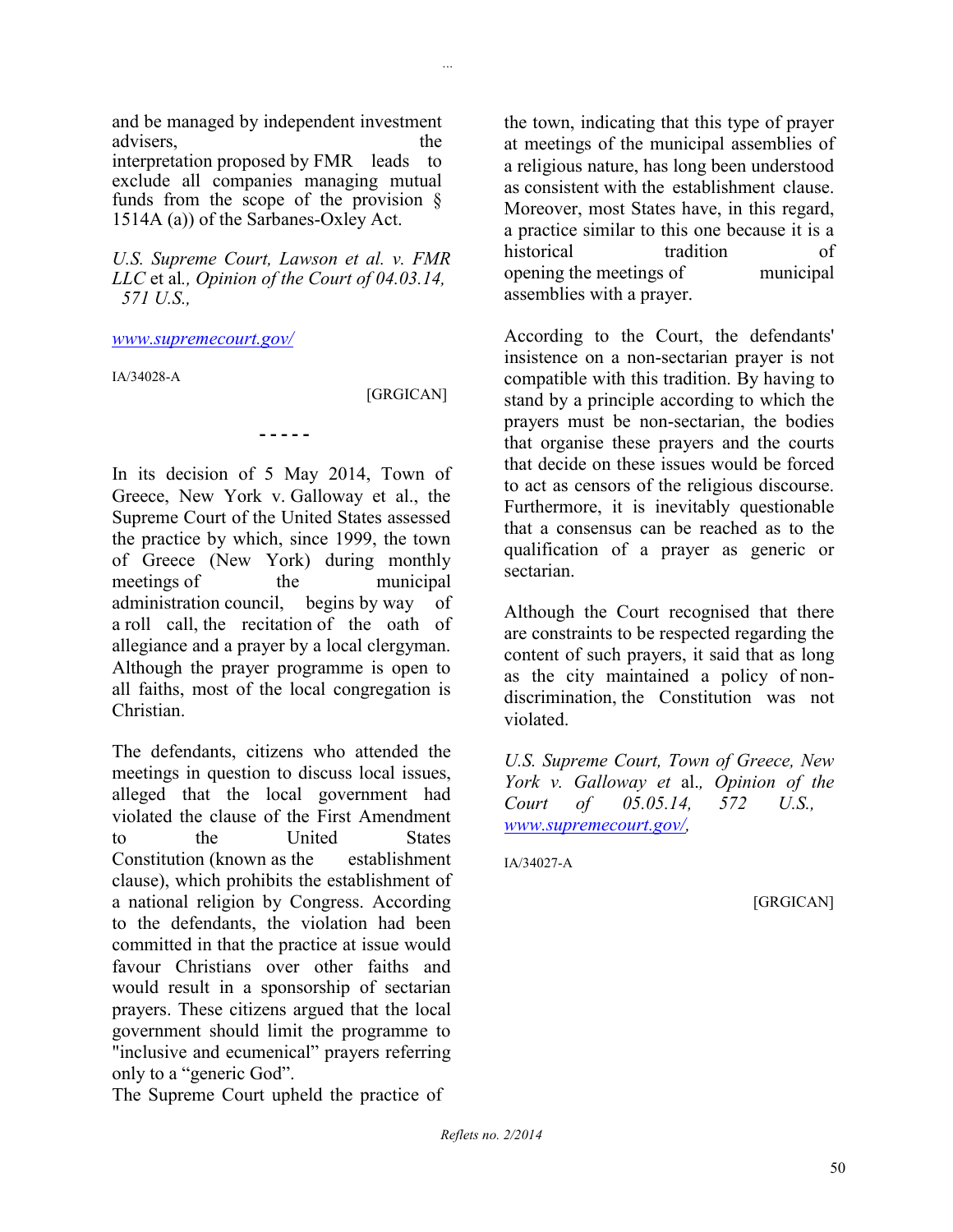*...*

### **United Nations Organisation**

*Environment - Preservation of whales - International convention for the regulation of whaling - Japanese hunting programme - Jurisdiction of the International Court of Justice - Declarations under article 36, paragraph 2, of the Statute of the Court - Interpretation - Article VIII of the Convention - Hunting for scientific research - Concept*

On 31 March 2014, the International Court of Justice delivered a judgment in the Australia / Japan case regarding the legality of whaling in Antarctica carried out by Japan. Japan having pursued a hunting programme as part of the second phase of the Japanese programme for scientific research on whales in Antarctica under a special permit (hereinafter "JARPA II"), Australia introduced an application claiming that the programme violated the International convention for the regulation of whaling. New Zealand intervened in support of this application.

First, the Court noted its jurisdiction to hear the dispute. Australia indicated that the parties had recognised its mandatory jurisdiction by declarations under Article 36, paragraph 2, of the statute of the Court. Japan, however, invoked a reservation in the Australian declaration, according to which the disputes arising from the use of maritime zones that are the subject of disputes regarding their boundaries are not within this jurisdiction. It noted that, while Australia believed that the maritime zones in question are part of its area exclusive economic zone, it considered them as part of the high seas. According to Japan, the

dispute, therefore fell within the scope of this reservation.

The Court reiterated that, by interpreting a declaration of acceptance of its mandatory jurisdiction, it must consider the intention of the State who filed it. According to it, the intention of Australia, by drafting this reservation, was that one had to, on a preliminary basis, note the existence of a dispute concerning the maritime delimitation between the States at issue to trigger it. The fact that Japan challenges the Australian claims in respect of certain maritime areas, without itself raising claims to them, does not give rise to a dispute over its boundary. The exception of lack of jurisdiction was, therefore, rejected.

On the merits of the dispute, Japan argued that the permits issued under the JARPA II, under which it authorised the killing, capture and processing of whales, were "for purposes of scientific research", in accordance with the exception to the prohibition of whaling under the terms of Article VIII of the Convention. The Court noted that this exception must be interpreted in the light of the objectives of the Convention and that its applicability does not just depend on the interpretation of the State concerned. While it did not consider it necessary to establish a general definition of the concept of "scientific research", the Court stated that the activities in question must be conducted "in view" of this research, and that the design and implementation of the programme must be reasonable with regard to the research objectives declared. The existence of reasons beyond the research does not prohibit from concluding that the programme has a scientific purpose, provided that the announced research objectives in themselves are sufficient to justify it.

*Reflets no. 2/2014*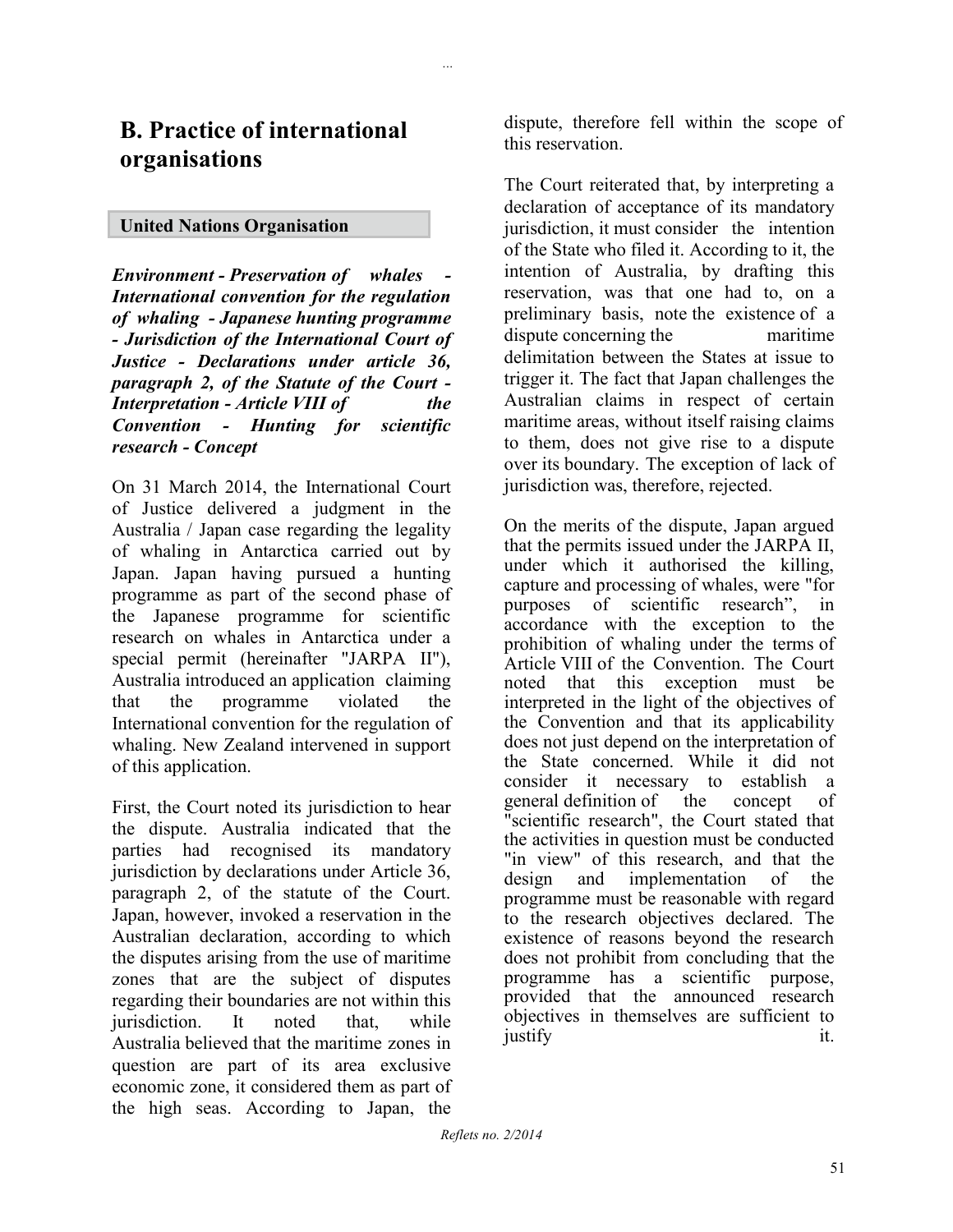Applying these considerations to the JARPA II, the Court concluded that, although lethal research methods were not, as such, unreasonable, the sample sizes provided were, however, excessive with regard to the research objectives. The permits, therefore, were not issued "in view of scientific research" under the Convention and the Court thus ordered Japan to suspend them and to refrain from granting any new similar permit.

*International Court of Justice, Whaling in the Antarctic (Australia / Japan; New Zealand intervening), 31.03.14, [www.icj-cij.org](http://www.icj-cij.org/)*

IA/34024-A

#### [TCR]

*...*

# **C. National legislations**

### **1. Member states**

### *\* Brief (Belgium)*

The law of 8 May 2014, which modifies the rules of transmission of the name to the child or the adopted child, came into force on 1 June this year. Generally, the parents can now give their children the father's name, the mother's name or a combination of both names in the order they want. The same choice is available to adopters in respect of the adopted child.

These rules are in principle applicable only to couples whose children were born or adopted after 1 June 2014. However, in the case of minor children born or adopted before that date, it will be possible to request a Belgian regional administration for renaming children so that the change is made in accordance with the new law.

This law is in line with the case law of the Court (see Garcia Avello ruling, C-148/02, EU:C:2003:539).

*Law of 08.05.14 amending the Civil Code to establish equality between men and women in the mode of transmission of the name to the child and the adopted child, MB, 26.05.14, www. ejustice.just.fgov.be/loi/loi.htm* 

[NICOLLO]

### *\* Brief (Greece)*

With the objective of supporting banks facing financial crisis and reduction in speculative risks by increasing surveillance, law no. 4261 of 5 May 2014 transposed into Greek law the Directive 2013/36/EU relating to access to the activity of credit institutions and the prudential supervision of credit institutions and investment firms.

The said directive, read in conjunction with (EU) enforcement regulation no. 575/2013, represents a new set of reform measures that constitute the broadest European regulation so far in the banking sector and that implements, at the European level, prudential rules referred to as "Basel III" rules, developed by the Basel Committee on banking supervision, a global forum on banking regulation and supervision created in 1974 by the ten major industrialised countries.

In order to address the acute problems of the said sector, exposed by the financial crisis, the aforementioned national legislation regulated, among others, the strengthening of rules on governance and supervision of banks, the quantitative and qualitative consolidation of bank capital, the cash requirements associated with the management of liquidity risk in both the short and long term and the forecasting of standards to prevent the distribution of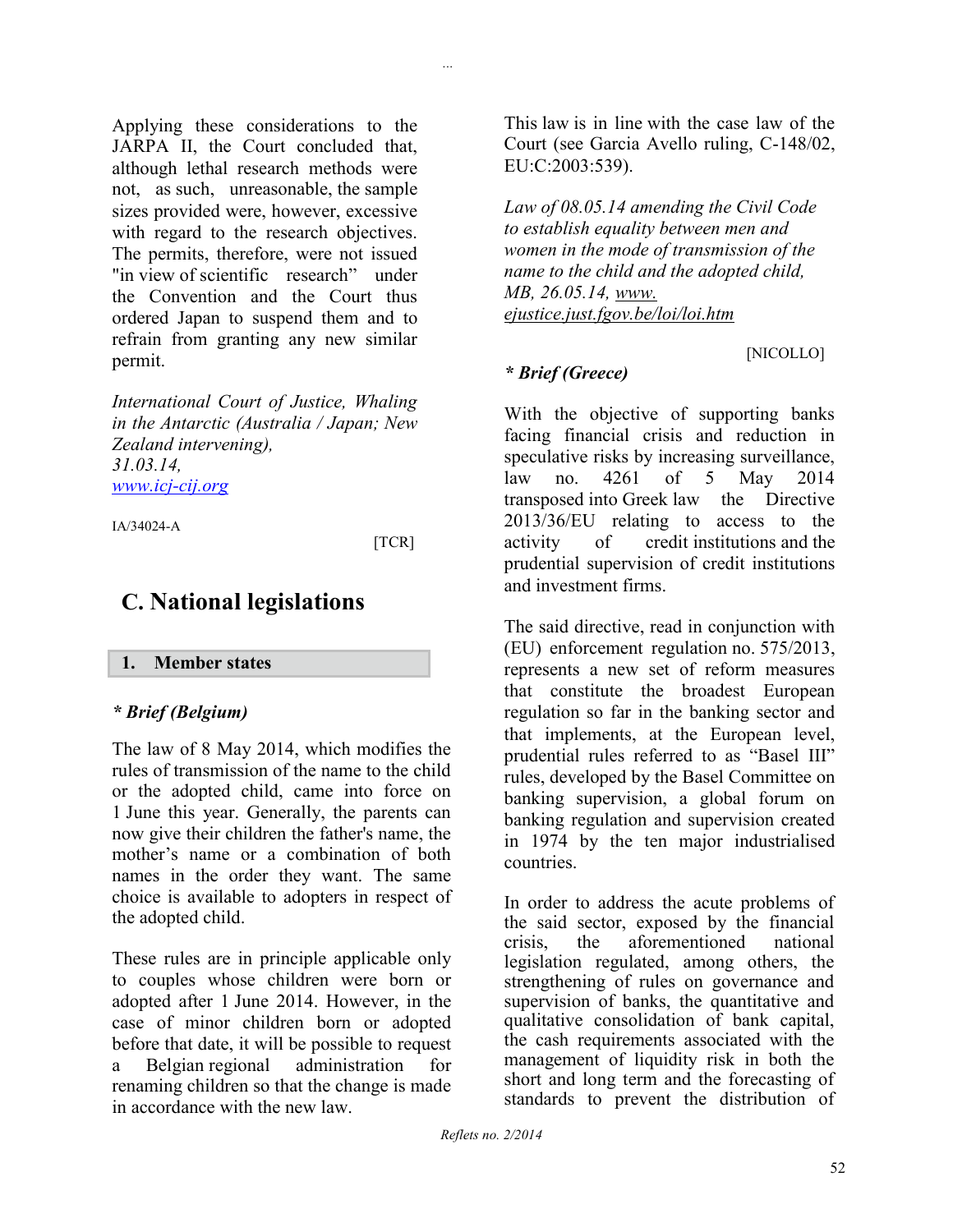dividends and bonuses from undermining prudence and solidarity. Moreover, monetary penalties and other administrative measures are provided to prevent offences committed by the institutions, by those who effectively control their activities and the members of their management body, under the obligations described in the present law.

*Law no. 4261 of 05/05/14 on access to the activity of credit institutions and the prudential supervision of credit institutions and investment firms (implementing Directive 2013/36/EU), on the repeal of law no. 3601/2007 and other provisions (Official Gazette A '107 of 05/05/14), www.et.gr/index.php/2013-01-28-14-06- [23/2013-01-29-08-13-13](http://www.et.gr/index.php/2013-01-28-14-06-23/2013-01-29-08-13-13)*

#### [GANI]

# **United Kingdom**

### *Reform of the English legal system*

On 25 April 2013, an omnibus bill aimed at simplifying and modernising the English justice system had received Royal Assent.

Among the numerous changes introduced, it is worth mentioning those relating to the procedure for appointing judges, the court structure, the criminal justice system and the broadcasting of the debates.

With regard to the procedure for appointment of judges, a series of changes are planned in order to encourage diversity of representation of different social groups representing in the judiciary and, in particular, to increase the representation of women and ethnic minorities. In this respect, the law changes the composition of the judge selection boards and expands the possibility of working part time, while also providing greater flexibility of working time.

Then, as regards the court structure,

all the "county courts", civil courts of first instance, of which there are currently 170, will be merged to form a single "county court". The court will have a unique identity and its own seal. Henceforth, recourses will be processed electronically centralised administrative centres and then allocated to the courts. In the same spirit, the old system of courts responsible for Family Affairs at three levels is replaced by a single "family court". Each region has a designated family center, where the competent court for the region is located. These centers are responsible for administrative processing of cases and their allocation, if necessary, to the regional centers where hearings will be held. Then, in criminal matters, a new agency to fight against crime is established. There "National Crime Agency" assumes the functions of the former Serious Organised Crime Agency, thus becoming the competent authority for monitoring the compliance of European arrest warrants issued by the other member States.

In this regard, on the surrender procedure in itself, a new ground for refusal of enforcement of an arrest warrant is also introduced by Article 50 of the Law. This provision provides a "forum bar" under which, in the case of a person sought for an offence committed in whole or in part on national territory, a court may refuse to enforce the arrest warrant if it considers that the interests of justice require that the case be heard by a court in the UK. This ground for refusal also applies to extradition requests from third countries.

Finally, Article 32 of the law allows, under certain conditions, broadcasting of debates before the courts.

*Crime and Courts Act 2013, [www.legislation.gov.uk](http://www.legislation.gov.uk/)*

[PE]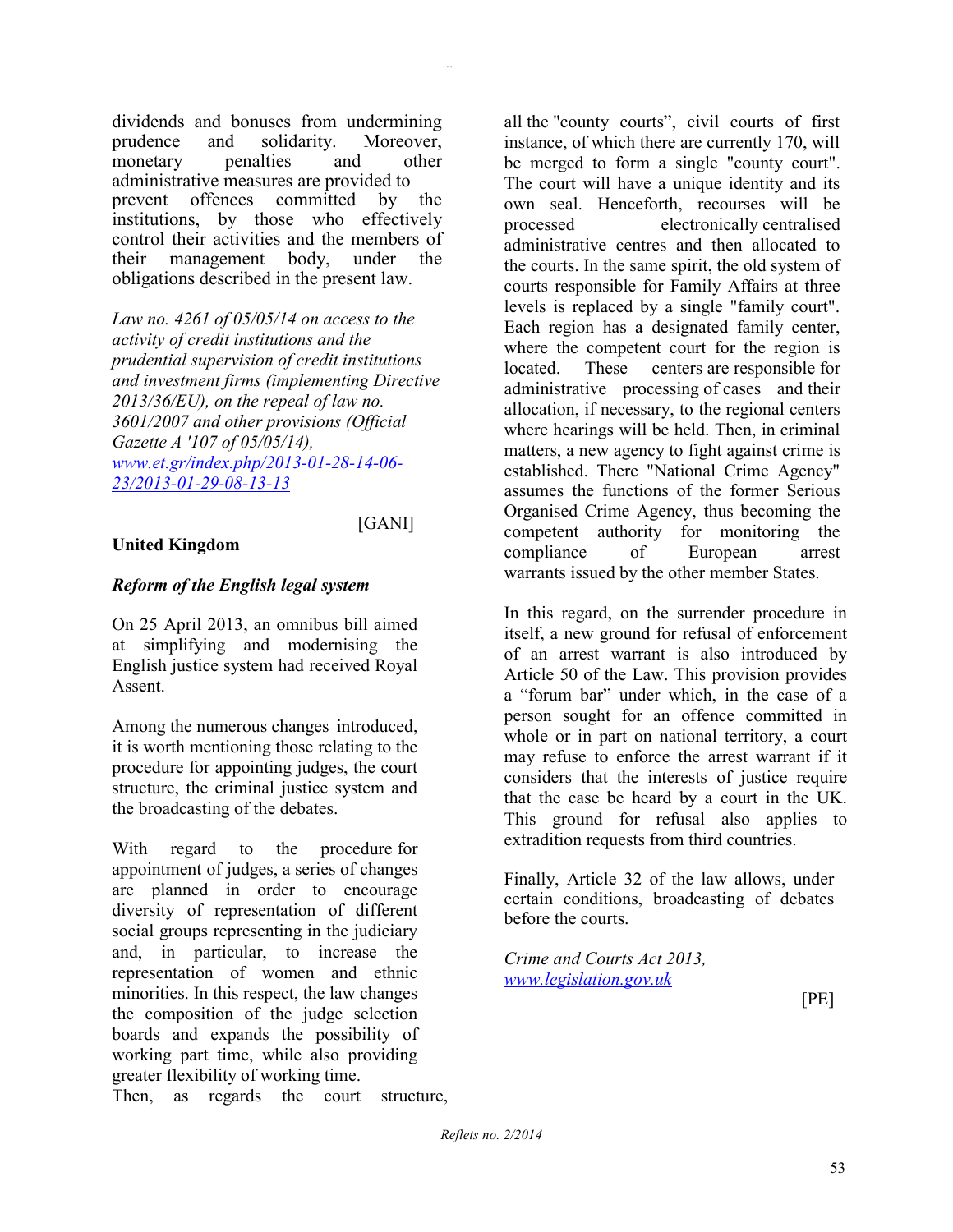### *Creation of two new courts in Scotland*

As part of the line of approach taken by the London Parliament in 2007 (see *Reflets No. 2/2008*, p. 33-34), the Scottish Parliament voted on 11 March 2014 for a legislation to create two courts of first and second tier in civil matters to which the functions and powers of various specialised courts will be transferred. Referred to as the "First-tier Tribunal for Scotland" and "Upper Tribunal for Scotland", the new courts begin their work at a date to be set by the Scottish Parliament.

*Tribunals (Scotland) Act 2014, [www.legislation.gov.uk](http://www.legislation.gov.uk/)*

[PE]

*...*

#### *Law governing the implementation of EU law by Jersey*

The bailiwick of Jersey, a nonmember territory of the European Union but enjoying special status under the UK's Treaty of Accession to the European Communities, voted, on 13 May 2014, for a new law on the procedure for transposition of provisions of the Union law binding on Jersey into national law.

The new law, which repeals and replaces a 1996 law, intends to implement the recommendations of the International Monetary Fund in a 2009 report on the regulation of financial services in Jersey. This report had particularly called for the strengthening of the effectiveness of national measures for implementation of UN Security Council sanctions, in particular to ensure that they extend to all regulated financial services in Jersey.

In this regard, the new law empowers the Minister of External Affairs of Jersey to adopt measures to implement not only the

obligations of EU law that apply to Jersey, but also the provisions of Title V of the Treaty on European Union, and Articles 75 and 215 of the Treaty on the functioning of the European Union.

*European Union Legislation (Implementation) (Jersey) Law 201-, [www.jerseylaw.je](http://www.jerseylaw.je/)*

[PE]

### **2. Other countries**

### **Switzerland**

### *Popular federal Swiss initiative of 9 February 2014 ("Against mass immigration")*

By a vote dated 9 February 2014, the popular federal initiative titled "Against mass immigration" received the majority of votes in favour of an constitutional amendment to the introduction of quotas to limit immigration in Switzerland. This calls into question the principle of the free movement of people between the EU and Switzerland.

The adopted text includes an amendment of the Federal Constitution of the Swiss Confederation in the sense that "the number of authorisations issued for the stay of foreigners in Switzerland is limited by ceilings and annual quotas", which are to be fixed, for gainfully employed foreigners, including border workers, according to the overall economic interests of Switzerland and in accordance with the principle of national preference. Furthermore, the international treaties contrary to this provision must be renegotiated and adapted within three years from the acceptance of the text of the initiative.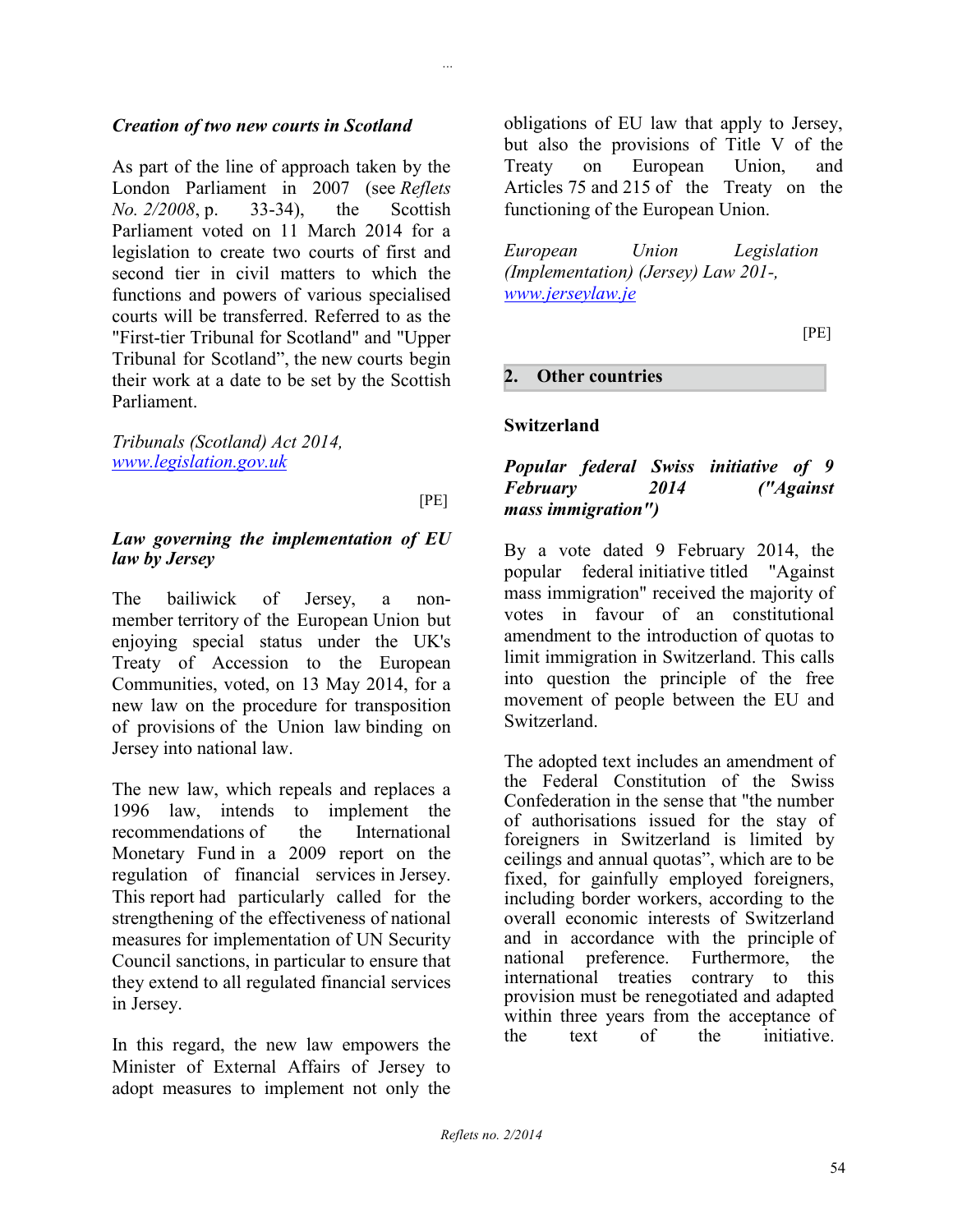This last passage focuses especially on the bilateral agreements concluded with the EU, particularly the agreement on free movement of persons (hereinafter the "ALCP"), negotiated as part of the Bilateral Agreements I (seven sectoral bilateral agreements signed on 21 June 1999 and entered into force on 1 June 2002). Although the constitutional amendment involves only a renegotiation of the ALCP, it is worth mentioning that, through a clause called "guillotine", this agreement provides for the possibility of its termination by the contracting parties, resulting in the nonapplication of all seven agreements negotiated as part of this package. The Swiss Office for Migration is responsible for submitting a proposal for implementation of the new provisions. Pending the entry into force of a new Swiss regulation and the renegotiation of the ALCP, the residence and work permits issued to EU nationals remain valid, similar to those issued by Member States to Swiss nationals. However, the popular initiative has already resulted in a number of consequences for relations between the EU and Switzerland.

*...*

Switzerland cannot make internationallevel commitments that are incompatible with the constitutional amendment, which prevents it from signing the Protocol III on the extension of the ALCP to Croatia, which joined the EU on 1 July 2013. This protocol included, in its initial version, gradually increasing quotas during a transitional period of ten years, after which the free movement of persons would apply fully and comprehensively.

Since the EU places essential importance on the signing of that Protocol, the association of Switzerland, in the same way as the member States, to a number of cooperation programmes, including the research programme Horizon 2020, the

university exchange programme Erasmus+ and the support programme for films MEDIA was suspended, Switzerland now being considered a third State.

Furthermore, the negotiations of new agreements, particularly with regard to the transmission of electricity were also suspended.

In order to restart talks with the EU on its participation in European programmes, Switzerland decided to grant specific quotas for Croatian nationals, corresponding to those which would have been granted for the period between the signing of the protocol and its implementation. Switzerland will also pay its enlargement contribution in favour of Croatia and recognise the professional Croatian degrees that fall within the area of competence of the Confederation.

*Popular federal Swiss initiative of 09.02.14 ("Against mass immigration*"*), www.admin.ch/ch/f/pore/vi/vis413.html*

[KAUFMSV]

# **D. Doctrinal echoes**

*Right of action of individuals as part of an annulment appeal following the entry into force of the Lisbon Treaty - Comments on the judgment of the Court of 3 October 2013 in Case C-583/11 P - Inuit Tapiriit Kanatami et al/Parliament and Council and the order of the Court of 6 September 2011 in Case T-18/10, Inuit Tapiriit Kanatami et al/Parliament and Council*

Following the entry into force of the Lisbon Treaty, the Court had the opportunity to rule on the interpretation of the new "third branch" of Article 263, fourth paragraph, of the TFEU, which introduces the possibility for any individual or company to appeal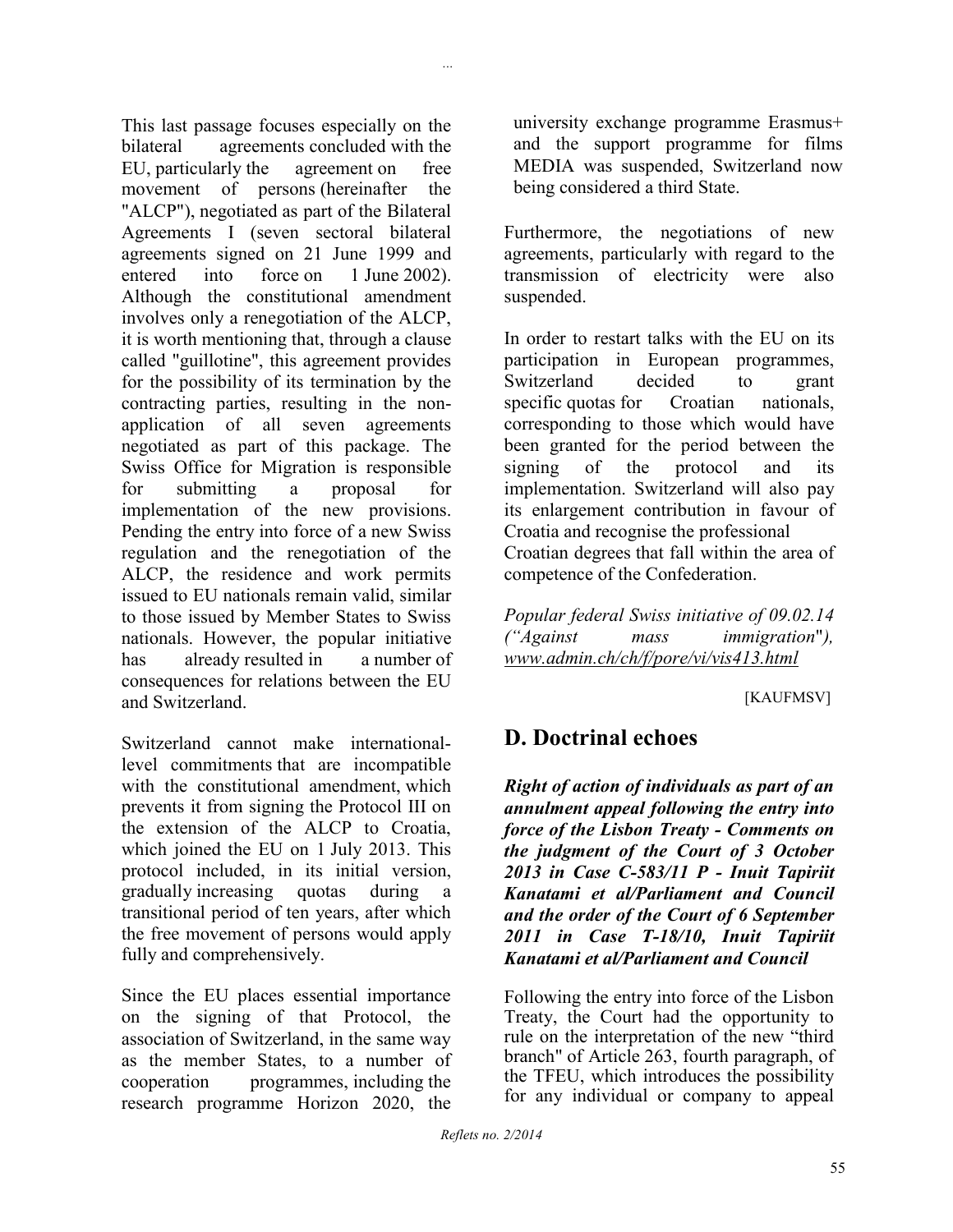against "regulatory acts are of direct concern to it/him and does not entail implementing measures".

*...*

There doctrine strongly reacted to both the order of the Court of 6 September 2011 (T-18/10, Inuit Tapiriit Kanatami et al / Parliament and Council, EU:T:2010:172, hereinafter "Inuit I") and the judgment of the Court of 3 October 2013 (C-583/11 P, Inuit Tapiriit Kanatami et al /<br>Parliament and Council EU:C:2013:625. Parliament and Council hereinafter, "Inuit II"), in constant dialogue with the debate around the conclusions of the Advocate General Jacobs in the C-50/00 P case, Unión de Pequeños Agricultores / Council, EU:C:2002:462 and the Court's judgment in the T-177/01 case, Jégo-Quéré, EU:T:2002:112.

*Concept of regulatory act within the meaning of Article 263, fourth paragraph of the TFEU*

The interpretation of the concept of regulatory acts adopted by the Tribunal and the Court (focusing on "any act of general application except legislative acts") is at the center of discussions concerning the question of what acts are included therein. For Kornezov, "[t]his definition contains a substantive and a procedural criterion. According to the substantive criterion, only acts of 'general application' are regulatory acts. (...) While in most cases it will be obvious from the outset whether an act is of general or of individual application, this might sometimes be subject to controversy. Indeed, some EU acts have a dual nature [e.g. Council regulations imposing antidumping duties; Commission decisions concerning a State aid schemes (…)]. Critically, this could lead to overlaps between the question of whether an act is of individual application - and therefore 'nonregulatory'- and whether it is of individual concern to the applicant. (…) According to the procedural criterion, only non-legislative acts can be 'regulatory'. (…) Thus, all acts

of general application that are not adopted by legislative procedure are 'regulatory'. Regulatory acts are therefore to be defined by default. In practical terms, this means, admittedly, that delegated and implementing acts adopted under, respectively, arts 290 and 291 TFEU, acts adopted in a sui generis procedure (…) or on the basis of secondary legislation, as well as Commission decisions in some State aid cases fulfil the procedural criterion. Soft law acts, if they are intended to produce legal effects, might also come under the umbrella of 'regulatory acts'<sup>"1</sup>.

Some authors have raised the formal nature of the distinction between legislative and non-legislative acts. Thus, referring to the Tribunal's order in Inuit I, Wathelet and Wildemeersch find that "the criterion used by the Tribunal to determine whether the act in question is a legislative act or not is purely procedural. [A]rticle 289, § 3, of the TFEU leaves no choice in this respect, since it defines legislative acts as those adopted by a legislative procedure (ordinary or special). (...) [T]his new rule breaks away from the well-established case law that, to determine the general or individual character, and whether an act is normative or not, wanted the focus to be on the 'substance' and not the 'form' or 'title' of an act"<sup>2</sup>. In this sense, Jones argued that "[t]here is a strong argument that the distinction between legislative acts and non-legislative acts is excessively formalist. [...] Arguably, the CJEU should be looking at the substance and nature of a measure in question, and not the harm chosen, to

 $\overline{\phantom{a}}$ 

 $1$  KORNEZOV, A., "Shaping the New Architecture of the EU System of Judicial Remedies: Comment on Inuit", *European Law Review* 39, 2014, pp. 251-263, aux pp. 256-

<sup>257.&</sup>lt;br><sup>2</sup> WATHELET, M., and WILDEMEERSCH, J., "Recours en annulation: une première interprétation restrictive du droit d'action élargi des particuliers? (Action for annulment: a first restrictive interpretation of the broader right of action of individuals?), *Journal de droit européen: droit européen* 187, 2012, pp. 75-79, p. 78.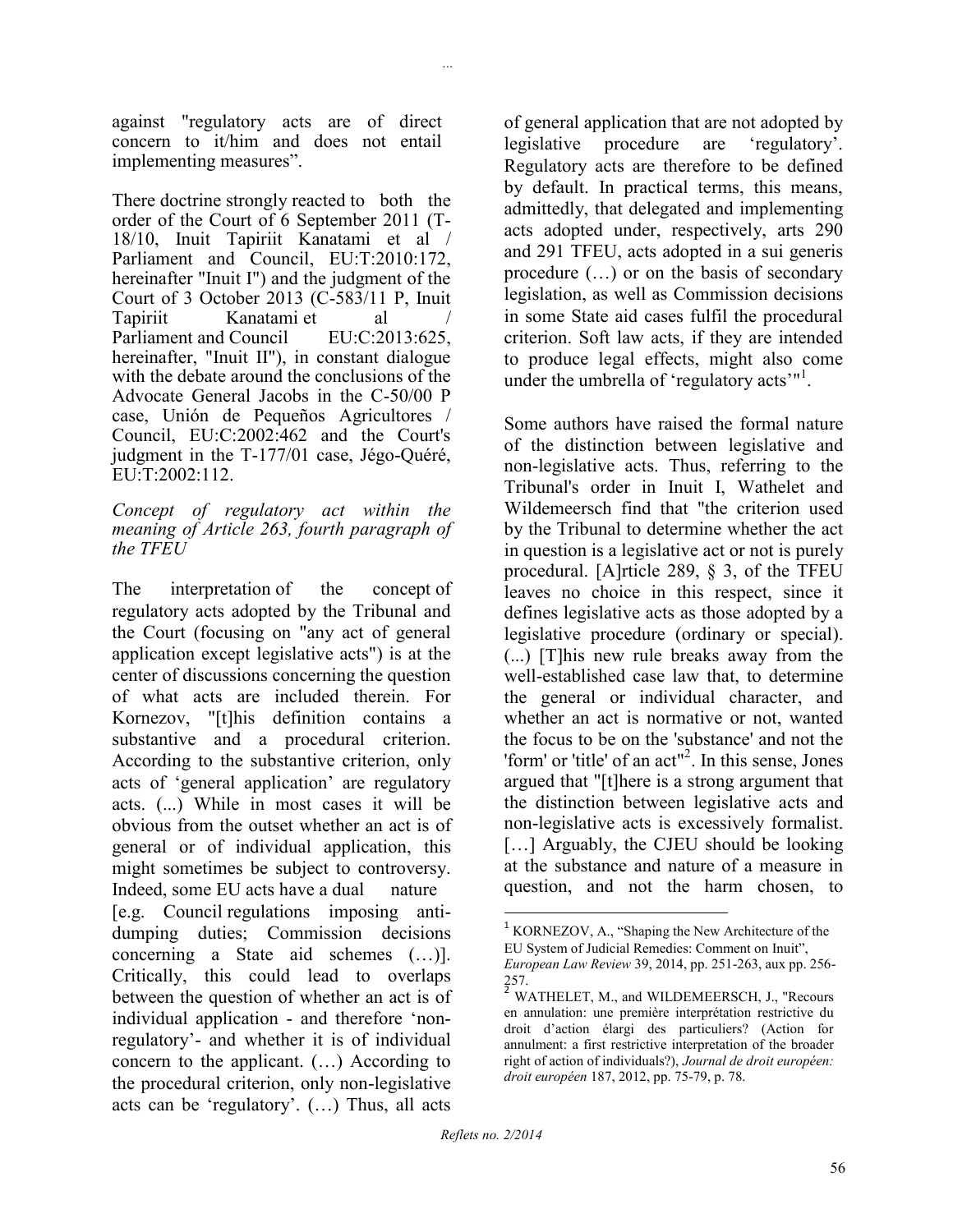determine its impact and thus whether it is "regulatory". […] Moreover, this formalistic approach ignores the fact that the impact or effect of an act does not correspond directly to whether or not it is legislative or nonlegislative"<sup>3</sup> . For Arnull, the interpretation adopted by the Court is paradoxical: "[t]he choice of the TFEU authors to avoid the term 'non-legislative acts' could therefore indicate, if they thought about it, that they did not envisage a purely formal concept defined by the procedure under which the contested act was adopted"<sup>4</sup>.

*...*

Several authors have expressed reservations about the condition relating to the general character of the act. Thus, in relation to the Inuit I order, Gormley notes that "the need for the act to be of general application appears to be unreasoned to say the least. [...] In fact, a good reason to confine regulatory acts to acts of general application is wholly absent, so it is not surprising that the General Court did not seek to justify itself  $[\dots]^{15}$ . Similarly, Gänser and Stanescu specify that "(...) the Court appears to have introduced a subcategory in addition to that of the regulatory acts, namely the acts of individual application. This distinction is likely to raise a structural nature problem. (...) [I]t follows from protocol nos. 1 and 2 annexed to the EU and FUE treaties that the legislative acts enjoy greater legitimacy as compared to non-legislative acts, which explains why only the latter are affected by easing of terms of admissibility. However, the exemption of acts of individual

 $\overline{\phantom{a}}$ 

application - which are not legislative from this flexibility does not follow this logic"<sup>6</sup>.

In addition, questions remain unanswered about the concept of "implementing measures" in the sense of the new branch of Article 263, fourth paragraph, of the TFEU: "does the term only refer to a regulatory act that does not require the adoption of any subsequent act or does it also encompass a regulatory act that requires a the intervention of a registration act or an act of pure execution from a national authority reduced to the rank of copyist monks? [...] The smallest national measure must be a pretext for a referral of the individual subject to trial before the national courts"<sup>7</sup>.

### *The interpretation method: resorting to the genesis of the provisions of Union law*

To interpret the relevant provisions of the Lisbon Treaty, the Tribunal considered that it should undertake a "literal, historical and teleological" interpretation<sup>8</sup>. Thus, with regard to the judgment of the Inuit II Court, Turmo differs in opinion by noting that "(...) the need to retain a historic interpretation (...) hardly seems convincing<sup>9</sup>". He states that historical interpretation does not usually have significance in European Union law, and it is difficult to see why it should be any different here.

<sup>&</sup>lt;sup>3</sup> JONES, J. "Standing Space Only in the CJEU: Comment on Inuit Tapiriit Kanatami v European Parliament and Council", *Judicial Review* 19, 2014, pp. 65-72, p. 70.

<sup>4</sup> ARNULL, A., "Arrêt 'Inuit': la recevabilité des recours en annulation introduits par des particuliers contre des actes réglementaires" (Inuit' ruling: the admissibility of the action for annulment brought by individuals against regulatory acts), *Journal de droit européen* 205, 2014, pp.

<sup>14-16,</sup> p. 15.<br><sup>5</sup>GORMLEY, L., "Judicial Review- Reflections on the New Dawn after the First Judgments of the

General Court", *Europarättslig tidskrift* 2, 2012, pp. 310-324, p. 319.

l <sup>6</sup> GÄNSER, C. G. and STANESCU, R., "La protection juridictionnelle des particuliers au sein de l'Union européenne: Les apports de l'arrêt 'Inuit'" (The judicial protection of individuals in the European Union: Contributions of the Inuit judgment), *Revue du droit de l'Union Européenne* 4, 2013, pp. 747-760, aux pp. 755- 756.

<sup>7</sup> COUTRON, L., "L'héritage de l'arrêt UPA" (The legacy of the UA ruling), *Actualité juridique du droit administratif*  10, 2014, pp. 548-556.

<sup>&</sup>lt;sup>8</sup> Paragraph 40 of the order in the T-18/10 case.

<sup>9</sup> TURMO, A., "Nouveau refus d'élargir l'accès des particuliers au recours en annulation contre les actes de l'Union européenne" (New refusal to expand access for individuals to actions for annulment against acts of the European Union), *Revue des affaires européennes* 4, 2014, pp. 825-835, p. 827.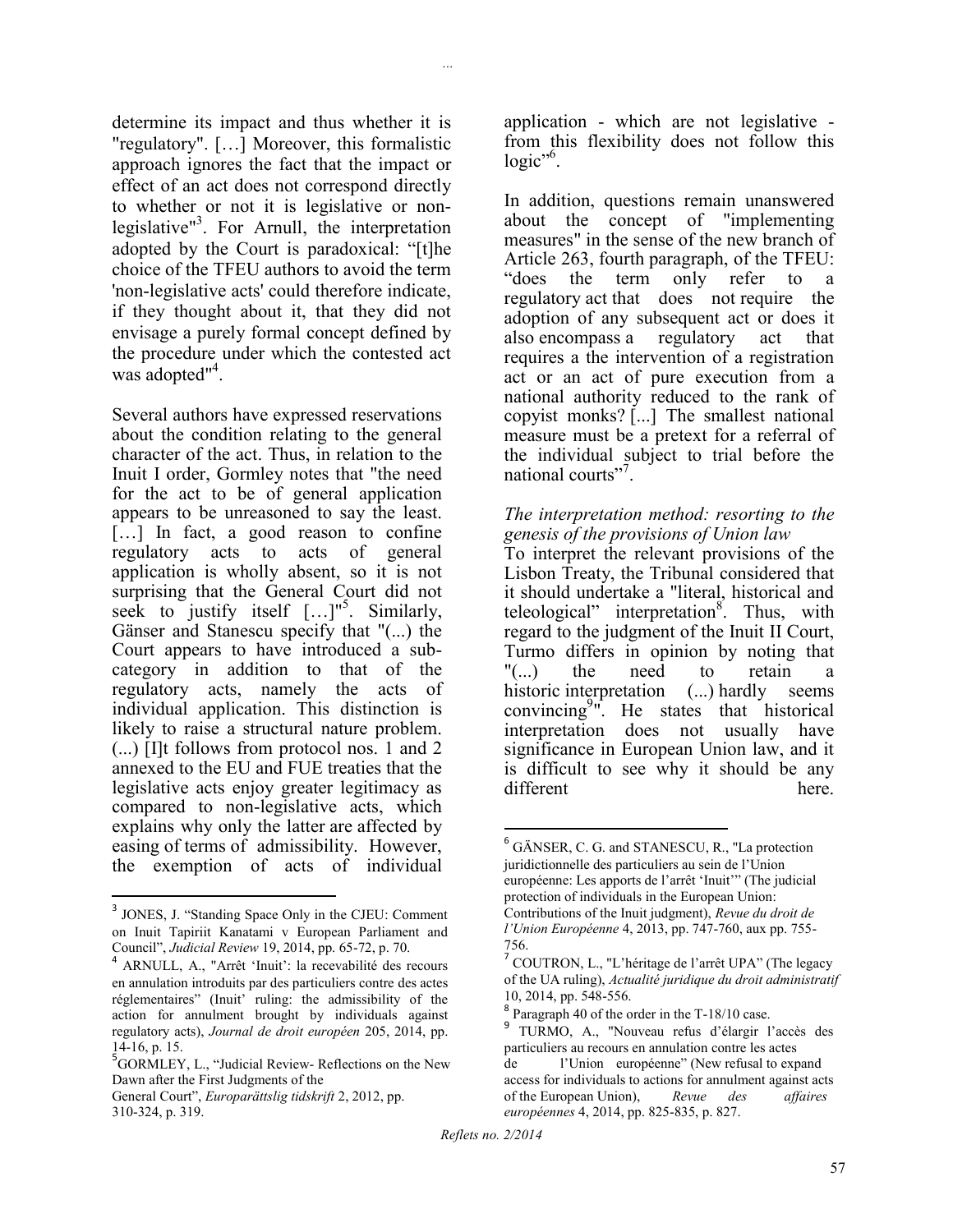The decision of the Court to invoke the preparatory work of Article III-365, paragraph 4, of the draft treaty establishing a Constitution for Europe, the content of which was repeated in identical terms in Article 263, fourth paragraph, of the TFEU was the subject of criticism. Arnull argued that "[T]he Court does not establish a direct link between the preparatory work and the Lisbon Treaty: Advocate General Kokott even found that certain linguistic versions did not use the same terms (...) in the draft treaty establishing a Constitution for Europe and the Lisbon Treaty"<sup>10</sup>. In the same vein and in light of the political and legal complexity of the constitutional process that resulted in the approval of the Lisbon Treaty, Thalman highlights the difficulty of finding definitive evidence of intent of the Praesidium of the Convention and the 2007 Conference: "[f]raglich - und letztlich ausschlaggebend – ist jedoch, ob die Intentionen des Konventionspräsidiums auch von den 'Herren der Verträge', also von den in der Regierungskonferenz 2007 versammelten Mitgliedstaaten, gebilligt und

damit formal demgegenwärtigen Begriffsgehalt zurechenbar wurden" $11$  In this regard, Bast specifies in his comment on the Inuit I order that "[w]hile the officially stated intentions of the [European Convention's Praesidium] do constitute valuable material for interpretation, the complete picture composed of materials from different stages and sources would be more diverse.The deliberate use of a new and undefined term absent consensus in terms of substance bears all signs of a 'dilatory formulaic compromise' that leaves broad margins of

 $11$  THALMANN, P., "Zur Auslegung von Art. 263

discretion to the Court of

*...*

Justice to later construe its meaning. Revealingly, all attempts during the ensuing [Inter-Governmental Conference ("IGC")] to technically 'clarify' the issue failed on account of a lack of clarity. Replacing 'a regulatory act' with 'a regulation or decision having no addressees', as suggested by the Council Legal Service, was not accepted by the IGC's legal experts, which proves that at least one or perhaps more Member States found that the suggestion went beyond a purely legal clarification"<sup>12</sup>.

Coutron, who examined the use by the Court of said preparatory work in another context, argues that "[f]ar from confining itself to an adventitious role, this preparatory work plays a decisive role in this case"<sup>13</sup>. Kornezov goes further by advancing the idea that "[the drafting history] was critical in Inuit, since it is admittedly the only clear indication that the new third limb of this provision was not intended to cover legislative acts. (…) [It] is the strongest argument in support of the Court's conclusion. It also marks a new addition to the Court's methods of interpretation, given that the Court has only recently started to take account of the drafting history of the Treaties"<sup>14</sup>.

Moving on to a closer and perhaps less discussed genesis, as regards a literal interpretation of the wording of Article 263, fourth paragraph of the TFEU, which suggests that the drafters of the treaty did not intend to make a distinction between legislative and non-legislative acts, Peers and Costa have asked, with respect to Inuit I, the following question: "[i]f [the treaty drafters]

 $\overline{\phantom{a}}$ 

 $\overline{\phantom{a}}$  $10$  ARNULL, A., cit supra, note 4, p. 16.

Abs. 4 AEUV durch Rechtsprechung und Lehre - Zugleich ein Beitrag zur begrenzten Reichweite von Art. 47 Abs. 1 GRC wie auch zur Rolle der historischen Interpretation primären Unionsrechts", *Europarecht* 4, 2012, pp. 452-468, p. 461.

<sup>12</sup> BAST, J., "New Categories of Acts after the Lisbon

Reform: dynamics of Parliamentarization in EU Law",

*Common market law review* 49, 2012, pp. 885-928, p. 905. <sup>13</sup> COUTRON, L., cit. supra, note 7.

<sup>&</sup>lt;sup>14</sup> KORNEZOV, A., cit. supra, note 1, p. 257.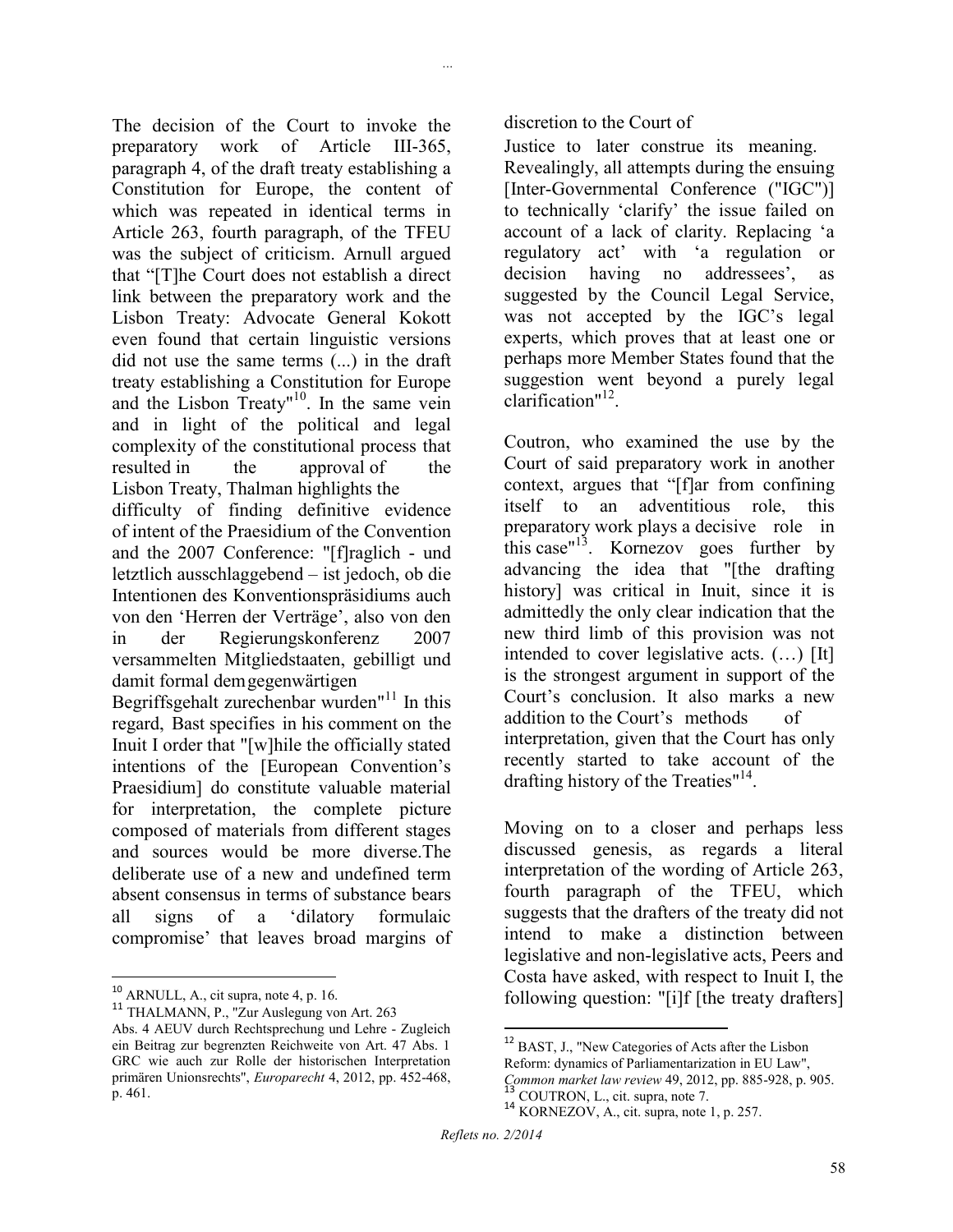had intended such a distinction, why not use more express and unambiguous wording? After all, they chose to make a clear distinction between legislative acts and nonlegislative acts in several other provisions of the treaties. Most significantly, since the treaty drafters inserted an express reference to 'legislative acts' in Article 263(1), but not in the third limb of Article 263(4), this obviously suggests that they intended a different scope of the relevant provisions. [...] [T]he Court's limitation of the second limb of Article 263(4) TFEU to acts of general application is highly questionable"<sup>15</sup>. Everling also considered surprising that the Court does not give any value to the text of the Treaty.

*...*

This point, he finds that "[n]och" erstaunlicher ist aber, dass das EuG den Wortlaut der Vorschrift überhaupt nicht würdigt"<sup>16</sup>.

*Direct assignment: the application of the Plaumann case law*

As for the assessment of the criterion for direct assignment in relation to the acts of general application which do not constitute<br>"regulatory acts", several authors "regulatory acts", several authors deliberated on the the implications from the Plaumann case law<sup>17</sup>.

Thus, Krämer, in his commentary on the Inuit I order wonders "[w]hether [the Plaumann doctrine] is still the most appropriate formula to decide on the admissibility of actions against EU provisions by private persons  $(\ldots)^{n^{18}}$ . In

this regard, Coutron acknowledges that "[o]ne cannot criticise the Court for applying the treaty faithfully and in the spirit that drives the components. The initial error is older: it lies in the unnecessary sacralisation of the Plaumann case law presented in 2002"<sup>19</sup>. However, Kornezov demonstrates that "[a]lbeit restrictively worded, the Plaumann formula should not necessarily be an unsurmountable obstacle for private parties. Considered in abstracto, its wording does not strike as unusually conservative. It is rather the way in which it is applied in practice that shapes the intensity of the condition of individual concern. (…) Thus, without necessarily reconsidering the wording of the Plaumann formula as such, a shift in the way in which that formula is applied in practice could breathe new life into the test of individual concern. In Inuit, the appellants did not, however, argue any of the above but rather sought to overturn the Plaumann rule and replace it with a criterion of 'substantial adverse effect'. This prevented the Court from exploring in more detail whether the specific position of the Inuit community, as laid down in the Regulation, could mean that at least some of the appellants were individually concerned thereby: after all, in appeal proceedings, the Court's competence is strictly circumscribed by the parties' claims and arguments"<sup>20</sup>.

### *The arguments related to the separation of powers and the constitutional role of the Court*

The interpretation of the Court of the concept of "regulatory acts" is often considered by the doctrine together with the arguments related to the imperatives resulting from the principle of separation of powers.

l

 $\overline{a}$ <sup>15</sup> PEERS, S. and COSTA, M., "Court of Justice of the European Union (General Chamber), Judicial review of EU Acts after the Treaty of Lisbon; Order of 6 September 2011, Case T-18/10 Inuit Tapiriit Kanatami and Others v. Commission & Judgment of 25 October 2011, Case T-262/10 Microban v. Commission", *European Constitutional Law Review* 8, 2012, pp. 82-104, p. 92.

<sup>16</sup> EVERLING, U., "Klagerecht Privater gegen Rechtsakte der EU mit allgemeiner Geltung", *Europäische Zeitschrift für Wirtschaftsrecht* 23, 2012, pp. 376-380, p. 378

<sup>17</sup> Court's Plaumann/Commission ruling, 25/62,

ECLI:EU:C:1963:17.

<sup>18</sup> KRÄMER, L., "Seal Killing, the Inuit and European Union Law", *Review of European Community &* 

*International Environmental Law* 21, 2012, pp. 291- 296, p. 296. <sup>19</sup> COUTRON, L. cit. supra note 7. <sup>20</sup> KORNEZOV, cit. supra note 1, p. 259.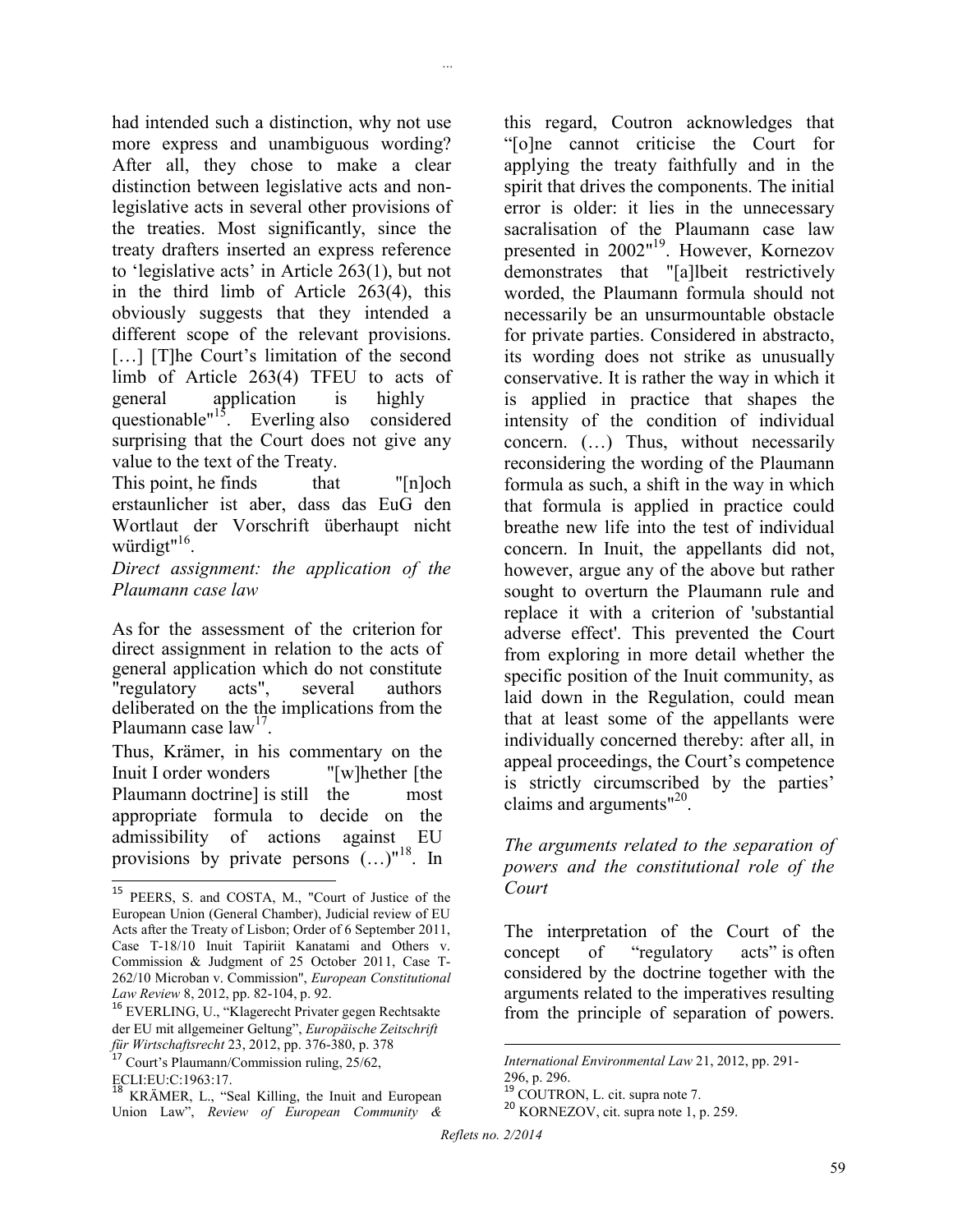Thus, Alonso de León found, in relation to the Inuit I order, that the approach of the Tribunal "(…) responde también a la idea de que los procedimientos legislativos obedecen a una cierta lógica de control democrático, cuando menos por la intervención del Parlamento Europeo, mientras que las disposiciones no legislativas carecen de esa legitimidad, lo que justifica un control judicial más accesible para los ciudadanos"<sup>21</sup>. Similarly, Petzhold observed that the interpretation of the Court follows the existing trend in the member States in relation to the legislative acts: "[d]as EuG folgt mit seiner Auslegung der Mehrheitsmeinung im Konvent und der 'konservativen' Sicht, dass nämlich Individualklagen gegen Gesetze eine Ausnahme sein sollen. Dies entspricht auch dem Standard über alle Mitgliedstaaten hinweg, die diese Möglichkeit teils gar nicht, sonst aber regelmäßig nur mit erheblichen Einschränkungen vorsehen"<sup>22</sup>. Thus, Kornezov argues that "(…) standing requirements should be placed in the larger context of the theory of separation of powers. Unrestricted access to the courts could give rise to a critique of the judiciary for intruding in the political process. (…) The restrictions placed on the standing of private parties for challenging EU legislative acts could be justified along the same lines. After all, EU legislative acts also enjoy a certain degree of democratic legitimacy, especially now that the input of the European Parliament in the legislative process has been considerably enhanced by the Lisbon Treaty. (…) Moreover, in Union law, the risk of actio

 $\overline{a}$ 

popularis is further aggravated by the fact that annulment applies erga omnes and is in principle retroactive. From a comparative perspective, therefore, EU rules on standing appear grosso modo consistent with national practices"<sup>23</sup>.

*...*

In this regard, Bast rightly points out: "[w]hat better choice could there be than to pick the Inuit case to clarify the extent to which the Lisbon reform has opened up the direct route of judicial review? Hardly any other act in this legislative term would deserve more to be called a 'brainchild' of the European Parliament than the Regulation on seal products. If there are any good reasons to translate the degree of parliamentary involvement into the rules of locus standi, then we can expect to find them in the Inuit  $case''^{24}$ .

Some authors have also highlighted the fact that the Inuit case has strengthened the position of the Court as the Constitutional Court, since it would be the only entity to examine the legality of legislative acts: "[d]ie vorangehend skizzierte Vorgehensweise könnte insgesamt den Eindruck erwecken, als sei es dem Gerichtshof in der hier in Rede stehenden Rechtsmittelentscheidung hauptsächlich darum gegangen, seine Position als EU- Verfassungsgericht abzusichern, indem er mit seiner Auslegung des Art. 263 Abs. 4 AEUV dafür sorgt, dass nur er und nicht auch das vornehmlich die Funktion eines Verwaltungsgerichts ausübende Gericht EU- Rechtsakte mit Gesetzgebungscharakter für nichtig erklären kann  $\ldots$ <sup>"25</sup>.

<sup>21</sup> ALONSO DE LÉON, S., "Tribunal de Justicia de la Unión Europea - TJUE - Tribunal General - Auto de 6.9.2011, Inuit Tapiriit Kanatami y otros c. Parlamento y Consejo, T-18/10; Sentencia de 25.10.2011, Microban c. Comisión, T-262/10 - 'Recurso de anulación - Concepto de acto reglamentario Ausencia de afectación directa o individual' - Por fin una definición judicial de los 'actos reglamentarios' del artículo 263, 4 TFUE", *Revista de Derecho Comunitario Europeo*  44, 2013, pp. 345- 361, p. 358.

<sup>22</sup> PETZOLD, H.A., "Was sind 'Rechtsakte mit

Verordnungscharakter' (Art. 263 Abs. 4 AEUV)? - Zur Entscheidung des EuG in der Rechtssache Inuit", *Europarecht* 4, 2012, pp. 443-451, aux pp. 448-449.

l  $^{23}$  KORNEZOV, A., cit. supra note 1, p. 258.

 $^{24}$  BAST, J., cit supra note 12, p. 901.

 $^{25}$  NOWAK, C. and BEHREND, K., "Kein zentraler Individuelrechtsschutz gegen Gestezbungsakte der Europäischen Union?", *Europarecht* 1, 2014, pp. 86- 99, p. 99.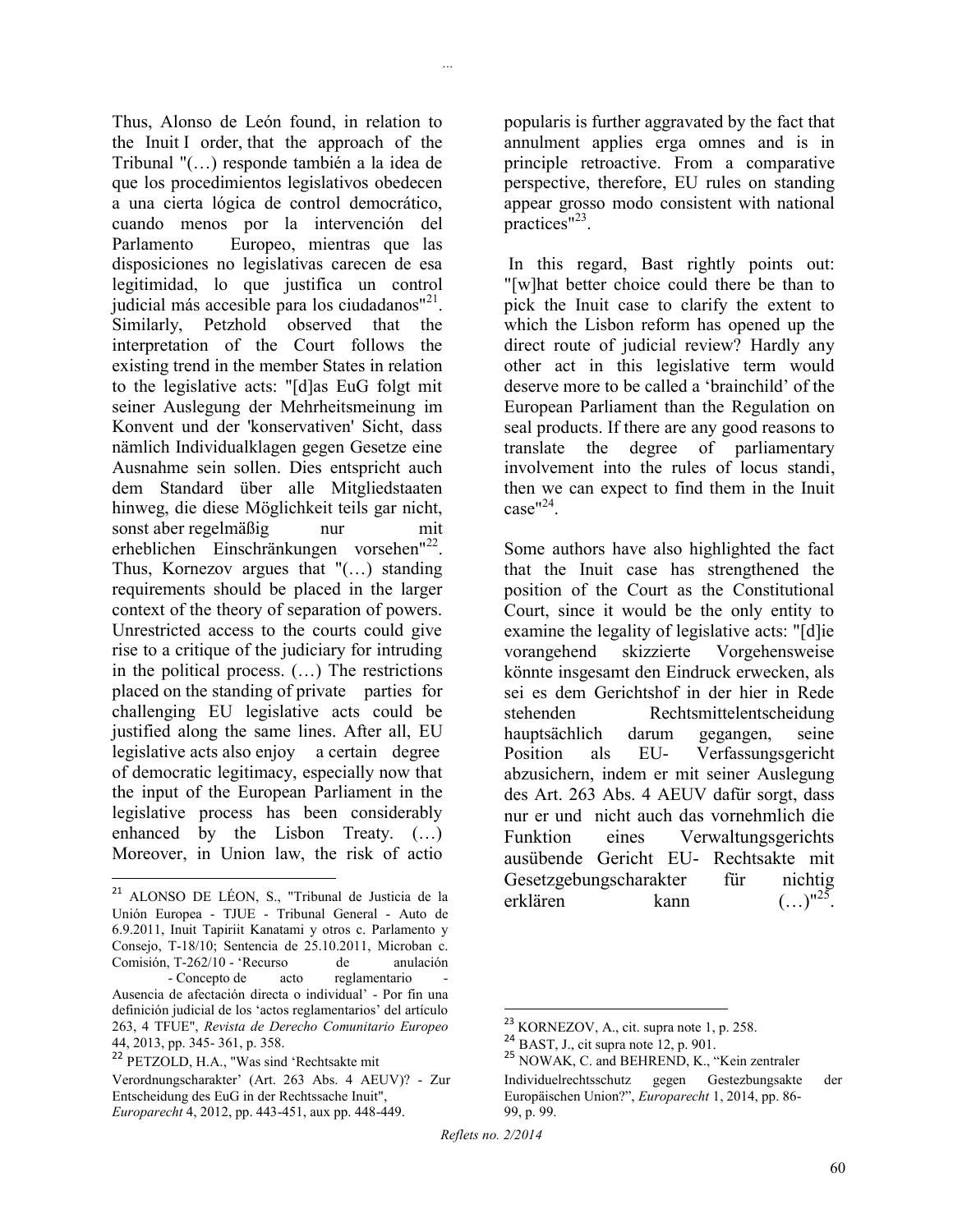In addition, Kingreen noted that the Court is gradually getting closer to a "Europäische Verfassungsbeschwerde"<sup>26</sup>.

*...*

*There distribution of jurisdictions to ensure the right* to *effective judicial protection: the role of national judicial systems*

The doctrine also focused on the role given by the Court to the national courts for ensure effective judicial protection in relation to the legality of the acts of the Union. This, Arnull argued that "(...) two responsibilities are incumbent on the national courts. The first is adherence to the principle of compliant interpretation established in the Unión de Pequeños Agricultores case and then developed in the Unibet case. (...) The second is the responsibility, underlined in the Inuit case, of creating new legal remedies where none exists 'to, even indirectly, ensure adherence to the rights that individuals derive from the [Union]  $\arccos 1$  law<sup>27</sup>.

Regarding the obligation of member States to establish a redress system to ensure respect of the right to effective judicial protectio, several critical comments were made. Turmo believes that "[t]he reasons for this judgement seem insufficient in view of the actual place of national courts in the judicial system of the Union and the nature of their relations with the Court of Justice"<sup>28</sup>. In this regard, Streinz questions the possibility of creating remedies in all member States: " [es] ist fraglich, ob und wie in allen Mitgliedstaaten diejedenfalls

 $\overline{\phantom{a}}$ 

zur Vermeidung der unzumutbaren Konstellation einer vorhergehenden Rechtsverletzung erforderlichen Rechtbehelfe geschaffen werden können"<sup>29</sup>. Moreover, Arnull considers it paradoxical that "(...) the Court imposes on the national courts requirements that it is not ready to assume itself. The Court refuses to interpret Article 263, fourth paragraph, of the TFEU in the light of the principle of effective judicial protection or create new legal remedies in case this proves to be impossible"<sup>30</sup>. Furthermore, the decision of the Court leaves some open questions: "[c]an we therefore infer that a State fails to fulfill its obligations under Article 19 of the TEU when it does not, in a given situation, provide for a remedy to challenge the validity of EU law?"<sup>31</sup>. With respect to this question, some authors note that it is not entirely clear whether there is an obligation for member States to adopt implementing measures to allow an appeal to individuals, insofar as there is a danger that the national implementing measures are adopted through a law and that there is no recourse in the relevant national system against legislative acts: "[n]icht entschieden ist damit auch ob die Vorschrift ein unionsrechtliches Gebot an die Mitgliedstaaten enthält, Durchführungsmaßnahmen nur in einer solchen Form zu erlassen, dass sie auch nach dem jeweiligen nationalen Recht ohne Weiteres anfechtbar wären. Insbesondere besteht die Gefahr, dass ein Mitgliedstaat eine notwendige Durchführungsmaßnahme als Gesetz erlässt, seine Rechtsordnung aber keinen

<sup>&</sup>lt;sup>26</sup> KINGREEN, T., "Heranrobben an Europäische Verfassungsbeschwerde", *Neue Zeitschriftfür Verwaltungsrecht* 23, 2013, p. iii.

ARNULL, cit. supra note 4, p. 15.

TURMO, A., cit. supra note 9, p. 834. <sup>28</sup> STREINZ, R., "Individualrechtsschutz im

Kooperationsverhältnis", *Europäische Zeitschrift für Wirtschaftsrecht* 1, 2014, pp. 17-21, p. 21. 30 ARNULL, cit. supra note 4, p. 15.

 $\overline{\phantom{a}}$  $^{29}$  STREINZ, R., "Individualrechtsschutz im Kooperationsverhältnis", *Europäische Zeitschrift für Wirtschaftsrecht* 1, 2014, pp. 17-21, p. 21. 30 ARNULL, cit. supra note 4, p. 15.

<sup>30</sup> ARNULL, cit. supra note 4, p. 15.

<sup>&</sup>lt;sup>31</sup> GÄNSER, C. G. and STANESCU, R., cit. supra note 6, p. 758.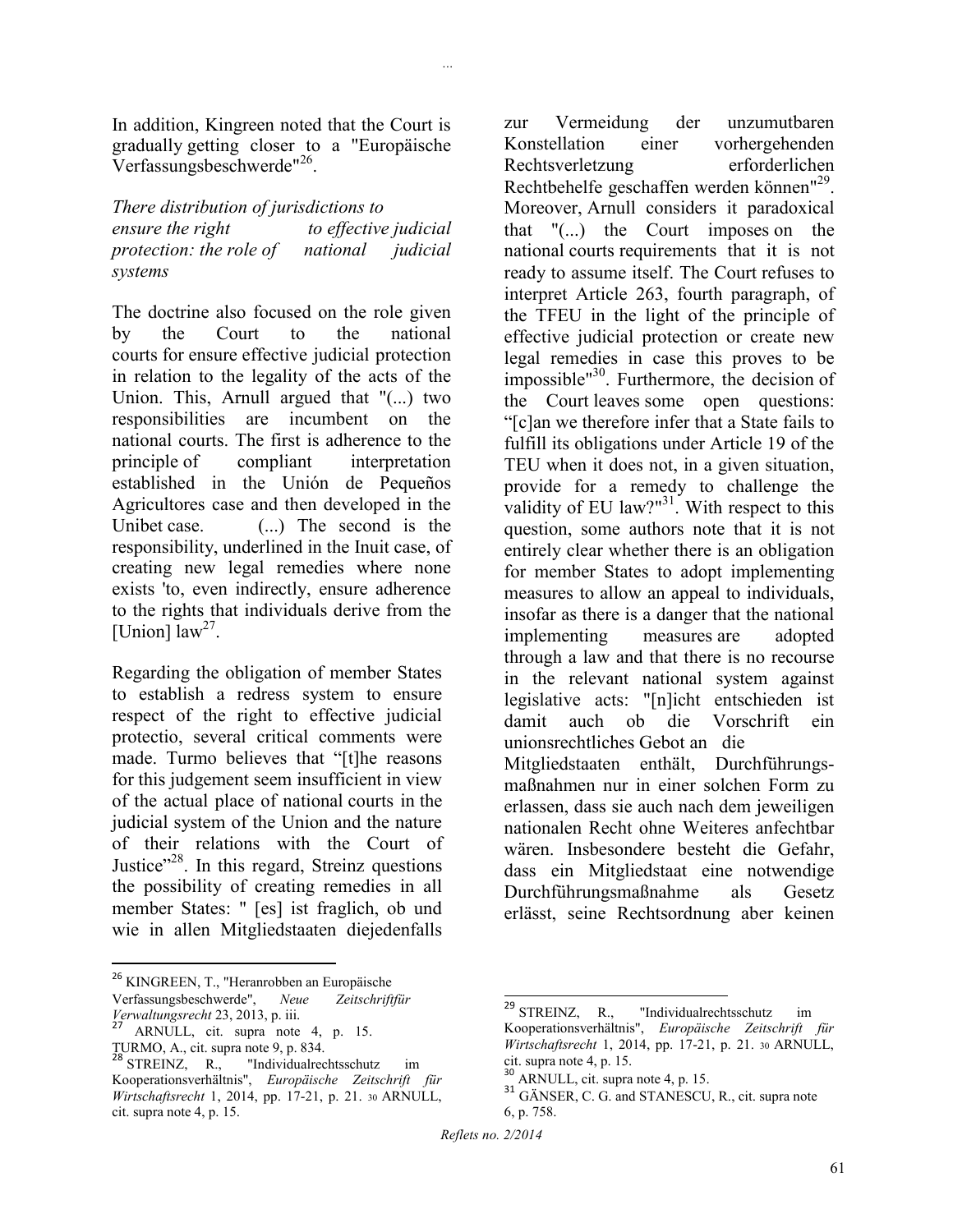*...*

Rechtsschutz gegen Legislativakte kennt"<sup>32</sup>. In such cases, a violation, particularly of Article 19 of the TEU and Article 47 of the Charter, could be envisaged: "[h]ierin wäre wohl ein Verstoß gegen die mitgliedstaatlichen Pflichten aus Art. 4 Abs. 3, 19 Abs. 1 UA 2 EUV n. F. und Art. 47 GRCh zu sehen"<sup>33</sup>.

Even so, many authors have expressed reservations about the preliminary reference system as a mechanism that complements the system of remedies of the Union. So, for Jones, "[t]he assumption that the possibility for an individual applicant to trigger a reference for a preliminary ruling provides full and effective judicial protection against general measures is open to serious objections $\mathbb{R}^{34}$ . These reservations arise, in part, from limitations of powers of national courts: "[a]s it is not clear that although it would be the legitimacy of a national court to settle, primarily, the question of the validity of a legislative act of the Union, all the reasoning concerning the effective judicial protection leaves the reader unsatisfied"<sup>35</sup>. "(...) even where there are implementing measures at EU level, art. 277 TFEU does not always - and certainly not as a matter of principle - ensure effective judicial protection"<sup>36</sup>. Therefore, "[h]aving to challenge the implementing EU measure in order indirectly to plead the illegality of the underlying legislative act implies that an applicant has to wait for the competent institution to adopt the relevant implementing measure in order to have access to the EU Courts"<sup>37</sup>. In addition, "[w]ith regard to the possibility of triggering a preliminary reference on the invalidity of an EU act, it must be acknowledged that this mechanism should be able to function relatively well in situations where there are national implementing measures. If, however, an EU legislative act is self- executing, i.e. does not require implementing measures, and if the individual cannot prove that the act is

 $\overline{a}$ 

of direct and individual concern to him, there is a palpable concern of lack of an available remedy"<sup>38</sup>. Furthermore, "[i]t is also arguable that legal certainty necessitates allowing a general measure to be reviewed as soon as possible and not conditional on when implementing measures have been adopted"<sup>39</sup>.

Therefore, some authors propose interpretations to overcome, to some extent, the difficulties faced in the context of the preliminary procedure. On the one hand, Turmo believes, in his comment on the Inuit I order, that "(...) [i]n the meantime, it should be ensured that the procedure for preliminary rulings on validity of Community acts allows greater access to the Court in the spirit of the Foto-Frost case law. (...) Furthermore, from the point of view of the procedure, it would be necessary to change the rules of procedure with regard to the preliminary ruling by bringing it closer to the regular system of appeals, with the intervention of the institution responsible for the contested act"<sup>40</sup> . On the other hand, Peers and Costa argue that "[i]nterpreting Article 19(1) TEU in light of Article 47 of the Charter, the first objection to the effectiveness of Article 267 could be addressed by extending the CILFIT test fully to all challenges to the validity of EU measures brought via national courts. This would mean that any national court would have to refer any challenge to the validity of an EU act to the Court of Justice not just where it had serious doubts about the validity of that act, but in all cases where the validity of an EU act is challenged, (…).

*Reflets no. 2/2014*

<sup>&</sup>lt;sup>32</sup> PETZOLD, H.A., cit. supra note 22, p. 450.

 $33$  Ibid.

<sup>34</sup> JONES cit. supra note 3, p. 71.

<sup>35</sup> TURMO, cit. supra note 9, p. 831.

<sup>36</sup> KORNEZOV, cit. supra note 1, p. 260.

<sup>37</sup> Ibid.

 $\overline{\phantom{a}}$ <sup>38</sup> Ibid

<sup>39</sup> JONES cit. supra note 3, p. 71.

<sup>40</sup> CREUS, A., "Commentaire des décisions du Tribunal dans les affaires T-18/10-Inuit et T-262/10- Microban", *Cahiers de droit européen* 3, 2011, pp. 659-678.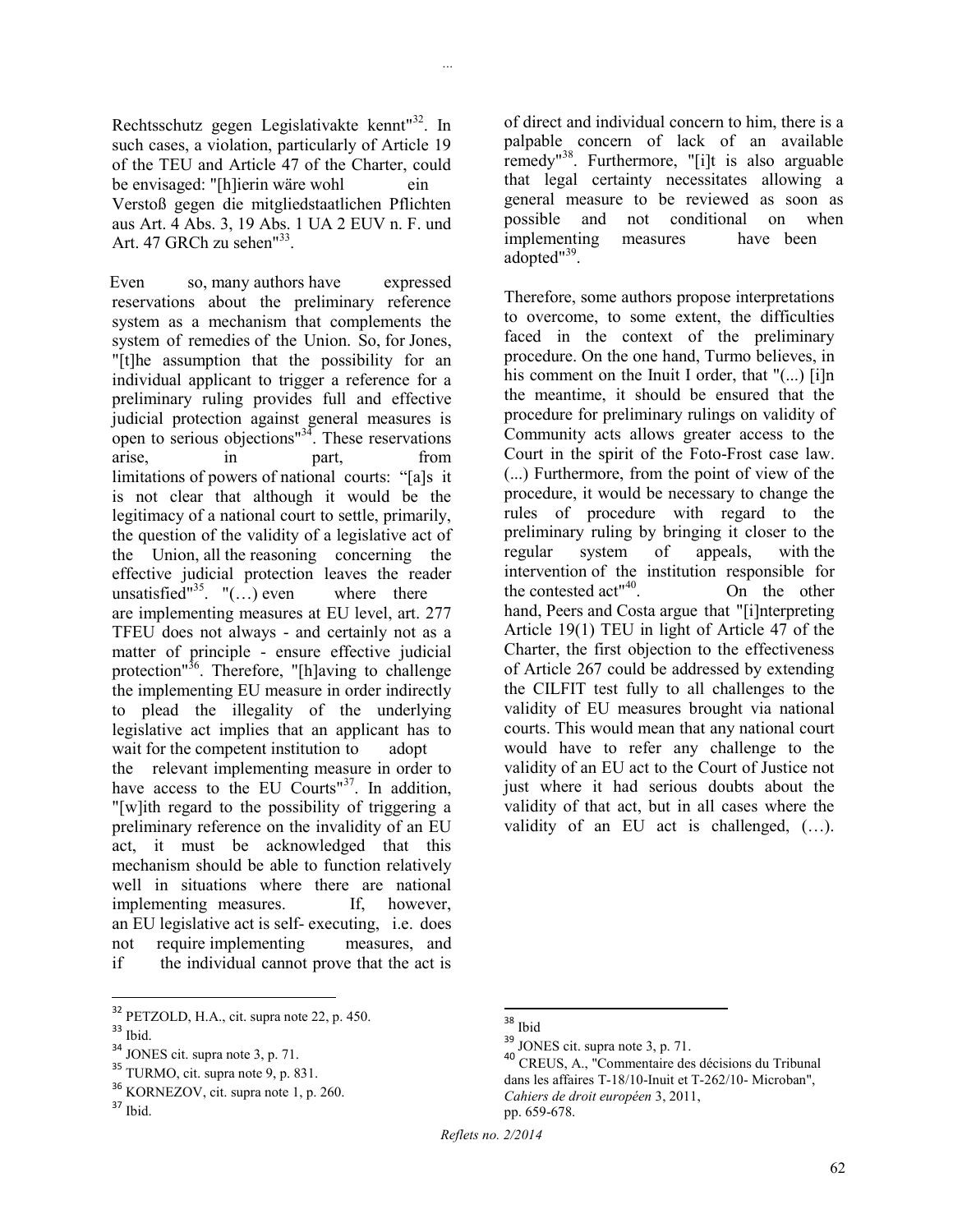Such a change would entail Köbler liability if national courts failed to comply with their obligations; and arguably, given the obligation on all national courts to refer questions, in this context Köbler liability should apply no matter which level of court failed to refer<sup>"41</sup>.

*...*

Therefore, a part of the doctrine is in favour of the central role of the Court: "[f]urther centralization of the control of the validity of EU acts would clearly 'be better achieved at Union level,' since it would establish a more effective system of judicial review than member states could achieve acting separately. In any event, since national courts already lack the key power to declare Union acts invalid, this train has already left the station"<sup>42</sup>. In this regard, Arnull maintains that "[t]he deficiencies in the judicial protection guaranteed [by Article 263 TFUE] after the Inuit ruling cannot be overcome by the national courts, which only offer means of appeal that are less direct, less efficient, and slower. Such a result cannot be justified by using either the preparatory work of the Convention on the future of Europe or the explanations relating to the Charter of Fundamental Rights<sup>"43</sup>.

### *The interaction with the TWD Textilwerke Deggendorf case law*

Still on the subject of the relation between Articles 263 and 267 TFEU, Gundel questioned, in the light of the Inuit I order, whether and to what extent the TWD Deggendorf $44$  case law is now applicable: "[s]oweit Art. 263 Abs. 4 AEUV in seiner neuen Variante nun tatsächlich die

l

prinzipale Normenkontrolle ermöglicht,

stellt sich allerdings als Folgeproblem die Frage, ob insoweit nun auch die Deggendorf- Präklusion eingreift  $(...)$ <sup> $45$ </sup>. In this regard, Gänser and Stanescu propose that: "(...) with the easing of the conditions of admissibility of the action for annulment against regulatory acts [resulting from the declaration of the Court in Inuit II], the [Deggendorf] case law may apply more often on the grounds that the number of acts against which a direct action of an individual could be admissible has considerably increased"<sup>46</sup>. They believe that "[g]iven that an individual directly concerned by a regulatory act may not necessarily be aware of this act and its effects within the limitation period provided for in Article 263, paragraph 6, TFEU, it is possible that he does not use his right to commence an action for annulment. Thus, the question arises whether the application of the TWD case law in such circumstances would not be contrary to the right to challenge the legality of acts of Union law. (...) In its Pringle judgment, the Court seems to exclude the consideration of any condition other than that of 'the standing to act within the meaning of Article 263, fourth paragraph TFEU'. Will it change its mind on this point after the Inuit judgement despite the weight it gave to its Pringle judgement?" $47$ .

 $\overline{a}$ 

<sup>&</sup>lt;sup>41</sup> PEERS, S. and COSTA, M., cit. supra note 15, p. 101.

<sup>42</sup> Ibid. p. 95.

<sup>43</sup> ARNULL, cit. supra note 4, p. 16.

<sup>44</sup> Judgement of the Court on TWD Textilwerke

Deggendorf, C-188/92, EU:C:1994:90.

<sup>&</sup>lt;sup>45</sup> GUNDEL, J., "Die neue Gestalt der Nichtigkeitsklage nach dem Vertrag von Lissabon : Die Weichenstellungen der ersten Urteile zu Direktklagen Einzelner gegen normative EU- Rechtsakte", *Europäisches Wirtschafts- und Steuerrecht* 3, 2012, pp. 65-72, p. 70.

<sup>46</sup> GÄNSER and STANESCU, cit. supra note 6, p. 760. <sup>47</sup> Ibid.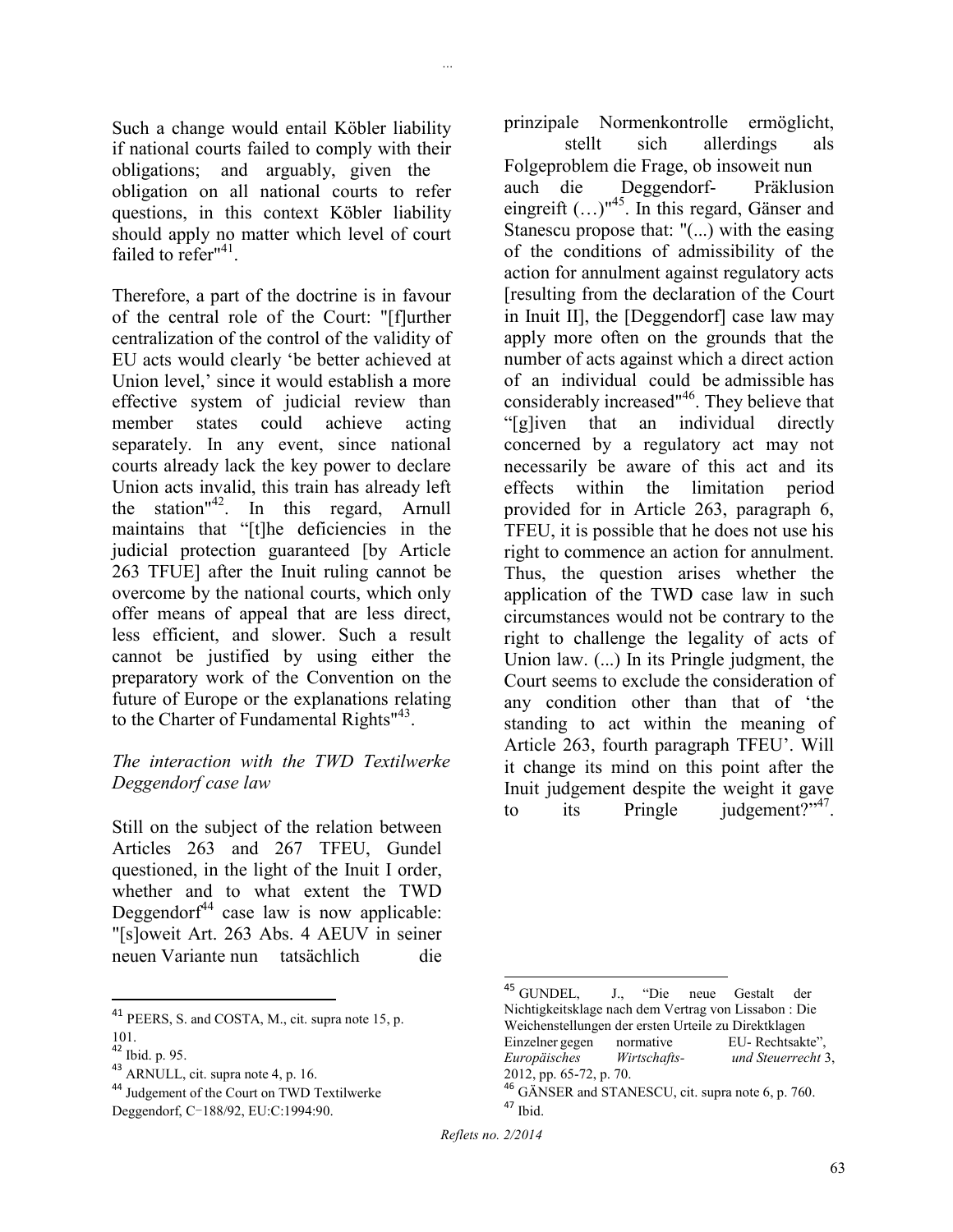As for the effect of the Inuit II judgment on the practice of competition law, Nihoul stresses that  $\sqrt[n]{\ldots}$  regulations issued in [the area of European competition law] are not - in the European sense - legislative. Under the TFEU, that qualification is reserved to acts adopted by the Parliament with the Council, or the converse (Council with Parliament). That condition is not satisfied for regulations in the field of competition where they are adopted, as the case may be, by the Council, or by the Commission"<sup>48</sup>. He continues, by warning that: "[p]ractitioners always had the possibility to seek the annulment or inapplicability of general acts adopted in the field of European competition law. But the procedure to do so has now changed. These general acts must now be challenged in direct actions before the Tribunal. The challenges cannot be made any more in preliminary references or as part of an exception of illegality. Beware! There is a price to pay by those who would forget the lesson. Their demand would be deemed inadmissible …"<sup>49</sup> .

*...*

#### *The Lisbon Treaty and a possible opening of the conditions of legitimacy for individuals?*

Some authors believe that the status quo that existed before the Lisbon Treaty will be maintained. Arnull observes that "[t]he judgment of the Court is in the same direction as its previous case law, marked by a strict attitude towards the right of individuals to take action for annulment  $(...)$ <sup>50</sup>. According to Wathelet and Wildemeersch, "[t]he order of the Court, despite the theoretical opening of Article 263 TFEU, will therefore require the applicant to demonstrate that he is directly and individually concerned as soon as he wants to challenge a legislative act, while the new paragraph 4 of Article 263

 $\overline{\phantom{a}}$ 

TFEU was supposed to facilitate his access to the European court."<sup>51</sup> So even in terms of delivery of the Inuit II judgment, some authors talk of a missed opportunity. Jones, for example, believes that "[i]n giving a narrow interpretation to the provision for natural and legal persons to institute proceedings against a regulatory act which is of direct concern to them and does not entail implementing measures, the CJEU has arguably dashed any hopes that the gap in the Treaty system of judicial protection identified in [Unión de Pequeños Agricultores/Conseil] would be closed"<sup>52</sup>.

Others have hope for the future. Thus, according to Arnull, "we need to take a more demanding approach in respect of the Union [than the one followed in the Inuit II judgement] to ensure full respect of the values and principles on which it is based, not only those of the rule of law and respect for human rights but also those of attribution and democracy. Only then the action for annulment could restore some lost luster to the tarnished legitimacy of the Union<sup>153</sup>. Buchanan remains optimistic when he notes that "[t]he introduction of the category of 'regulatory act' and the separate standing rules applicable thereto should go some way to improving effective judicial protection with the EU legal system, even if not quite as wished for by  $AG$  Jacobs<sup> $154$ </sup> . However, Turmo believes that "[the issue of the existing rule] can be solved only by a wider reflection on the compatibility of the judicial system of the Union with the principle of effective judicial protection"<sup>55</sup>.

 $\overline{\phantom{a}}$ 

<sup>&</sup>lt;sup>48</sup> NIHOUL, P., "A New Era for Litigators: Change in the Admissibility of Applications Against Regulations Adopted in the Field of Competition", *Journal of European Competition Law & Practice* 5, 2014, vol.

<sup>5,</sup> nº 2, pp. 63-64, p. 63.

 $49$  Ibid. p. 64.

<sup>50</sup> ARNULL, A., cit. supra note 4, p. 15

<sup>51</sup> WATHELET, M., and WILDEMEERSCH. cit. supra note 2, p. 78.

<sup>52</sup> JONES, cit. supra note 3, p. 72.

 $^{53}$  ARNULL, cit. supra note 4, p. 16.

<sup>54</sup> BUCHANAN, C., "Long Awaited Guidance on the Meaning of 'Regulatory Act' for Locus Standi Under the Lisbon Treaty", *European Journal of Risk Regulation* 3, 2012 pp. 115-122, p. 122.

 $55$  TURMO, A., cit. supra note 9, p. 830.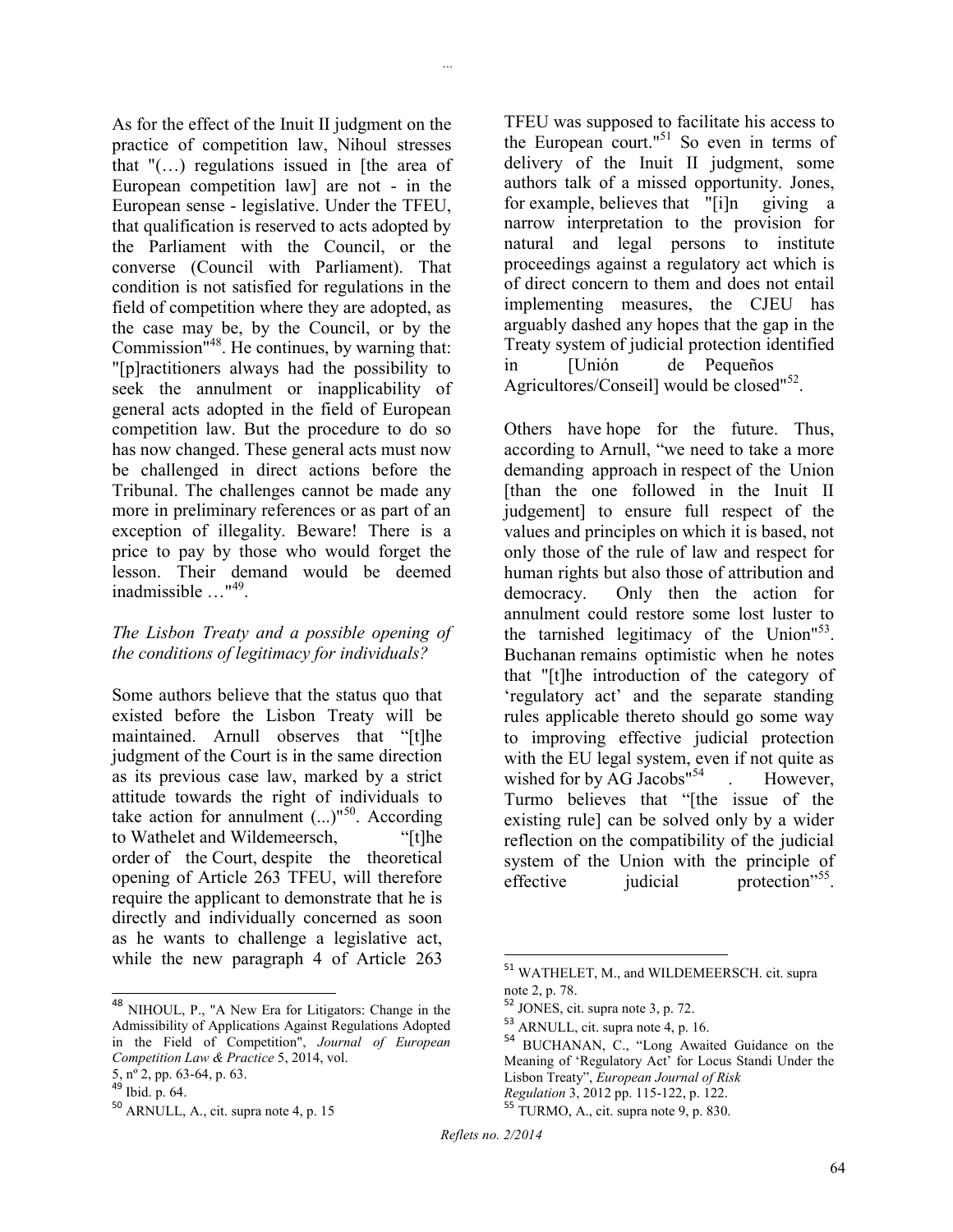For others, while they refute the existence of an opening, they find, however, some progress in the right direction. Referring to the Inuit I order, Alonso de León highlights the practical implications in the context of matters where the regulations of the Commissions are tools often used, "[a]unque esta jurisprudencia confirme que no habrá una gran apertura en las condiciones de legitimación para los particulares, las nuevas condiciones de admisibilidad sí tendrán consecuencias prácticas relevantes en los ámbitos en que los reglamentos de la Comisión son habituales, como la autorización de productos alimenticios, productos con incidencia en el medio ambiente, productos peligrosos, etc. en estos sectores habrá una mejora sensible en las condiciones de acceso a la jurisdicción de la Unión para los ciudadanos<sup>"56</sup>.Donnat observes, in an article written after the Tribunal's order but before the judgment of the Court, that "[w]hile it is too early to take stock of the implementation of the provisions of Article 263, fourth paragraph, TFEU, it seems already possible to say that the easing introduced by the Lisbon Treaty in the conditions of admissibility of actions for annulment brought by natural or legal persons against acts that do not concern them is real and should apply to many of the general acts adopted by the institutions of the Union, including the Commission or by its agencies"<sup>57</sup>.

*...*

In addition, Gundel highlights that the reference to the possibility of indirect control through national courts shows that the inclusion of the new branch was not necessary to overcome the actual

l

shortcomings in the judicial protection system, because if these shortcomings did exist, the restriction of the third "branch" of Article 263, fourth paragraph, TFEU, to non-legislative acts would be difficult to justify: "[d]ie regelmäßigen Hinweise der Rechtsprechung auf die Möglichkeit des

inzident-indirekten Rechtsschutzes gegen EU-Recht auf dem Weg über die nationalen Gerichte verdeutlichen auch, dass die Aufnahme der neuen Alternative nicht zur Schließung echter Rechtsschutzlücken erforderlich war; wenn solche Lücken tatsächlich bestünden, wäre die Beschränkung der dritten Alternative auf Nicht-Gesetzgebungsakte tatsächlich schwer zu rechtfertigen"<sup>58</sup>.

Finally, by referring to possible external control of the Court, Turmo asks: "(...) will the new control to be exercised by the European Court of Human Rights on the Union law help make the advances that ultimately did not allow the last revision of the treaties, by forcing the Court of justice to recognise that the appeals system is not as 'complete' as it claims" $?$ <sup>59</sup>.

 $56$  ALONSO DE LÉON, S., cit. supra note 21, p. 359.

<sup>57</sup> DONNAT, F., "Contentieux de l'annulation devant le juge de l'Union: la chasse aux phoques et le dégel des conditions de recevabilité des recours des particuliers", *L'Observateur de Bruxelles* 87, 2012, pp. 30-33, p. 32.

 $^{\rm 58}$  GUNDEL, J., "Die Rechtsprechung zur Individualklagebefugnis des Art. 263 Abs. 4 AEUV nach Vertrag von Bestandsaufnahme zu den Folgen der Neuregelung",

*Europäisches Wirtschafts- & Steuerrecht* 1, 2014, pp. 22- 27, p. 27.

<sup>59</sup> TURMO, A., cit. supra note 9, p. 835.